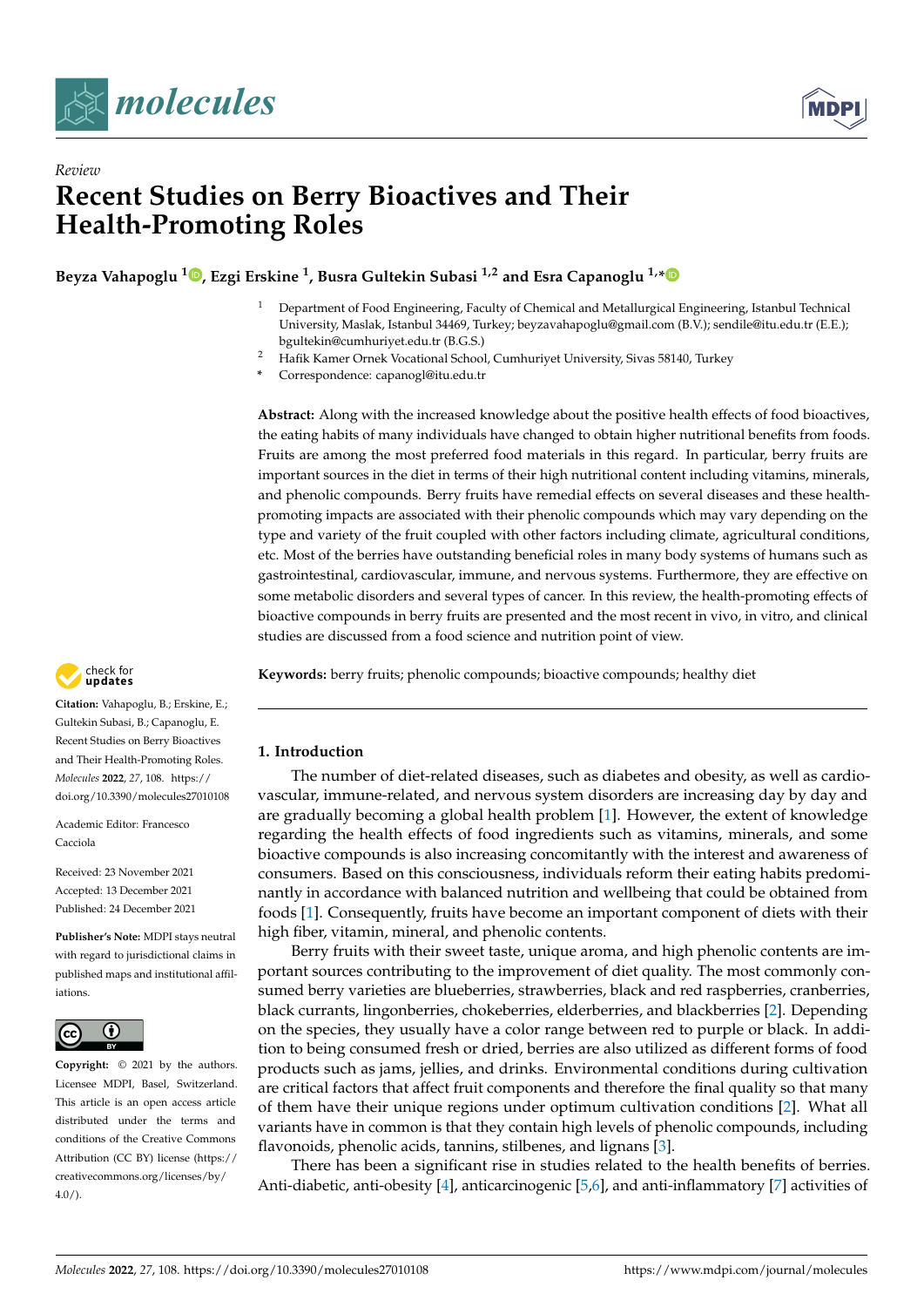berries have been reviewed broadly in many recent studies. In addition, the Berry Health Benefits Symposium has been held biennially since 2005 to discuss the health promoting effects of berries, including their potential impacts on cardiovascular systems and gut health [\[8\]](#page-16-1). The present study aimed to provide an overview of the promising health benefits of berries by focusing on the most important diseases with respect to global health problems from a food science and nutrition perspective. The effects of berries in relation to some particular disorders were discussed. The action mechanisms of berries on different diseases and their interrelation with pathogeny were also briefly summarized indicating their importance for being used/consumed routinely in the daily diet of individuals.

# **2. Nutritional and Bioactive Values of Berries**

It is quite widely believed that fruits are of great importance in the human diet, providing numerous health benefits. With the advancement and increase in research, scientists are able to further delve into the details and reasons for these advantages. Berries are noteworthy fruits in this sense, providing both improvement in health as well as their physical allure and palatability. Multiple types of berries exist in nature, both edible and inedible, in varying colors, shapes, and tastes. The composition of berries, and consequently their nutritional advantages, depends on a multitude of factors such as breed, soil type, climate, location, time of harvest, handling, and storage conditions [\[9\]](#page-16-2). With that said, in general, berries contain both micro and macronutrients, are high in dietary fiber and fructose, and contain important vitamins, minerals, and fatty acids. The main vitamins present in berries are vitamins A, C, and E, and the B complex vitamins, contributing to their overall antioxidant capacity [\[10\]](#page-16-3).

Berries are fairly rich in polyphenols, which are secondary metabolites of various fruits, vegetables, and cereals, and over 8000 types of phenolic compounds have been found. They are generally classified in the following categories in terms of their chemical structures: phenolic acids, flavonoids, lignans, anthocyanins, and stilbenes [\[11\]](#page-16-4). In general, the abovementioned phenolic compounds, along with the vitamins and minerals, make berries an important source of bioactive compounds (BAC), leading them to have antioxidant, antimicrobial, antifungal, chelating, and pigmentation properties [\[10\]](#page-16-3). Due to these health benefits of the BAC held in berries, they are known to have positive effects on the gastrointestinal system, metabolism-related diseases, the cardiovascular system, the immune system, the nervous system and numerous types of cancers [\[12\]](#page-16-5). Table [1](#page-1-0) shows commonly studied berries and their phenolic contents extracted from various studies. These values can differ in literature as the source and type of berry, assay method, as well as other affecting factors listed above, can have an impact on their phenolic values.

<span id="page-1-0"></span>

| <b>Berry Type</b>      | <b>TPC</b>          | <b>Expression/Unit</b> | <b>Commonly Found Phenolic</b><br>Compounds               | <b>References</b> |
|------------------------|---------------------|------------------------|-----------------------------------------------------------|-------------------|
| Blackberry             | $4016.43 \pm 13.44$ | $mg$ GAE/100 g DW      | Cyanidin, ellagic acid, quercetin                         | $[13 - 17]$       |
| Raspberry              | 735.03              | $mg$ GAE/100 g FW      | Ellagic acid, quercetin, kaempferol, cyanidin             | [13, 17, 18]      |
| Blueberry              | 170.9-523.8         | mg $GAE/100$ g FW      | Chlorogenic acid, quercetin, myricetin, cyanidin          | $[18 - 21]$       |
| Chokeberry             | 1964–2782 mg        | $mg$ GAE/100 g DW      | Quercetin, chlorogenic and neochlorogenic acids           | $[22 - 25]$       |
| Korean black raspberry | 291.135             | $mg$ GAE/100 g FW      | kaempferol, quercetin, ellagic acid                       | [22, 26]          |
| White grape            | 455-3113            | $mg$ GAE/100 g DW      | Catechin, quercetin, kaempferol                           | $[27 - 29]$       |
| <b>Jostaberry</b>      | 1593.92             | mg $GAE/100$ g FW      | Ellagic acid, quercetin, myricetin, kaempferol            | [13, 18]          |
| Redcurrant             | 8.45                | mg $GAE/100$ g FW      | Quercetin, cyanidin, myricetin, kaempferol                | [13, 18, 20]      |
| Elderberry             | 3002                | $mg$ GAE/100 g DW      | Cyanidin,<br>Rutin, quercetin, gallic acid, gentisic acid | [30, 31]          |
| Maqui berry            | $4974 + 57$         | $mg$ GAE/100 g DW      | Kaempferol, quercetin, myricetin, delphinidin, cyanidin   | [32, 33]          |

GAE: gallic acid equivalent; DW: dry weight; FW: fresh weight.

Owing to their favorable taste, berries are mostly consumed in their fresh form without the need for processing or altering the taste. This is an incredible advantage in the sense that the BAC they contain is at its peak level and is therefore of great benefit to consumers [\[9\]](#page-16-2).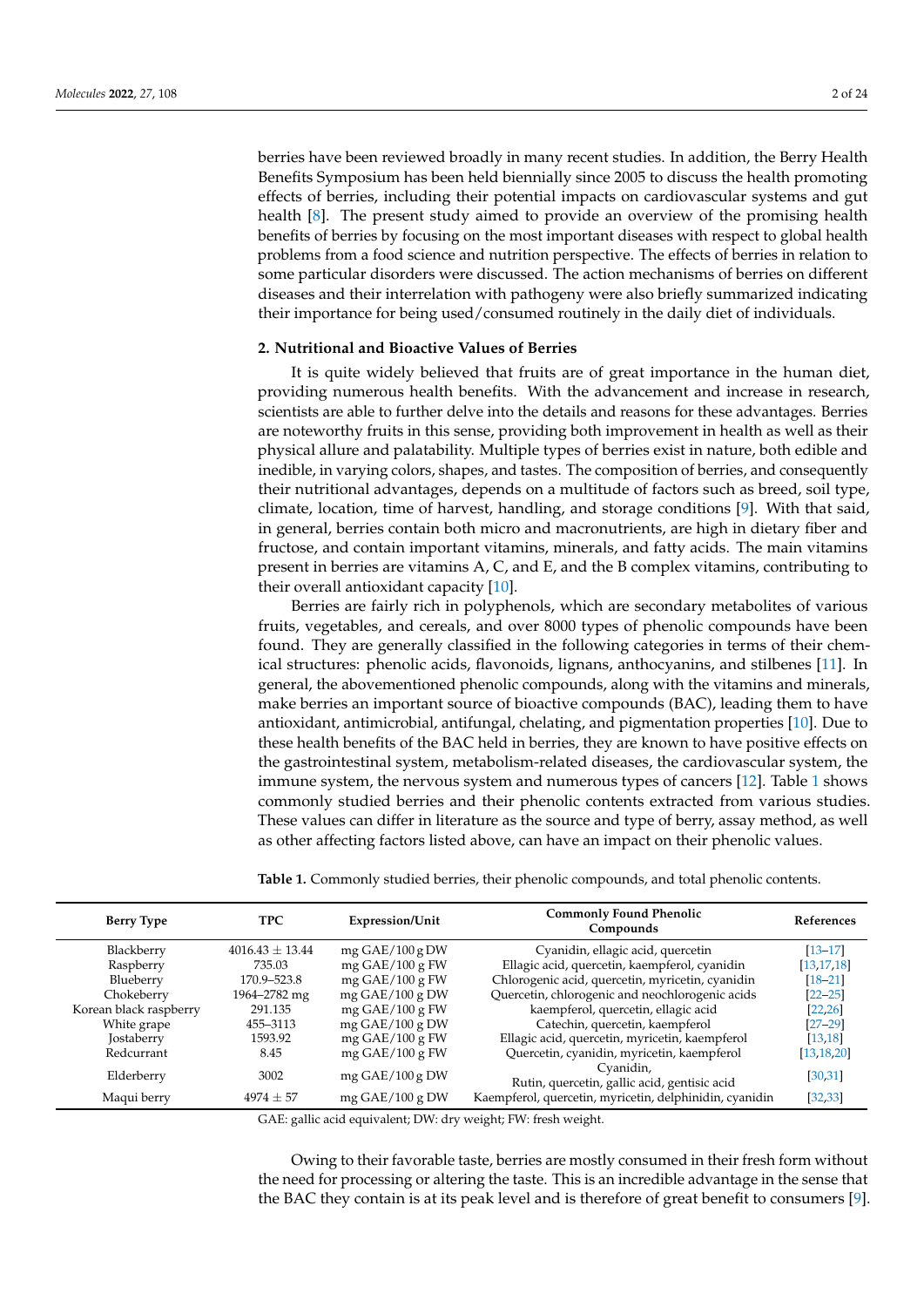Berries have both different types and amounts of phenolic compounds, leading to divergence in colors and antioxidant capacities. There are numerous studies which look into the phenolic contents and antioxidant capacities of berries utilizing a variety of methods such as 2,2-diphenyl-1-picrylhydrazyl (DPPH), 2,2'-azino-bis-3-ethylbenzotiazolin-6-sulfonic acid (ABTS), ferric reducing antioxidant power (FRAP), and cupric ion reducing antioxidant capacity (CUPRAC) assays [\[34\]](#page-17-0). Total phenolic content results can be expressed in gallic acid (GAE) or quercetin (QE) equivalents, while their antioxidant capacities are usually expressed in Trolox (TE) or ascorbic acid equivalents (AAE). These variations of the units often make it quite challenging for comparisons of different studies despite all representing antioxidant capacity [\[35\]](#page-17-1).

A comparative study of six berries, honeyberry, blueberry, mandarin melon berry, mulberry, chokeberry, and Korean black raspberry, was conducted to research their individual characteristics and how their nutritive values are affected by composition [\[22\]](#page-16-10). Antioxidant activity was evaluated with a combination of three tests consisting of ABTS, DPPH, and FRAP and the results showed that chokeberry exhibited the highest antioxidant activity, closely followed by Korean black raspberry, while the melon berry had the lowest antioxidant activity. The research showed a positive correlation between the amounts of flavonoids, phenolics, and anthocyanins present in the berries and their antioxidant activities. The total phenolic contents of chokeberry, Korean black raspberry, and melon berry were measured to be 194.61, 144.71, and 31.16 GEC µg/mL, respectively. These were parallel to their respective antioxidant activities where the values of chokeberry and Korean black raspberry were found to be 10 times higher than that of melon berry. Another detailed study focusing on berries covered their total anthocyanin, total flavonoid, and DPPH radical scavenging activity amongst other antioxidant capacity assays, using both spectrophotometric and colorimetric methods [\[36\]](#page-17-2). Raspberries, black currants, red currants, white currants, white gooseberries, red gooseberries, blackberry, goji, and three types of blueberries were evaluated. The highest total anthocyanin (mg cyanidin-3-glucoside eq./g) and flavonoid (mg rutin eq./g) contents were found in blackcurrants with the results being 7.59 mg/g and 24.78 mg/g, respectively. Blackcurrants were also seen to have the most promising antioxidant capacity while goji berries had the lowest among all. Trolox equivalent antioxidant capacity (TEAC; mmol Trolox eq./g), FRAP (mmol Fe<sup>2+</sup>/g), and radical DPPH of blackcurrant extract were 12.09 mmol/g, 10.29 mmol/g, and 0.20 mg/L, respectively. For goji berry extracts, these results were 2.79 mmol/g, 1.46 mmol/g, and 1.18 mg/L, respectively. The values of the remaining berries were spread out between these high and low points, further showing the divergences of berries in terms of their constituents.

A different study determined the types and measured the amounts of the phenolic compounds in fruits, particularly those available as commercial juices in the United Kingdom [\[27\]](#page-16-13). Amongst the various types of fruits assessed, cranberries and grapes were also studied. Their results showed that purple grape juice was the lead in terms of total phenolic content, while white grape juice was the lowest, with the measured results being 7.5 mmol GAE/L and 0.9 mmol GAE/L, respectively. The situation was observed for antioxidant activity as well, with cranberry juice also being noted for its high antioxidant activity. Okatan conducted a comparative study evaluating the total phenolic and anthocyanin contents along with the antioxidant activity of six different berries: redcurrant, blackcurrant, red raspberry, blackberry, gooseberry, and jostaberry [\[13\]](#page-16-6). Blackberry was found to have the highest antioxidant and anthocyanin levels, with values of 426.26 mg TE/100 g FW and 226.33 mg/100 g FW, respectively. Jostaberry had the highest value of total phenolic contents as 1593.92 mg GAE/100 g FW. Redcurrant generally had the lowest values out of all six berries with its total phenolics, antioxidant, and anthocyanin values being 8.45 mg GAE/100 g FW, 24.41 mg/100 g FW, and 8.70 mg/100 g FW, respectively.

Briefly, it could be deduced that berries are quite beneficial to human health in terms of their abundant amount of total phenolic acids, anthocyanins, flavonoids, and thus high antioxidant capacities. Studies generally showed that polyphenols in particular were highly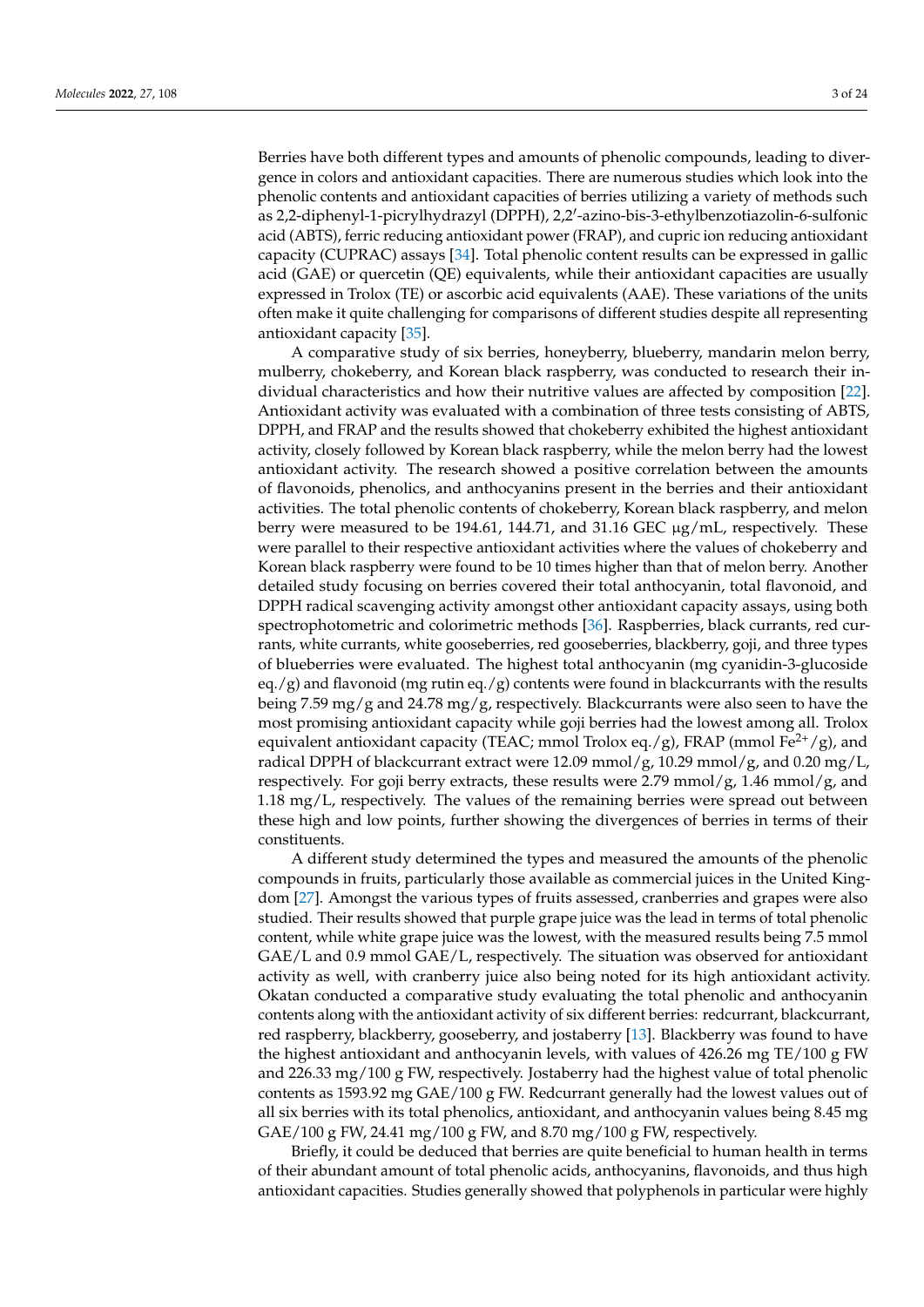linked with a remarkable level of antioxidant capacity which demonstrates the ability to inhibit reactive oxygen species (ROS). Due to this reason, berry polyphenols have reputable potential to demote adverse health effects of ROS-induced diseases and disorders [\[37,](#page-17-3)[38\]](#page-17-4). It extract was used that different amounts and types of phenolic compounds were determined In varying studies outlined above, even for the same berry fruit, emphasizing their critical dependency on external, agricultural, and cultivation factors.  $w_i$  in vitro and a protective effect and material and material and material and material and material and material and material and material and material and material and material and material and material and material a  $\overline{\text{c}}$ 

#### **3. Health Effects of Berries**

#### *3.1. Gastrointestinal System*

Even though the effects of berries on many health issues had been investigated widely, their effects on gastrointestinal (GI) systems and disorders were comparatively less stud-ied [\[39\]](#page-17-5). The gastrointestinal, or digestive, track system, which is mainly composed of the mouth, esophagus, stomach and intestines, has been examined for the effect of berry bioactives with varying numbers of in vivo and in vitro studies through increasing popular-ity [\[39,](#page-17-5)[40\]](#page-17-6). Particularly, the ROS within the GI tract is the major inducer of oxidative tissue damage, sourcing from reducing the endogenous antioxidative enzymes, hence inducing oxidative stress to trigger various GI disorders such as gastritis, peptic ulcer, and inflam-matory bowel disease [\[41,](#page-17-7)[42\]](#page-17-8). Different berry bioactives in terms of varying molecular mechanism of actions have been investigated, with the nuclear factor-kappaBp65 (NF- $\varkappa$ B) gastric mucosa, including ulcerative colitis, antiulcer activity, alleviation effect on morpathway being the most common one for many berry bioactives to be modulated [42]. Protective roles of berry bioactives against GI oxidative stress and inflammation as gastric and intestinal effects were reviewed comprehensively for each individual berry [42]. On the other hand, the effect of berry bioactives should ideally start to be examined from the mouth, where the first encounter of berries and the body takes place. The promising health effects of berry bioactives on the GI system were investigated throughout numerous studies  $\alpha$ . Significant decrease in ulcers index, malondial decrease in ulcer index, malondial decrease in ulcer index, malondial decrease in ulcer index, malondial decrease in ulcer index, malondial decrease in ulcer index, ma with the most recent ones being covered in the part below.

The effect of cranberry bioactives on cariogenic virulence factors such as bacterial acidogenicity, aciduricity, and glucan synthesis was widely reviewed and their spectacular potential for cariostatic effects was emphasized, with their majority being in vitro stud-ies [\[43\]](#page-17-9). Similarly, a clinical trial was conducted to examine the potential antimicrobial and anti-inflammatory effects of fermented lingonberry mouthwash in the oral cavity. The viable counts of *Streptococcus mutans* and *Candida* and *Lactobacilli* were found to be even there evalue of the propression minimum and entiremental and environment of the collection of the decreased, in addition to reduced visible plaque index and bleeding upon probing, with a usage of 20 mL twice daily for one week [\[44\]](#page-17-10). Highbush blueberry proanthocyanidins a dedge of 20 mln twice dany for one week [11]. Thenedent enderestry producted detrimental<br>were tested for their alleviatory potential for *Porphyromonas gingivalis*-induced detrimental  $\frac{1}{5}$   $\frac{1}{5}$ . Another gastroprotective studies study of black choice alcoholic extract on  $\frac{1}{5}$ activities on oral mucosal cells. The outcomes showed that the integrity of the gingival<br>discussion was objected and significant in the integrity of the gingival integrity of the gingival integration keratinocyte barrier was protected, translocation and proteinase activities of *P. gingivalis*<br> were hindered, and IL-6 and IL-8 secretions were diminished  $[45]$ . With a wider prospect, varying types of berry juices (blackcurrant, redcurrant, cranberry, and raspberry) were investigated on the most common oral pathogenic bacteria. Significant suppression effects of berry juices on targeted pathogenic bacteria coupled with minimum cytotoxic effects were observed for different applications [\[46\]](#page-17-12).

The esophagus as another element of the GI system was examined against the bioactives of berries, but not too extensively. Ethanol extracted anthocyanin enriched fraction of black raspberry was applied in vitro on actual human microvascular endothelial cells of the esophagus. An anti-inflammatory effect was observed following the TNF- $\alpha$ /IL-1β activation when exposed to 100  $\mu$ g/mL extract [\[47\]](#page-17-13). In another study, myrtle berry seed extract was used for its ameliorative and antioxidant effect on reflux-induced esophagitis in rats as well as in vitro. Significant antioxidative activity of myrtle berry seed extract was observed in vitro and a protective effect against histopathological and macroscopic changes coupled with avoiding intracellular mediator deregulation was obtained in vivo [\[48](#page-17-14)[,49\]](#page-17-15).

Positive effects of berry bioactives, specifically polyphenolics, on the protection of gastric mucosa, including ulcerative colitis, antiulcer activity, alleviation effect on morphological and histopathological damaged lesions, decreasing oxidative stress, improving

The estimation as another element of the GI system was examined against the GI system was examined against the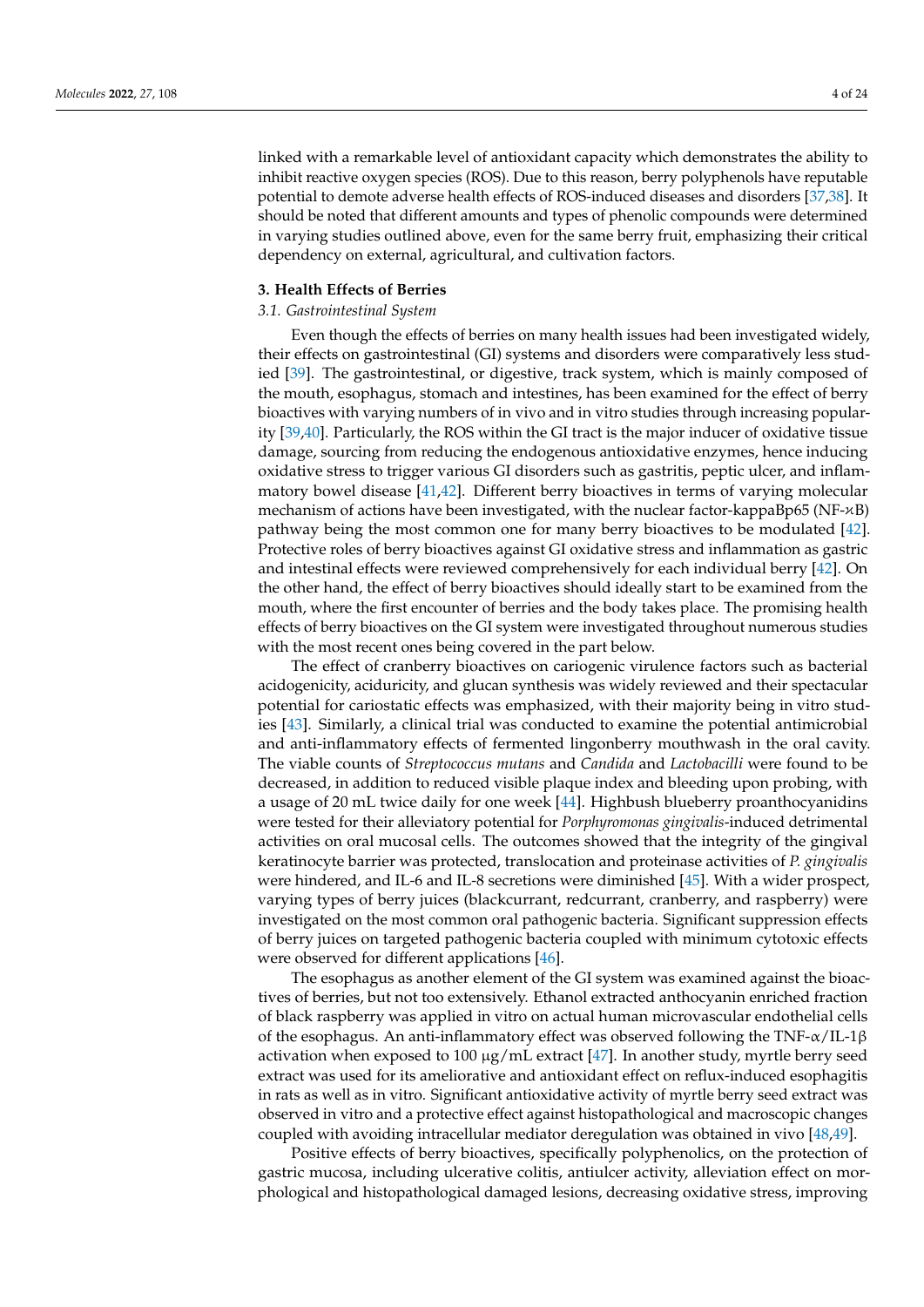antioxidative efficiency, and restoring calcium homeostasis, were commonly observed for antioxidative efficiency, and restoring calcium homeostasis, were commonly observed for GI tract disorders [\[50\]](#page-17-16). The effect of myrtle berries on GI tract system health disorders GI tract disorders [50]. The effect of myrtle berries on GI tract system health disorders was was extensively reviewed in a few studies, both in vivo and in vitro, which indicate the potential of myrtle berries to treat or avoid GI disorders such as gastroduodenal ulcer, diarrhea, and inflammatory bowel disease (ulcerative colitis) [\[48,](#page-17-14)[51\]](#page-17-17). Ellagitannin-enriched extracts from blackberry and raspberry were applied on gastric inflammation and both extracts were observed to decrease the ulcer index of ethanol-induced oxidative stress significantly (88 and 75%, respectively) in vivo. A similar observation was also indicated from in vitro studies concerning TNF-α (NF-¤B), IL-8 secretion, and enzymatic activity phological and histopathological damaged lesions, decreasing oxidative stress, improving reductions [\[52\]](#page-17-18). Ethanol-induced peptic ulcer in rats was exposed with myrtle berry extract in a dose-dependent manner (observed gradually increased activities by 25, 50, and 100 mg/kg p.o.) and it was found that regulated enzyme metabolism induces protec-tion against gastric and duodenal injuries [\[49\]](#page-17-15). These regulations were associated with the preservation of normal antioxidant enzyme activities while inhibiting the secretion abnormalities by myrtle berry extract. Similarly, Schisandra chinensis berry extract was used against ethanol induced gastric ulcers in mice. Significant decrease in ulcer index, malondialdehyde, TNF-α/IL-1β secretion as well as protection against mucosa lesions and increase of superoxide dismutase levels were observed [\[53\]](#page-17-19). Castor oil-induced diarrhea was treated in rats by feeding them with myrtle berry juice (5–10 mL/kg) in a comparative study with well-known anti-diarrhea drugs. In a dose-dependent manner, myrtle berry juice hindered intestinal motility and gastric emptying rates [\[54\]](#page-17-20).

The gastroprotective effects of the black mulberry, raspberry, and acai berry extracts The gastroprotective effects of the black mulberry, raspberry, and acai berry extracts were evaluated in terms of their antioxidant and enzyme activities both in vitro and in were evaluated in terms of their antioxidant and enzyme activities both in vitro and in vivo. vivo. Their ability to reduce the ulcerative lesion (83–48% with a dose range of 30–300 Their ability to reduce the ulcerative lesion (83–48% with a dose range of 30–300 mg/kg) men about the called the difference report (so To when a doce range of 50 500 mg/mg) was confirmed with gastric mucosa enzyme activity and decreased inflammation [\[55,](#page-17-21)[56\]](#page-17-22). [55,56]. Another gastroprotective study of black chokeberry hydro-alcoholic extract on Another gastroprotective study of black chokeberry hydro-alcoholic extract on ethanol-<br>. induced gastric ulcer in rats was evaluated and significant inhibition was observed on gastric injury formation by decreasing malondialdehyde, myeloperoxidase, and increasing<br> [57,58]. The synergistic effect of black chokeberry with *Alchemilla vulgaris* extracts was ex-superoxide dismutase, catalase, glutathione peroxidase, and interleukin (IL)-4 [\[57](#page-17-23)[,58\]](#page-17-24). The synergistic effect of black chokeberry with *Alchemilla vulgaris* extracts was examined for indomethacin-induced gastric ulcer in rats and it was indicated that pretreatment with a combination of these extracts had significant protection and reducing effect against gastric ulcers [\[59\]](#page-17-25). The same berry was also tested for its amelioration potential against trinitrobenzensulfonic acid-induced colitis (inflammatory bowel disease) in a drug comparative study with sulfasalazine. It was pointed out that the berry extract had higher protective activity than sulfasalazine on macroscopic and microscopic lesions for colitis, possibly as a result of the antioxidative and anti-inflammatory effects it had [\[60\]](#page-17-26). In another study, the potential healing effect of the Chinese goji berry extract on aspirin-induced gastric ulcer in rats was investigated. Based on reduced lipid peroxidase malondialdehyde levels by 78%, the berry extract was confirmed to have the potential to heal in vivo gastric ulcers [\[61\]](#page-18-0). From a different point of view, the gastric damage of maqui berry extract, as a side effect potential, was investigated when applied with the purpose of its antinociceptive effect in mice. No signs of damage or lesion occurrence were detected during or post the experiment period [\[62\]](#page-18-1).

Regulatory and modulatory effects of berry polyphenols on the human gut microbiota are considered to have a probiotic-like effect. Hence, it can be deduced that they diminish the symptoms of gut inflammation through the modulation of pro-inflammation cytokines and accordingly the important protective role of each individual berry on microbiota health was reviewed in detail by Lavefve et al. [\[63\]](#page-18-2). Encapsulated goji berry extracts were supplied as prebiotics into the growth media of probiotic bacteria naturally grown in gastric and intestinal juices containing *Bifidobacterium* and *Lactobacillus* strains. Powdered goji berry extracts stimulated the growth of targeted bacteria based on colony counts [\[64\]](#page-18-3).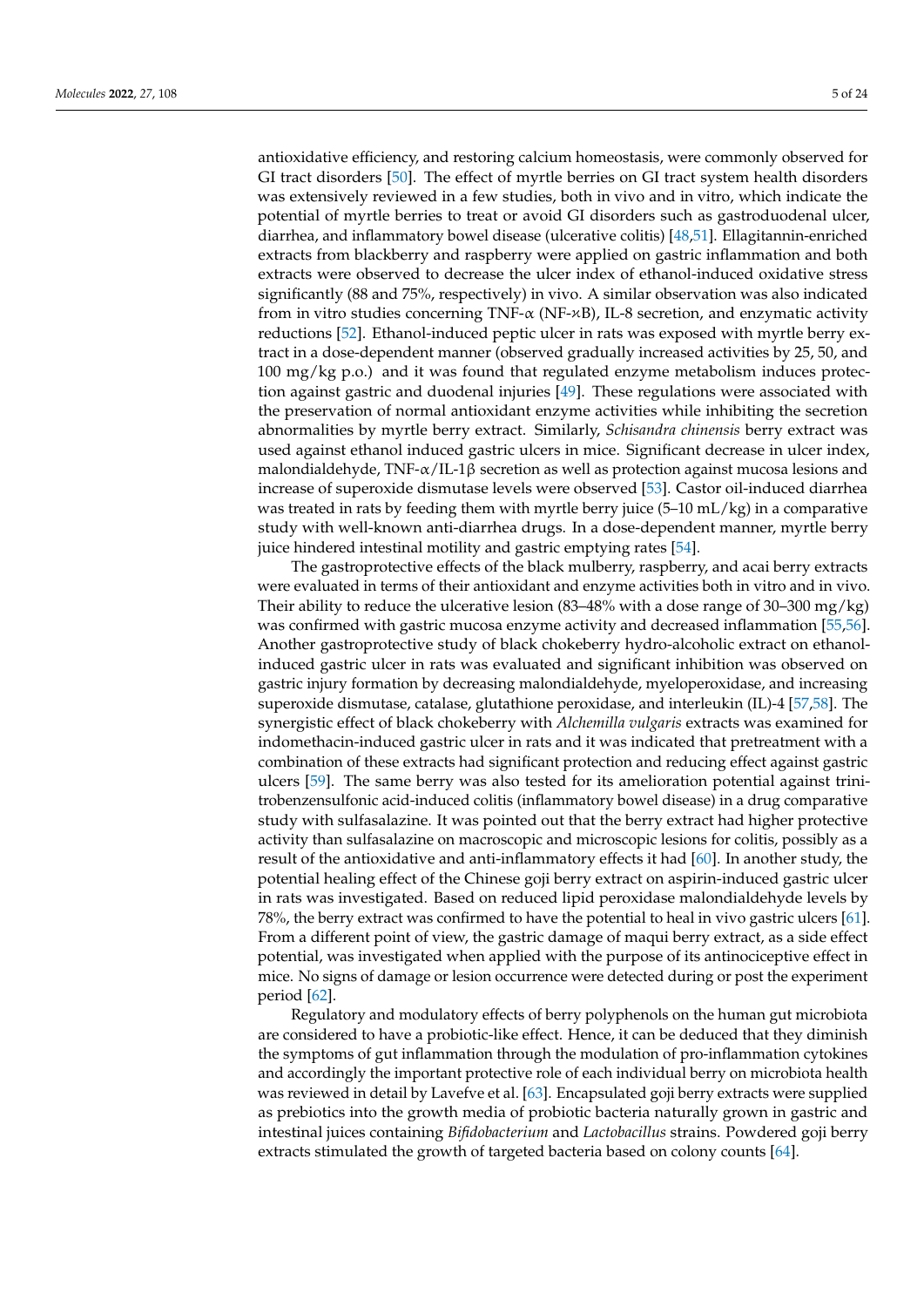# *3.2. Metabolism-Related Diseases*

Metabolism is a term that comprises all of the chemical reactions performed in a cell or organism to maintain vital functions. A defect in metabolism can cause metabolic diseases, which could be related to unhealthy eating habits. Foods taken into the body can be catalyzed to produce energy or stored in body tissues to be used when needed. When food intake becomes more than needed, the body stores most of the foods that are excessively consumed. Consequently, some diseases such as lipoidosis, obesity, and diabetes can occur in the body. In addition to nutrition, genetic defects that affect the metabolism may also cause metabolic diseases [\[65\]](#page-18-4).

#### 3.2.1. Diabetes

Diabetes, one of the most widely seen metabolic diseases in the world, is a disease that occurs in case of dysfunction of blood sugar regulation within the body. There are two main types of diabetes including type 1 and 2. Type 1 diabetes is not preventable as its exact causes are still unclear [\[66\]](#page-18-5). On the other hand, type 2 diabetes is relatively preventable as it mostly occurs as a consequence of an unhealthy lifestyle such as improper diet, stress, and lack of physical activity [\[66\]](#page-18-5). There are different mechanisms behind type 2 diabetes, for example, patients may not be able to produce enough insulin or not be able to utilize the existing insulin. Therefore, various drugs with different action mechanisms are used in type 2 diabetes such as promoting insulin production or inhibiting sugar catalysis [\[67\]](#page-18-6). In addition to drug treatment, some foods can be consumed as a supplement or for the prevention of diabetes. Food supplement is especially important for people with prediabetes, those who have high blood sugar but not enough to be diagnosed as diabetic [\[68\]](#page-18-7).

Phenolic compounds have various effects on different mechanisms involved in the development of diabetes [\[69\]](#page-18-8). Therefore, phenolic rich fruits such as berries have a high potential for the prevention and management of diabetes. For instance, berries have an effect on glucose intake and pancreatic  $β$  cells, which are responsible for insulin secretion through their active constituents. [\[70\]](#page-18-9). Therefore, the consumption of berries may exhibit a similar effect to that of drugs. Jeon et al. investigated the consumption of ethanolic extract of Aronia berry in diabetic mice. They induced type 1 diabetes using streptozotocin (100 mg/kg daily), a drug used for damaging pancreatic β cells. They observed that the daily consumption of 100 mg/kg Aronia berry extract with streptozotocin for 6 weeks almost completely inhibited the increase of blood sugar in mice. Moreover, Aronia berry extract exhibited a protective effect in pancreatic β cells [\[71\]](#page-18-10). In another study, Kinasih et al. studied golden berry juice consumption on blood glucose level, insulin level, and insulin resistance in rats [\[72\]](#page-18-11). They observed that consumption of golden berry juice (1 and 5 mL/200 g body weight/day) decreased blood glucose and insulin resistance up to 59% and 49%, respectively, and increased insulin levels up to 18% when compared to the control group (diabetic but no juice consumption). In some other studies, a decrease in glucose level and improvement in pancreatic β cells were observed with consumption of blue honeyberry [\[73\]](#page-18-12), *Solanum nigrum* Linn berry (Umamageswari), and Canadian blueberry [\[74\]](#page-18-13).

In clinical trials, it was observed that consumption of some berries had antidiabetic activity. For instance, the addition of wild blueberry drink to the diet exhibited an improving effect on glucose and insulin response to meals in healthy adults [\[75\]](#page-18-14). Similarly, consumption of freeze-dried black raspberries improved the glycemic response in young adults [\[76\]](#page-18-15). In addition to healthy individuals, strawberry and cranberry polyphenol juice improved insulin sensitivity in insulin-resistant, overweight, and obese people [\[77\]](#page-18-16). The antidiabetic effect of berries can be related to oxidative stress. Glucose-induced oxidative stress decreases insulin secretion by decreasing cell proliferation and increasing apoptosis. However, in some studies, despite the antidiabetic effect of berries, no difference in oxidative stress response was observed [\[76,](#page-18-15)[77\]](#page-18-16).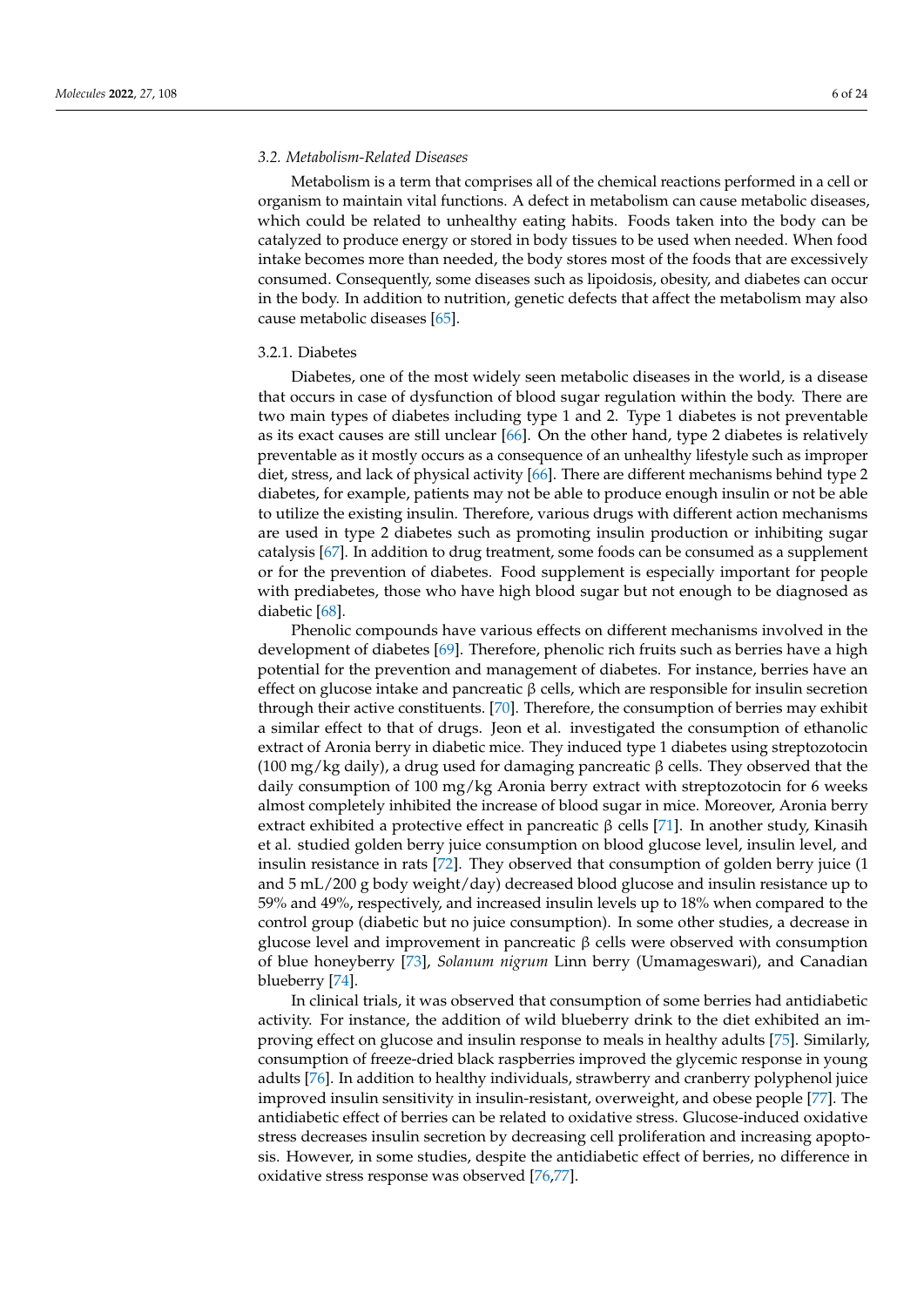Another antidiabetic action mechanism is the inhibition of digestive enzymes.  $\alpha$ amylase and α-glucosidase are responsible for the catalysis of carbohydrates. Inhibition of these enzymes can delay the increase of glucose levels in serum. It is known that berries such as bilberry [\[78\]](#page-18-17), rowanberry [\[79\]](#page-18-18), *Lonicera caerulea* berry [\[80\]](#page-18-19), *Vaccinium* spp. berry [\[81\]](#page-18-20), and Andean elderberries [\[82\]](#page-18-21) have an inhibitory activity on carbohydrate catalysis enzymes. The mechanism behind this activity depends on protein-phenolic interactions. Phenolic compounds in berries bind carbohydrate catalysis enzymes in a similar or same manner as inhibitors (e.g., acarbose). Thus, carbohydrates cannot interact with catalysis enzymes. For instance, delphinidin 3-O-galactoside, delphinidin 3-O-arabinoside, and cyaniding 3-Oglucoside in bilberry extract bound  $\alpha$ -amylase from one side in the same way as acarbose. Owing to this property, berries play an important role in regulating blood sugar in both diabetics and healthy individuals.

#### 3.2.2. Obesity

Obesity is a disease that mainly occurs due to an unhealthy lifestyle, environmental, economic, psychological, physiologic, or genetic reasons [\[83\]](#page-18-22). Regulating carbohydrate and lipid metabolism and exercising are some of the most important prevention and management methods against obesity. Furthermore, the biological activities of berry bioactives against digestive enzyme inhibitors have an important role when it comes to dealing with obesity [\[84\]](#page-18-23). For instance, Peng et al. indicated that consumption of mulberry water extract totally inhibited the increase of body weight in hamsters after consuming a high fat diet with 2% (*w/w*) extract for 12 weeks [\[85\]](#page-18-24). This decrease was related to the increase of lipolysis factors (hepatic peroxisome proliferator-activated receptor R and carnitine palmitoyltransferase-1) and decrease of lipogenesis factors (fatty acid synthase and 3-hydroxy-3-methylglutaryl-coenzyme A reductase). Increase of lipolysis leads to the hydrolysis of stored fats and thus declines the fat storage in the body. On the other hand, decrease in lipogenesis prevents the increase of fat storage in the body [\[86\]](#page-18-25). Similarly, the effect of berry consumption on lipid storage mechanism was evaluated and significantly lower rate of lipid accumulation was found. For example, in a study performed by Wu et al., mice were fed with an ad libitum amount of blueberry and mulberry juice along with both a high-fat and low-fat diet for different groups for 12 weeks. The study indicated that blueberry and mulberry juice consumption decreased serum cholesterol levels and lipid accumulation. In addition, an improvement was observed for insulin resistance. Thus, 7.3 and 9.81% decrease in body weight was observed with bilberry and mulberry consumption, respectively [\[87\]](#page-19-0). Similarly, some researchers observed the positive effect of berry consumption on avoiding obesity through the decrease of lipid accumulation, serum cholesterol, and insulin resistance for blackberry [\[88,](#page-19-1)[89\]](#page-19-2), strawberry [\[89\]](#page-19-2), blueberry [\[90\]](#page-19-3), and cranberry [\[90](#page-19-3)[–92\]](#page-19-4). Furthermore, consumption of these berries not only caused a decrease in weight gain but also increased the efficiency of metformin [\[93\]](#page-19-5). Metformin is a drug used for regulating glucose and lipid levels by inhibiting hepatic gluconeogenesis. When metformin and ginseng berry extract were consumed individually by high-fat-induced mice, they caused a decrease in weight gain. However, consuming ginseng berry and metformin together provided better prevention of obesity.

#### *3.3. Cardiovascular System*

Cardiovascular diseases are the leading cause of death worldwide [\[94\]](#page-19-6). An unhealthy diet, lack of physical activity, smoking, obesity, diabetes, dyslipidemia (abnormal blood lipids), and hypertension are the main reasons for cardiovascular diseases [\[95\]](#page-19-7). Cardiovascular risk is mostly determined by cholesterol and hypertension values. Therefore, the prevention of hypertension and high cholesterol plays an important role in reducing cardiovascular risks. Berries with their high phenolic content have the potential to prevent cardiovascular diseases by lowering those risk factors. For example, in a meta-analysis on chokeberry, it was observed that literature data show consumption of chokeberry has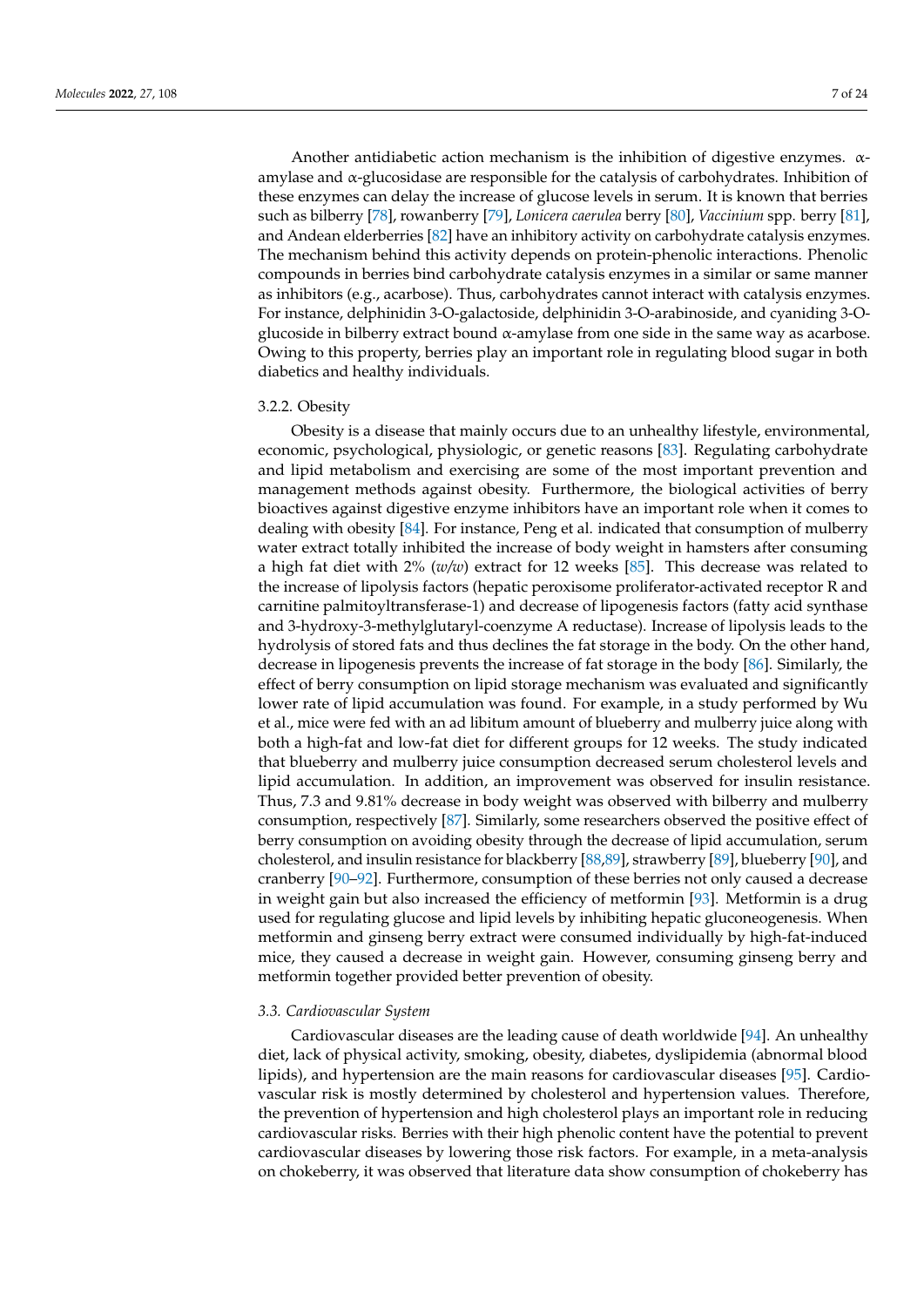a significant effect on reducing cardiovascular risk factors such as cholesterol and blood pressure [\[96\]](#page-19-8).

# 3.3.1. Cholesterol

Cholesterol is a fat-like substance that has two types, low-density lipoprotein (LDL) and high-density lipoprotein (HDL). Both of them have different effects on the body. For example, an increase in LDL cholesterol in the blood causes a buildup of fat in the veins (plaque) [\[97\]](#page-19-9). Thus, vascular occlusion occurs, which results in heart attack and stroke. On the other hand, an increase in HDL cholesterol decreases the cholesterol in the blood by carrying cholesterol to the liver [\[97\]](#page-19-9). Berry consumption affects lipid and cholesterol metabolism and thereby decreases LDL and increases HDL cholesterol. Lui et al. reported that feeding rats with a high fat and high cholesterol diet and wild *Lonicera caerulea* berry (75, 150, or 300 mg/kg body weight per day) for 12 weeks decreased total and LDL cholesterol while increasing HDL cholesterol in serum and liver up to 47% and 36%, respectively [\[98\]](#page-19-10). The change of serum and liver cholesterols in the study was correlated with berry consumption amount in the diet. Moreover, the cholesterol lowering effect of berry supplementation was on the gene expression, which was related to inhibition of cholesterol absorption and lipid accumulation [\[98](#page-19-10)[,99\]](#page-19-11). However, the mechanism of berries may differ depending on berry variety. For example, when *Lonicera caerulea* berry suppressed the mRNA and protein expression of 3-hydroxyl-3-methylglutaryl coenzyme A reductase (HMGCR), which is an important enzyme for cholesterol biosynthesis, chokeberry did not affect the expression of HMGCR in mice [\[98,](#page-19-10)[100\]](#page-19-12).

Similar results of decreasing cholesterol levels were observed for berries in clinical studies. For example, in a study, healthy but overweight adults consumed 100 g of bilberry or lingonberry with a high-fat breakfast: 4 h after breakfast, 6% and 32% decrease in total cholesterol, 7% and 24% decrease in LDL, and 13 and 23% decrease in HDL cholesterol were observed for bilberry and lingonberry, respectively, when compared with a high-fat diet which did not include fruit [\[101\]](#page-19-13). In a randomized cross-over study, 40 healthy nonsmoker volunteers (with an average age of  $63 \pm 0.9$ ) consumed berry beverages containing blueberry, blackcurrant, elderberry, lingonberry, strawberry, and tomatoes or a control beverage daily for 5 weeks. While control beverage consumption resulted in a slight increase in total and LDL cholesterols, consumption of berry beverages decreased total and LDL cholesterols in a ratio of 3.4 and 4.6%, respectively [\[102\]](#page-19-14). In another study, the effect of berry consumption on cardiovascular risk factors in healthy but former smoker participants was investigated [\[103\]](#page-19-15). In addition to a high-fat diet, it is known that smoking also increases cardiovascular risks [\[94\]](#page-19-6). Therefore, the risk factor reducing the effects of berries is more significant for smokers than that of nonsmokers. Participants were separated into two groups as placebo and Aronia. The Aronia group consumed 500 mg of Aronia berry extract daily. When cholesterol levels of the participants were measured after 12 weeks, total and LDL cholesterol of the Aronia group was seen to decrease by 8 and 11%, respectively. No significant difference was observed for the placebo group [\[103\]](#page-19-15).

Reducing cardiovascular risk factors is the key to preventing cardiovascular diseases [\[94\]](#page-19-6). Studies so far have observed that berry fruit, beverage, or extract consumption significantly reduces cardiovascular risk factors in healthy adults. However, reducing these factors is also important for patients with cardiovascular diseases. In a study performed by Naruszewicz, patients who survived heart attacks were divided into two groups. While one group consumed  $3 \times 85$  mg/day of flavonoid-rich extract of chokeberry combined with statin (cholesterol-lowering drug), another group consumed maltodextrin capsules instead of fruit extract. After 6 weeks, it was observed that chokeberry extract supplementation did not significantly affect cholesterol levels in patients. However, the authors mentioned that fruit supplementation can be used for the prevention of ischemic heart disease due to its reducing effect on inflammation [\[104\]](#page-19-16). In a similar study, patients with mildly elevated blood pressure consumed chokeberry juice and powder for 8 weeks. Similar to the previous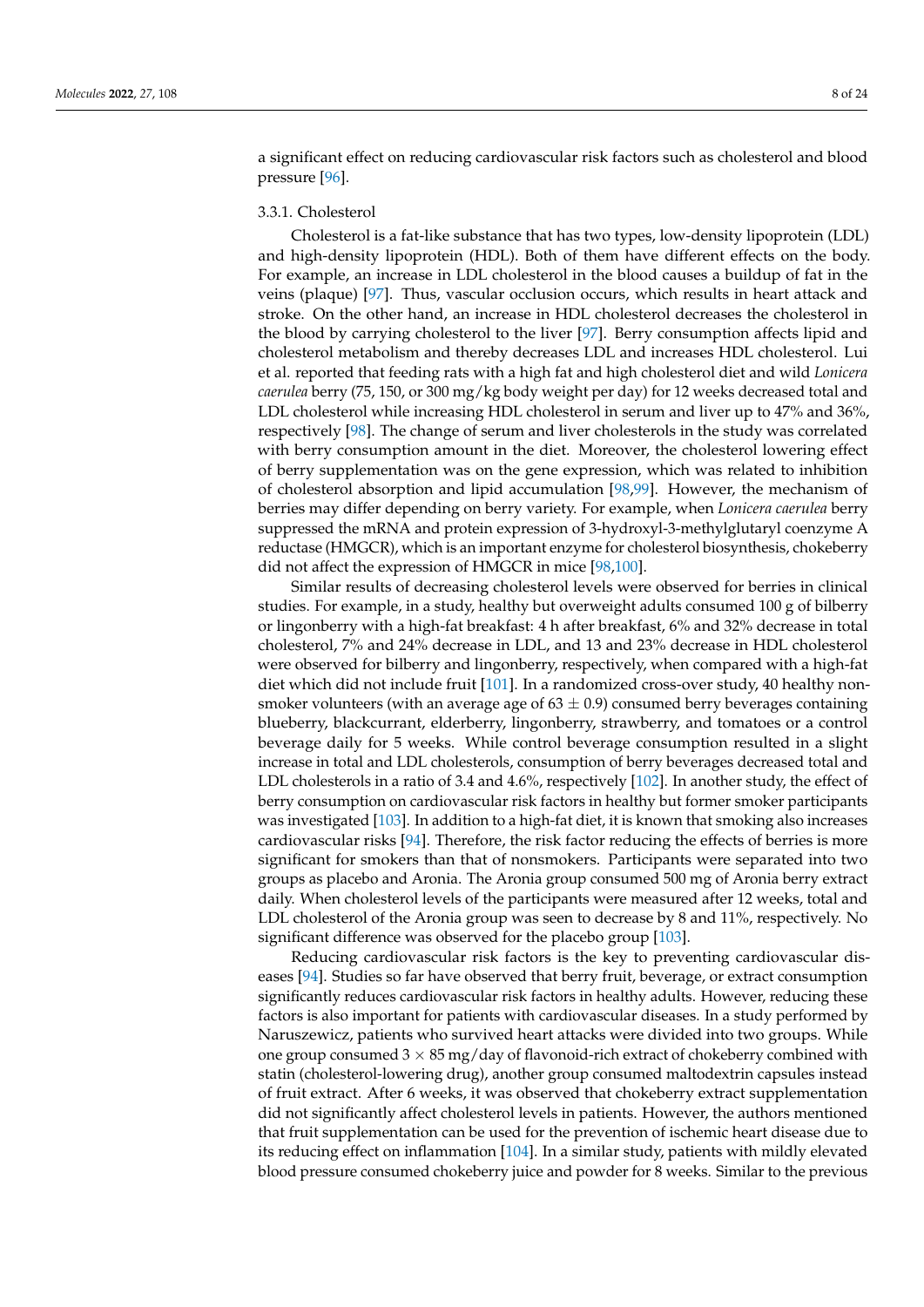study, no significant change with berry consumption in cholesterol levels was observed while a significant decrease of inflammation was detected [\[105\]](#page-19-17).

#### 3.3.2. Hypertension

Hypertension, in other words, high blood pressure, is another important risk factor for cardiovascular diseases, eventuating heart attacks and strokes [\[106\]](#page-19-18). High fat or salt consumption in the diet, obesity, cholesterol, and some hormone problems may induce hypertension. Hellström et al. investigated the blood pressure lowering activity of chokeberry in an in vivo study. They separated 40 rats into four groups which were fed with chokeberry polyphenolic extract, lyophilized chokeberry juice, and enalapril (ACE (Angiotensin-converting-enzyme) inhibitory drug) in addition to a control group. Daily consumption of 50 mg of chokeberry polyphenolic extract and chokeberry juice per kg of body weight caused a decrease in systolic blood pressure and diastolic blood pressure of rats. However, the authors also examined in vitro ACE inhibitory activity of polyphenolic extract and juice. It was pointed out that chokeberry juice exhibited an important ACE inhibitory activity while chokeberry polyphenol fractions performed lower activity. Authors remarked that the ACE inhibitory activity of chokeberry might be affected by non-phenolic compounds in the juice [\[107\]](#page-19-19). In a similar study, Sikora et al. observed weak in vitro ACE inhibitory activity for chokeberry extract. Despite this, in a clinical trial with metabolic syndrome patients, a 30% decrease in ACE enzyme activity was observed after two months of chokeberry extract supplementation [\[108\]](#page-19-20). According to a study performed by Yamane et al., the antihypertensive activity of the Aronia berry is related to the kidney renin-angiotensin system instead of inhibition of ACE in the lungs [\[109\]](#page-19-21).

Studies on blueberries also reported antihypertensive activity. For instance, Wiseman et al. reported that feeding hypertensive stroke-prone rats with blueberries (3% of diet) for two weeks lowered ACE activity by 44%. After four weeks, ACE activity was prone to decrease equally in both blueberry consuming and non-consuming (control) groups of rats. However, at the end of six weeks, blueberry consumption led to a decrease by 12% in ACE activity [\[110\]](#page-20-0). Similar results were also obtained in clinical trials. For instance, consumption of blueberry by postmenopausal women with pre- and stage 1-hypertension resulted in a decrease in systolic blood pressure and diastolic blood pressure [\[111\]](#page-20-1). Other studies also indicated similar activities of decreasing blood pressure for haskap berry [\[112\]](#page-20-2), cranberry [\[113\]](#page-20-3), and strawberry [\[114\]](#page-20-4).

#### *3.4. Immune System*

The immune system's main responsibility is to resist infections in the body by the method of either innate or adaptive responses [\[115\]](#page-20-5). While innate responses have phagocytes, mediator releasing cells, and natural killer cells, the most notable cells of the adaptive immune system are lymphocytes named B and T cells. Briefly, B cells induce the formation of antibodies, while T cells terminate the infected units [\[116\]](#page-20-6). On the whole, the primary goal of the immune system could be simply described as detecting and destroying any attacks on the cells. The disorders of the immune system, both direct and indirect, are wide in variety and therefore it is extremely important to understand and enhance the responses of this system. The polyphenols in berries are known for having antiviral, antimicrobial, anti-inflammatory, and immunomodulatory properties on the immune system [\[117\]](#page-20-7).

There have been a number of studies in the past decade that aim to highlight the specific effects and mechanisms of berries on the immune system and show their potential health benefits for humans. A study conducted in China investigated the immunomodulatory and anti-aging effects of goji berry, also known as wolfberry (*Lyciumbarbarum*), when combined with milk, namely lacto-wolfberry, over the course of 3 months [\[118\]](#page-20-8). The participants were aged between 65 and 70 years old and the study aimed to research if regular consumption of lacto-wolfberry would have enhancing effects after the participants were vaccinated for influenza. Their B cell and antibody productions were measured, and it was indicated that B cells were enhanced in terms of their activity rather than their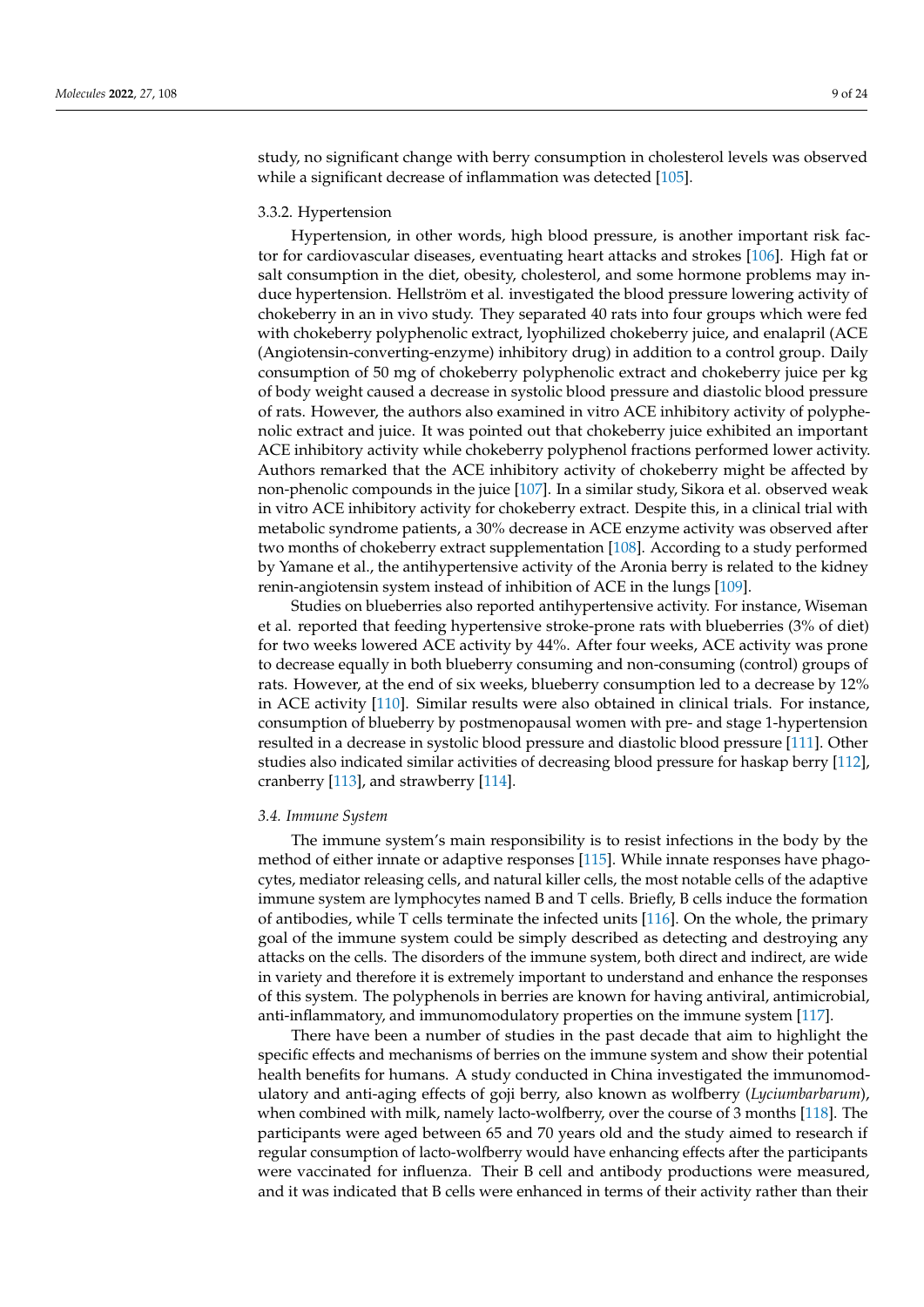numbers. Phytochemicals found in cranberries were investigated for their potential effects on influenza and the common cold, with a particular focus on the T cell gamma delta,  $γδ$ -T [\[119\]](#page-20-9). A total of 54 people consisting of 17 males and 37 females with varying ages and body indexes were observed over 10 weeks in March and May, taking into account the peak influenza and cold periods. The results showed that regular consumption of cranberry juice did not only lead to a decrease in symptoms, but also to app. 5 times increase of  $\gamma\delta$ -T cells and reduction of the release of inflammatory cytokine. A similar study was conducted with purple concord grape (*Vitis labrusca*) juice on 85 participants over 9 weeks [\[120\]](#page-20-10). The 26 men and 59 women in the study were elder adults between 50 and 75 years old with similar body mass indexes and did not consume any purple, red, or blue fruits during the study period. While the placebo group showed a decrease in serum antioxidant capacity, those consuming grape juice, with a total polyphenol content of 1894 mg GAE/L, did not experience any reduction in this sense. Furthermore, grape juice consumption was shown to have beneficial outcomes in regard to  $\gamma\delta$ -T cells and vitamin C levels. The immune related effects of chokeberry (*Aronia melanocarpa*) on both healthy mice and mice with type 1 diabetes were investigated due to the known antioxidant and anti-inflammatory characteristics of the fruit [\[121\]](#page-20-11). Analysis showed that the main anthocyanin, flavonoid, and phenolic acid compounds in the chokeberry extracts were cyanidin-3-galactoside (0.34 mg/g), quercetin-3-galactoside (0.31 mg/g), and chlorogenic acid (3.53 mg/g), respectively. It was seen that oral consumption of chokeberry induced both phagocytic cell and T cell activities, showing immunomodulatory significance as well as resulting in an escalation of blood sugar levels in mice with type 1 diabetes. These in vivo results were further supported by an in vitro model. Dendritic cells, frequently stated to be antigen-presenting units, are quite important as they lead to the activation of the adaptive immune system by interacting with T and B cells [\[122\]](#page-20-12). Ginseng berry extracts were shown to have a fairly high impact in terms of dendritic cell activation on mice, where similar positive outcomes were also observed in vitro [\[123\]](#page-20-13). Inflammatory bowel diseases (IBDs) are also noteworthy diseases, which bring about unfavorable living conditions [\[124\]](#page-20-14). The two main types are Crohn's disease (CD) and ulcerative colitis (UC); the former primarily involves problems in the small and large intestine while the latter affects the large intestine and rectum [\[125\]](#page-20-15). Amongst environmental conditions, they are also caused by insufficiencies in the immune system [\[126\]](#page-20-16). There is no set cure for the treatment of IBD as of yet, therefore the treatment mainly involves easing the symptoms by controlling inflammation. Multiple in vivo and in vitro studies supported the positive impact of berries on IBD, relating it to the anti-inflammatory effects of the flavonoids they contain, with quercetin being a frequent mention [\[127\]](#page-20-17). A study conducted on the effects of maqui berry (*Aristotelia chilensis*) water extracts on mice with UC also supports this information [\[32\]](#page-16-18). Therapeutic, antioxidant, and anti-inflammatory impacts were observed in vivo as well as in the comparative in vitro model of the berry, due to its relatively high anthocyanin contents (0.17  $\pm$  0.09 mg/g fraction) along with the total phenolics content  $(820.31 \pm 9.37 \text{ mg/g})$ . Goji berry was also shown to be potentially effective towards UC in mice through inflammation repression [\[128\]](#page-20-18). In addition, an extremely comprehensive review regarding the impact of diet on IBD details the effectiveness of different berries, amongst other fruits and legumes and states the potential protective abilities of combining the already-used drugs with anthocyanin-enriched supplements [\[129\]](#page-20-19). Although not the most traditional of berries, elderberries (*Sambucus nigra* L.) have also been used for years in the belief of their health benefits, especially against influenza and the common cold. Studies on mice showed that consumption of elderberries had negative effects on influenza A virus activity, which has been attributed to their high level of flavonoids [\[130\]](#page-20-20). The study states the total polyphenol and anthocyanin contents to be 42 mg/g and 6.6 mg/g, respectively. There are also a large number of studies in literature which show that the polyphenols abundant in berries, such as resveratrol, have enhancing properties in terms of the immune system [\[131\]](#page-20-21). In an extensive review regarding the health impact of berries on oral, esophageal, gastric, intestine, microbiome, and immune systems, it was stated that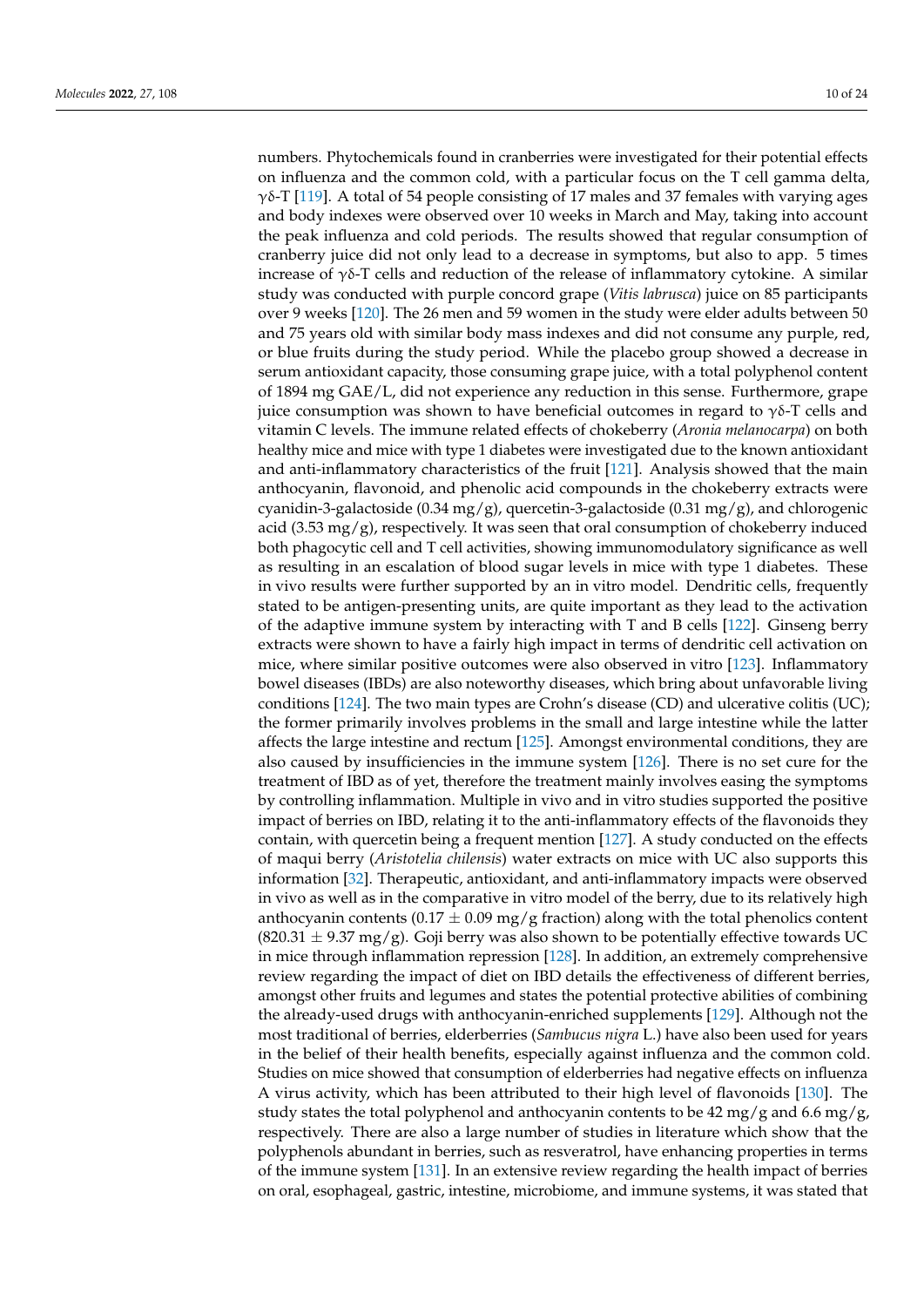rather than the individual compounds that berries contain, such as quercetin, complete berry extracts seemed to provide more promise [\[39\]](#page-17-5). Given that there are various studies on the effects of different berries, and also an extreme variety of berries in nature, it can be deduced that further and more detailed studies could provide necessary information to help with the treatment of immune diseases.

# *3.5. Cancer*

In addition to their well-known antioxidative and anti-inflammatory effects, berries containing bioactives such as polyphenolic anthocyanins have the ability to engage a multitude of signaling pathways with special molecular targets [\[132](#page-20-22)[–135\]](#page-21-0). Furthermore, chemopreventive and therapeutic potential of berry extracts through apoptosis, cell prolifer-ation, and angiogenesis motivate berries to be used as a tool for cancer treatments [\[63](#page-18-2)[,132\]](#page-20-22). Antigenotoxicity and antimutagenicity of berries are one of the most popular fruit-based anticarcinogenic research topics and studies have been conducted in vitro, in vivo, or as clinical studies recently [\[136\]](#page-21-1). Many studies, which were extensively reviewed by Kristo et al., indicated the anticarcinogenic activities of berries based on anti-inflammation, aneven, and the dimension of generation microsoft cells rates on an actual human microsoft part of the cells of apoptosis and giogenesis inhibition, avoiding DNA damage, and decreasing the rates of apoptosis and proliferation of malignant cells [\[137\]](#page-21-2). In addition to these, the primary bioactive comprometation of manguarities from the tax and the mese, the primary orderive compounds that are present in many berry extracts are defined as epigallocatechin-3-gallate, quercetin, kaempferol, ellagic, chlorogenic, and gallic acids affected antioxidative, cell-cycle<br> arrest, apoptosis, antiproliferative and anti-survival, anti-inflammation, anti-angiogenesis,<br>was observed in vitro and macroscopic and macroscopic and macroscopic and macroscopic and macroscopic and macr metastasis inhibition, and cell adhesion/movement inhibition activities [\[137\]](#page-21-2). The majority of the studies on berries were focused on GI tract and breast cancers; however, other types of cancers have also been investigated  $[63,132,137]$  $[63,132,137]$  $[63,132,137]$ . For instance, in a systematic review, anticancer potential, as well as molecular action mechanism and toxicity of acai berry on various cancer types (esophageal cancer, urothelial cancer, melanoma, colon cancer, and Walker-256 tumor) were examined in detail based on clinical (pre and post) and in vivo studies [\[138\]](#page-21-3).  $\epsilon$  was used for its ameliant effect on refluxed and anti-oxidant effect on  $\epsilon$  $Stu \text{dies}$  [138].

> The effects of berry bioactives on cancerous cell lines are the key actions correlated with the anticarcinogenic potentials. Black raspberry extract was found to diminish VEGFinduced cell migration, proliferation, and tube formation in human intestinal microvascular endothelial cells. TNF-α/IL-1β activation followed by VEGF stimulation was observed as an antiangiogenic effect of black raspberry extract which was mediated by Akt, MAPK, and JNK phosphorylation inhibitions [\[47\]](#page-17-13). Another similar significant inhibition of TNF- $\alpha$ (NF-xB) and (MCP)-1 was observed for ethanol induced gastric ulcer in rats when treated with black chokeberry hydro-alcoholic extract [57].

> Anthocyanin-enriched Calafat berry extract was applied on gastric (AGC) and gallbladder (G415) human cancer cell lines at different concentrations (25–800 μg/mL). In vitro viability and migration capacities of gastric and gallbladder carcinoma human cell lines were observed to reduce significantly [\[139\]](#page-21-4). Blueberry and its leaf extracts were investigated for their anticarcinogenic as well as antioxidative properties with and without methyl jasmonate (MeJa) fortification on human gastric cancer cell lines (AGS) in vitro. A strong concurrent antioxidative activity, MeJa-fortified extracts significantly decreased cancer cell migration, gene expression for cancer-related proteins, and mainly the pathway of mitogen-activating protein kinase. However, no significant/important in vivo output was observed such as *helicobacter pylori* colonization, chemopreventive, or chemoprotective effects against gastric cancer [\[140\]](#page-21-5).

> Antigenotoxic activities of various berries on colorectal cancer types were discussed concerning the action mechanism, chemoprotective, and anticarcinogenic properties of berries aside from emphasizing the importance of gut microbiota covered by in vivo and in vitro studies [\[141\]](#page-21-6). Chilean blueberry and raspberry extracts were used to treat HT-29  $\frac{1}{5}$   $\frac{1}{5}$   $\frac{1}{5}$   $\frac{1}{5}$   $\frac{1}{5}$   $\frac{1}{5}$   $\frac{1}{5}$   $\frac{1}{5}$   $\frac{1}{5}$   $\frac{1}{5}$   $\frac{1}{5}$   $\frac{1}{5}$   $\frac{1}{5}$   $\frac{1}{5}$   $\frac{1}{5}$   $\frac{1}{5}$   $\frac{1}{5}$   $\frac{1}{5}$   $\frac{1}{5}$   $\frac{1}{5}$   $\frac{1}{5}$   $\frac{1}{5}$  ethanole and SW48 human colon cancer cell lines. Cell death ratios were observed as 80.1 and 72.5%<br>And SW48 human colon cancer cell lines. Cell death ratios were observed as 80.1 and 72.5% for SW48 and HT-29 cell lines, respectively. When exposed to Chilean berry extracts, the cell growth inhibition was observed 90–100% when the extract was applied at the highest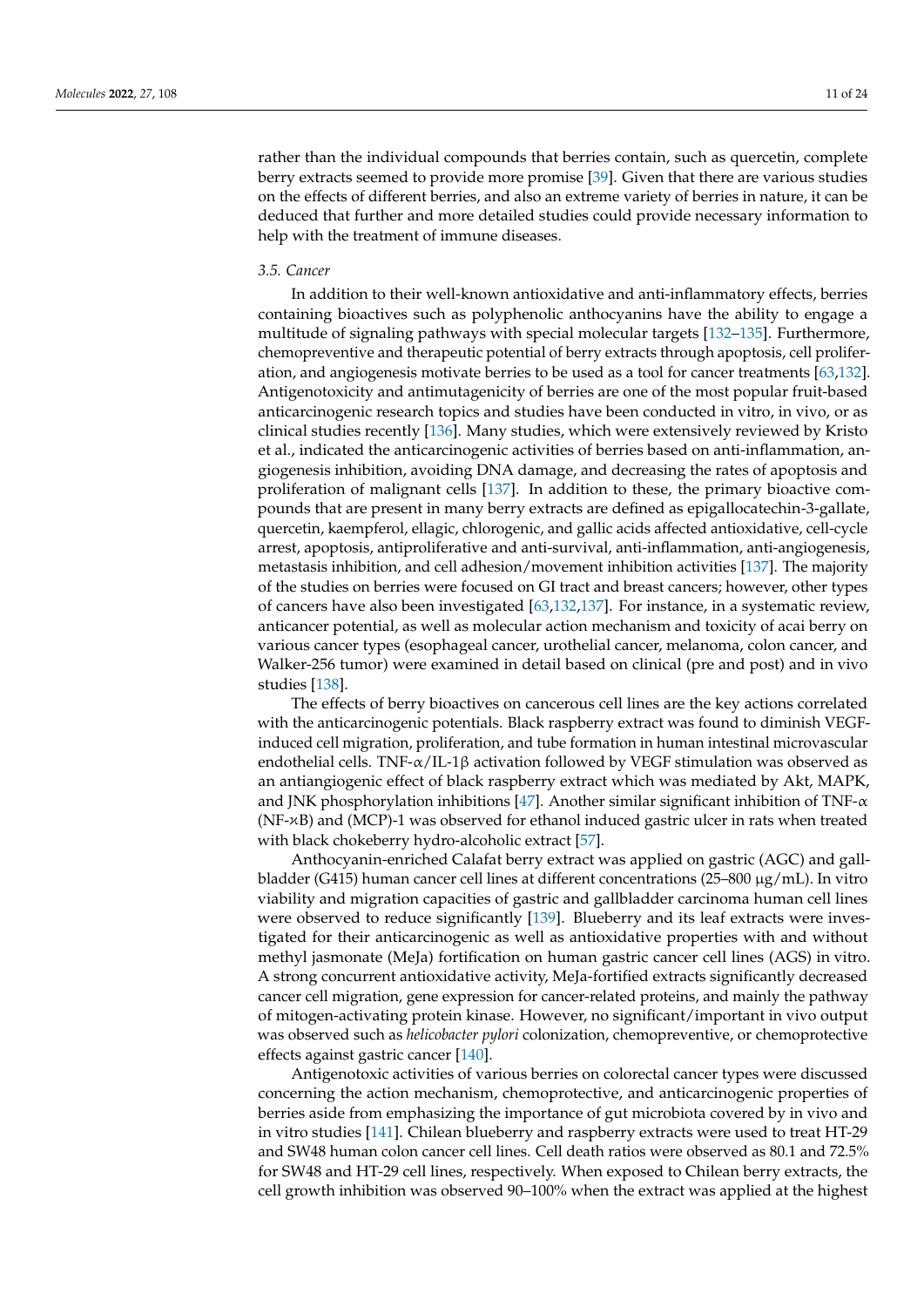possible concentration (2000 μg/mL) [\[142\]](#page-21-7). In an in vitro study on human colonic mucosa cell cultures, oxidative stress-avoiding and antimutagenic properties of elderberry were assessed. Despite the colonic digestion loss of bioavailability, exposure to the 1 mg/mL freeze dried elderberry extract resulted in 22% reduction for intracellular ROS production, prevented the oxidative DNA damage at a level of 46%, and inhibited the oxidant-induced mutagenicity of *Salmonella typhimurium* TA102 strain at a ratio of 26% [\[143\]](#page-21-8). The effect of Maqui berry extract on human colon cancer cell lines (HT-29 and Caco-2) growth inhibition based on inflammatory mediators, which are COX-2 and NF-xB, were investigated. The results showed a significant decrease of growth of HT-29 and Caco-2 cell lines correlated with the inhibition of COX-2 and NF-xB due to the externally determined chemoprotective effect (with detailed antioxidative activity assays) of Maqui berry [144]. gastric mucosa, including ulcerative colitis, antiulcer activity, alleviation effect on mor-

Non-small cell lung cancer cell lines were treated with a bioactive compound, 4βhydroxywithanolide E (4HW), isolated from golden berry. It was indicated that 4HW treatment inhibited the tissue factor expression as well as procoagulant activity. Furthermore, the combination of 4HW with TNF- $\alpha$  triggered a synergistic cytotoxicity against targeted cell lines induced by caspase-dependent apoptosis. The action mechanism was briefly expressed as the reversing of TNF- $\alpha$  procoagulant activity together with enhancing its cytotoxicity by 4HW [\[145\]](#page-21-10). Degradation products of cyanidin-3-O-glucoside (C3G), the prominent anthocyanin in haskap berries, were obtained for their cytotoxic effects on hepatocellular carcinoma (HepG2) and breast cancer MDA-MB-231 cells. The C3G as well as the products, protocatechuic (PCA) and phloroglucinaldehyde (PGA), were applied on the targeted cell lines. C3G-enriched fraction of berry extract exhibited an inhibitory effect on HepG2 cell in a concentration-dependent manner for 48 h, while PCA provided a  $\frac{1}{2}$  method with gastric much with gastric much activity  $\frac{1}{2}$  much activity and decreased in  $\frac{1}{2}$  $\frac{1}{5}$   $\frac{1}{5}$ ,  $\frac{1}{5}$ ,  $\frac{1}{5}$  and  $\frac{1}{5}$  and  $\frac{1}{5}$  in  $\frac{1}{5}$  and  $\frac{1}{5}$  are  $\frac{1}{5}$  and  $\frac{1}{5}$  and  $\frac{1}{5}$  and  $\frac{1}{5}$  and  $\frac{1}{5}$  $\frac{1}{2}$  induced gastric ulcer in ratio in ratio in ratio in ratio in  $\frac{1}{2}$  in  $\frac{1}{2}$  in  $\frac{1}{2}$  in  $\frac{1}{2}$  in  $\frac{1}{2}$  in  $\frac{1}{2}$  in  $\frac{1}{2}$  in  $\frac{1}{2}$  in  $\frac{1}{2}$  in  $\frac{1}{2}$  in  $\frac{1}{2}$  in  $\frac{1}{2$  $\frac{1}{2}$  by decreasing malondial by decreasing matrice  $\frac{1}{2}$  and  $\frac{1}{2}$  and  $\frac{1}{2}$  and  $\frac{1}{2}$  and  $\frac{1}{2}$  and  $\frac{1}{2}$  and  $\frac{1}{2}$  and  $\frac{1}{2}$  and  $\frac{1}{2}$  and  $\frac{1}{2}$  and  $\frac{1}{2}$  and  $\frac{1}{2}$  a increasing superoxide dismutase, catalase, glutathione peroxidase, and interleukin (IL)-4 ethanol-induced gastric ulcer in rats was evaluated and significant inhibition was ob-demonstrated that the cell viability was inhibited while apoptosis increased with an EC50 of 427.3 µg/mL extract treatment along with lowered invasive capacity with unchanged migration of Ishikawa cells. Consequently, hydroethanolic extract of maqui berry exhib-ited promising antineoplastic properties for endometrial cancer [\[147\]](#page-21-12). In a study, Anthos berry bioactives were applied on drug sensitive (A2780) and drug resistant (A2780/CP70, OVCA432, and OVCA433) ovarian cancer cells. The significant inhibitory effect of Anthos bioactives was indicated when they were administered as milk-derived exosomes, in order to increase their oral bioavailability and stability. Eventually, exosomal Anthos decreased PgP (p-glycoprotein) level in a dose-dependent manner for both drug sensitive and drug resistant tumor xenografts significantly and was proposed as a promising antitumor agent significant cytotoxic effect on both HepG2 and MDA-MB-231 cells [\[146\]](#page-21-11). Hydroethanolic extract of maqui berry was investigated for its inhibitory effect on human endometrial  $\sim$  matrices with gastric much gastric much gastric much gastric much gastric much activity and decreased in  $\sim$ cancer cell line Ishikawa. The study based on cell cycle arrest or apoptosis induction<br>damenatured that the sell viability was inhibited while are utasis in wased with an EC50. coupled with an excellent nano drug carrier to manage the ovarian cancer [\[148\]](#page-21-13). The studies mainly conducted from a food science and nutrition perspective for the correlation in between the cancer tissue and berry phenolic compounds were non-existent, to the best of our knowledge, possibly requiring more complex analysis methodology of cancer studies. For that reason, only the effects of extracted/purified berry phenolics on cancerous cell lines (in vitro) were able to be covered in this section.

#### *3.6. Nervous System*

[48,49].

The nervous system, consisting of the central and the peripheral nervous systems, is responsible for identifying affecting environmental factors and transmitting responsive signals throughout the body. It is a remarkably complex system controlling the senses, physical movement, and consciousness [\[149\]](#page-21-14). Problems in the nervous system might cause a variety of conditions, such as anxiety and depression, and disorders, with some of the most well-known ones being Alzheimer's disease, Parkinson's disease, and Huntington's disease [\[150\]](#page-21-15). Although these conditions and disorders have multiple causes, often in combination, research shows that the presence of ROS leading to oxidative stress is undeniably an affecting factor [\[151\]](#page-21-16). The leading organ is the brain, which is also a part of the central nervous system. The brain is quite susceptible to the adverse effects of ROS and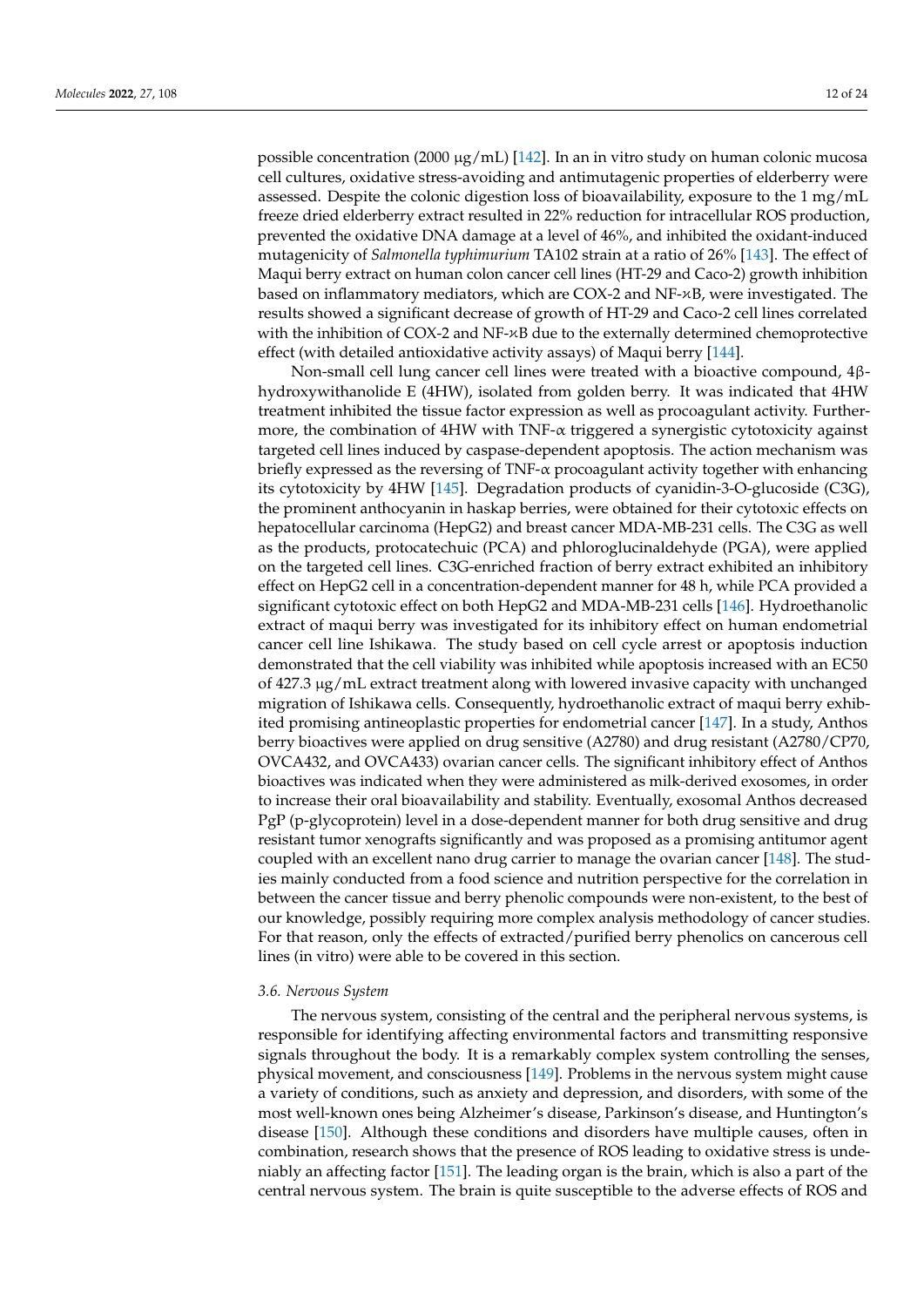unfortunately does not have the capacity to counteract the potential damage [\[40\]](#page-17-6). Multiple studies show the positive effects of berry consumption on reducing the stress caused by ROS on the nervous system.

# 3.6.1. Alzheimer's Disease

Alzheimer's disease (AD) is one of the most well-known nervous system disorders. As the disease slowly deteriorates memory, its symptoms, beginning with basic forgetfulness, can lead to eventual loss of the ability to perform daily tasks, including speaking [\[152](#page-21-17)[,153\]](#page-21-18). The causes are linked to various factors such as environmental exposures, stress, genetics, and infections, with the most dominant cause being age advancement [\[154\]](#page-21-19). While currently there is no definite cure for AD, there are various treatments aimed at alleviating the symptoms [\[155\]](#page-21-20). Multiple studies can be found in literature regarding the effect of berries on AD. Bilberry and blackcurrant were supplemented to mice to observe the inhibiting effects of AD [\[156\]](#page-21-21). The hindering effects of the berries on β-amyloid (Aβ) fibrils, which are an affecting factor of AD and lead to ROS generation, were studied. Although the berries exerted slightly different reductions in differing parameters, overall, it was found that both bilberry and blackcurrant exhibit a certain level of neuroprotective effect on mice with AD. In a study, which used the roundworm *Caenorhabditis elegans*, the effects of cranberries on AD were investigated [\[157\]](#page-21-22). Their results showed that the use of cranberries was able to decrease the A $\beta$  toxicity and have promising preventative effects on AD, although its therapeutic result was not considered as promising. In another study lasting over a period of 16 weeks, mice were supplemented with blueberry extract to observe its effects on AD, particularly that of memory and learning advancements [\[158\]](#page-22-0). Their results showed that mice which consumed blueberry extract exhibited positive change in this sense when compared to the mice that were not treated. Additionally, a thorough study looking into the cognition improvement prospects of berries in terms of AD focused on mice treated with the polyphenolic extracts of blueberries and grapes. It was seen that even though  $A\beta$ fibrils were not hindered, the berry extract showed memory development [\[159\]](#page-22-1).

# 3.6.2. Parkinson's Disease

Parkinson's disease (PD) results in the gradual loss of control over both motor functions including tremor, rigidity, akinesia, and posture, and also non-motor functions such as cognitive and behavioral problems [\[160\]](#page-22-2). As with AD, there are numerous probable causes of the disease, ranging from lifestyle and heredity to age and surrounding conditions, with the most impacting factor being dopamine deficiency [\[161,](#page-22-3)[162\]](#page-22-4). Dopamine is a neurotransmitter, widely associated with its impact on emotions [\[163\]](#page-22-5). Over the years, the treatment of PD symptoms has seen noteworthy advancement, with the standard being therapies focused on remedying dopamine deficiency via dopamine-based drugs, which among other effects, inhibit the generation of ROS [\[162\]](#page-22-4). Levodopa is the most widely known and used drug in the treatment of PD [\[164\]](#page-22-6).

An extremely detailed study focusing on the long-term effects of flavonoid intake on PD was conducted [\[165\]](#page-22-7). The study consisted of looking into 5 different sources of flavonoids on 805 people over 20–22 years. Results showed that there was a considerable correlation between berry-sourced flavonoids and reduction of PD risk, where this risk decreased by 40% in men but was insignificant for women. Another study, specifically focused on mulberry fruit and its influence on neurotoxicity, showed similar positive results in both in vivo and in vitro PD models [\[166\]](#page-22-8). The observed behaviors, as well as brain tissues of mulberry treated mice indicated certain neuroprotective effects. In addition to the studies that focus on the effect of berries on PD, there are also various studies associated with the flavonoids, which are abundantly found in berry matrices. Various in vivo and in vitro studies focusing on fisetin, a flavonol abundant in strawberries, showed that it has the potential to treat PD symptoms [\[167\]](#page-22-9). Ellagic acid is a polyphenol present in berries which is also known to have ROS reducing effects. An in vivo study investigating the effect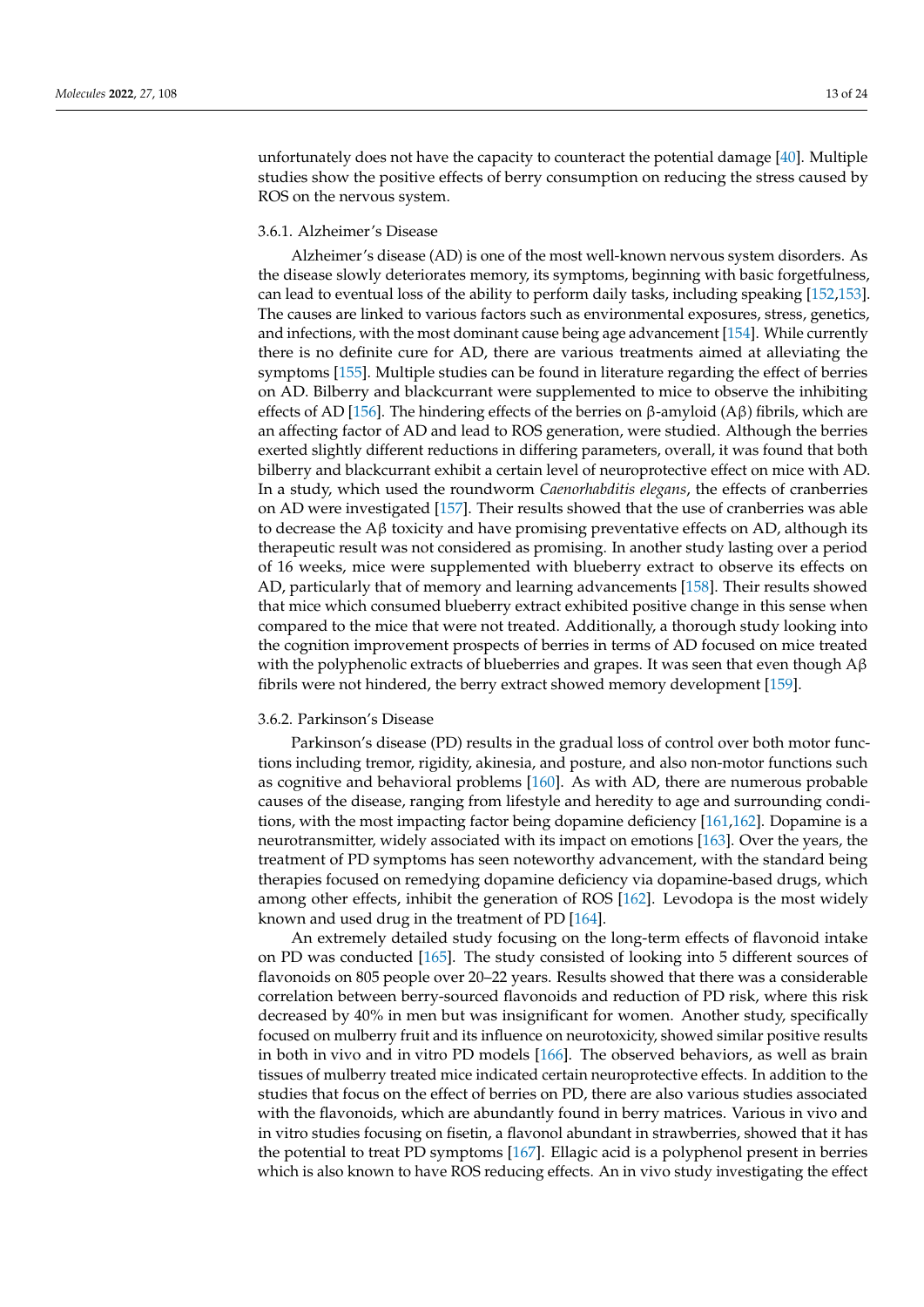of ellagic acid on rats showed that ellagic acid was able to improve motor disturbances and showed potential in reducing free radical induced neural damage in PD [\[168\]](#page-22-10).

#### 3.6.3. Huntington's Disease

Huntington's disease (HD) is a hereditary disease in 90% of cases, affecting cognition, behavior, and motor functions [\[169\]](#page-22-11). It is caused by the defective huntingtin gene on chromosome 4 leading to the coding of the huntingtin protein [\[170\]](#page-22-12). The symptoms of HD are similar to that of PD and include tremors and involuntary muscle contractions; however, the causes of HD are more precise. Although there is no cure at the moment for HD, there are various types of treatment for its symptoms [\[171\]](#page-22-13).

In a very recent study, two types of raspberry extracts, namely *Rubus idaeus* and var Prestige, were investigated in terms of the BAC they contain [\[172\]](#page-22-14). Salidroside was the primary point of interest as it is a phenol known to be neuroprotective towards HD. *Saccharomyces cerevisiae* strains were used, and it was stated that this promising compound required further research to be used in medicine formulations.

# 3.6.4. Other Nervous System-Related Symptoms

A study investigated the positive effects of blueberries on age-related attitude issues by comparing the behavior patterns of mice on high-fat and low-fat diets [\[173\]](#page-22-15). Using data from previous studies in literature, mice were put on high-fat diets, which caused behavioral problems due to ROS generation and inflammation. It was seen that blueberry supplementation on high-fat diet rats showed a significant improvement in their actions, with these rats exhibiting similar patterns to those fed low-fat diets. Although it was also stated that age and species of the mice could have differing impacts. Another study explored the anti-inflammatory effects of blackberries mainly composed of anthocyanins in their extracts on Wistar rats fed with a high-fat or a standard (control) diet, by the means of cytokine antibody assays [\[174\]](#page-22-16). Similar to the abovementioned study, the rats fed with a high-fat diet exhibited brain inflammation, which was significantly weakened by the berry extracts. A study was conducted focusing on potential neuroprotective effects of anthocyanins and acai berries extracts on *Caenorhabditis elegans* [\[175\]](#page-22-17). It was stated that in addition to the antioxidant and neuroprotective effects, the anthocyanin rich extracts were also able to mend the damage caused by  $\Lambda$ β. The chemotaxis of  $\Lambda$ β-expressing worms towards benzaldehyde are notably lowered; however, when treated with acai extracts, these worms showed a 402% increased chemosensory response. A different study on *Caenorhabditis elegans* showed that there was a likelihood of blueberries (*Vaccinium uliginosum*) and lingonberries (*Vaccinium vitis-idaea*) having advantages towards aging and neurodegenerative disorders [\[175\]](#page-22-17). An interesting study involving 35 beagle dogs between the ages of 8 and 15 explored how brain-related issues associated with aging would be influenced by berries [\[176\]](#page-22-18). The dogs were fed grape and blueberry extracts over 75 days, and the outcome showed potential benefits towards memory, caused by the positive effects of the berries towards oxidative stress. The beagles were subjected to a delayed non-matching to position test to evaluate their baseline memory performance and an enhanced cognitive performance was seen in relation to their baseline levels on dogs fed with the extracts. An in vitro comparative study of blackberry extracts examined their potential neuroprotective effects [\[177\]](#page-22-19). While the commercial blackberry did not exhibit any effects, the wild blackberries showed to be promising in this sense as they increased both mitochondrial transmembrane potential and cell membrane integrity. This difference was attributed to their varying polyphenol composition and antioxidant capacity with the *R. brigantinus* species having 60% higher antioxidant capacity than that of the commercial blackberry.

A brief summary of selected studies investigating the health effects of berry fruits is presented in Table [2.](#page-14-0)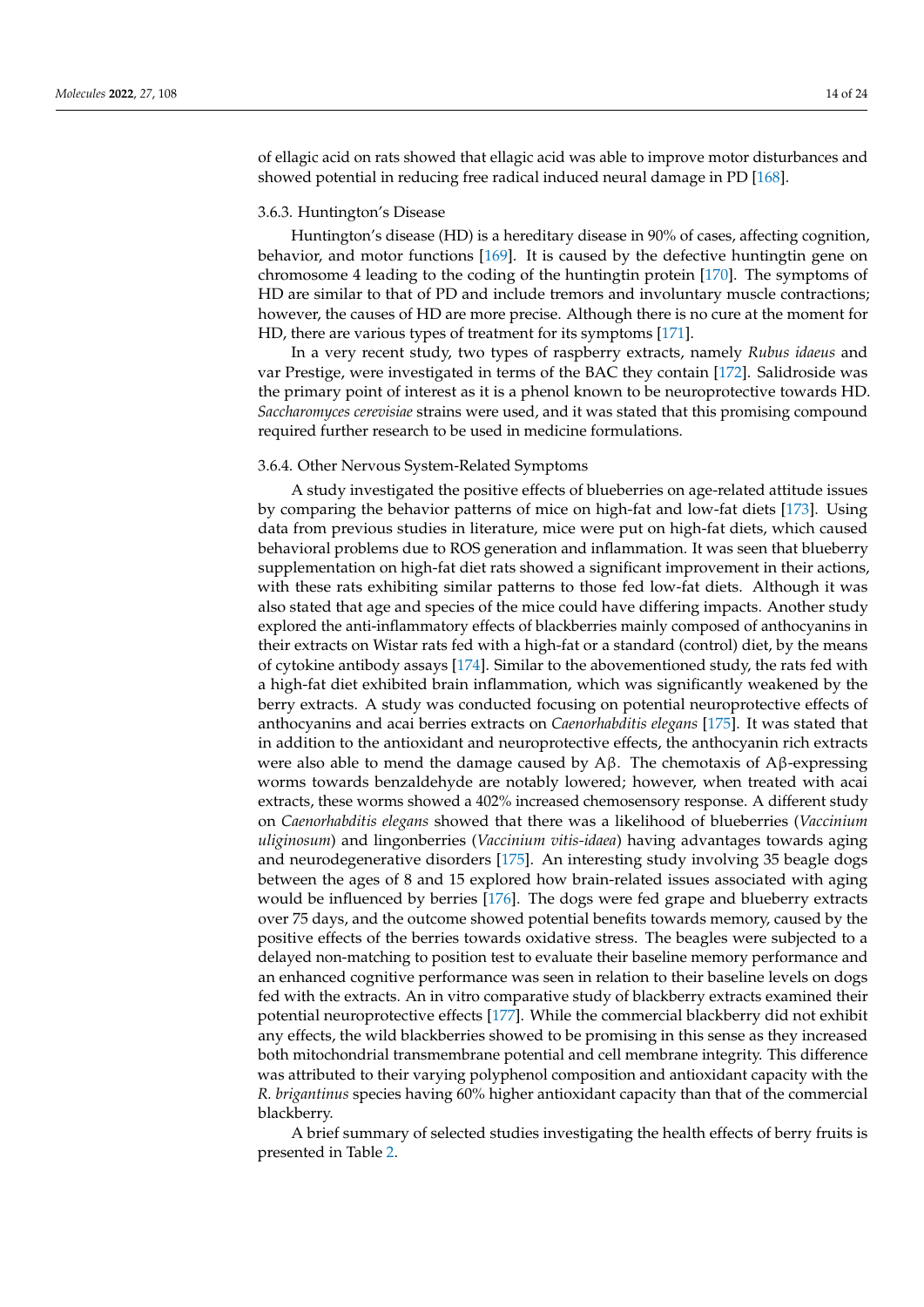| Berry/Extract                                                | Disease/Disorder/System                | Subject                                                                                    | <b>Significant Effects</b>                                                                                     | Reference |
|--------------------------------------------------------------|----------------------------------------|--------------------------------------------------------------------------------------------|----------------------------------------------------------------------------------------------------------------|-----------|
| Lingonberry                                                  | Gastrointestinal system/oral<br>cavity | In vivo (humans)                                                                           | $\downarrow$ viable counts, visible plaque index and<br>probing bleeding                                       | $[44]$    |
| Black raspberry extract                                      | Gastrointestinal<br>system/esophagus   | In vitro (microvascular endothelial<br>cells)                                              | Anti-inflammatory effect                                                                                       | $[47]$    |
| Black chokeberry extract                                     | Gastrointestinal system                | In vivo (rats)                                                                             | $\downarrow$ gastric injury formation                                                                          | $[57]$    |
| Goji berry extract                                           | Gastrointestinal system                | In vitro                                                                                   | $\uparrow$ the growth of probiotic bacteria                                                                    | [64]      |
| Golden berry                                                 | Metabolism/diabetes                    | In vivo (humans)                                                                           | $\downarrow$ blood glucose and $\uparrow$ insulin resistance                                                   | $[72]$    |
| Mulberry extract                                             | Metabolism/obesity                     | In vivo (hamsters)                                                                         | ↑ body weight<br>↑ lipolysis factor<br>↑ lipogenesis factor                                                    | $[85]$    |
| Blueberry and mulberry                                       | Metabolism/obesity                     | In vivo (mice)                                                                             | $\uparrow$ lipid accumulation                                                                                  | $[87]$    |
| Lonicera caerulea berry                                      | Cardiovascular<br>system/cholesterol   | In vivo (rats)                                                                             | $\downarrow$ total and LDL and $\uparrow$ HDL cholesterol in<br>serum and liver                                | [90]      |
| Aronia                                                       | Cardiovascular<br>system/cholesterol   | In vivo (humans)                                                                           | $\downarrow$ total and LDL cholesterol                                                                         | $[103]$   |
| Chokeberry                                                   | Cardiovascular<br>system/hypertension  | In vivo (rats)                                                                             | ↓ systolic and diastolic<br>blood pressure                                                                     | $[107]$   |
| Blueberry                                                    | Cardiovascular<br>system/hypertension  | In vivo (rats)                                                                             | $\downarrow$ the ACE activity                                                                                  | $[110]$   |
| Purple concord grape<br>(Vitis labrusca)                     | Immune system                          | In vivo (humans)                                                                           | $\uparrow$ of $\gamma \delta$ -T cells and<br>↓ of inflammatory cytokine release                               | $[120]$   |
| Chokeberry                                                   | Immune system                          | In vivo (mice)                                                                             | ↑ phagocytic cell<br>and T cell activities                                                                     | $[121]$   |
| Elderberry                                                   | Immune system                          | In vivo (mice)                                                                             | $\downarrow$ influenza A virus activity                                                                        | $[130]$   |
| Elderberry extract                                           | Immune system                          | In vitro                                                                                   | $\downarrow$ TNF- $\alpha$ and IFN- $\gamma$ secretion                                                         | $[178]$   |
| Calafat berry extract                                        | Cancer                                 | In vitro (gastric-AGC and<br>gallbladder-G415 human cancer<br>cell lines)                  | $\downarrow$ viability and migration<br>capacity                                                               | $[139]$   |
| Maqui berry extract                                          | Cancer                                 | In vitro (human colon cancer cell<br>lines (HT-29 and Caco-2))                             | $\downarrow$ cell growth ratios                                                                                | $[144]$   |
| Golden berry extract                                         | Cancer                                 | In vitro (non-small cell lung<br>cancer cell lines)                                        | $\downarrow$ tissue factor expression<br>and procoagulant activity                                             | $[145]$   |
| Anthos berry extract                                         | Cancer                                 | In vitro (ovarian cancer cells)                                                            | $\downarrow$ p-glycoprotein level                                                                              | $[148]$   |
| Bilberry                                                     | Cancer                                 | In vivo and in vitro (oral<br>squamous cell carcinoma<br>cells-HSC-3 and zebrafish)        | $\downarrow$ viability, proliferation, migration and<br>invasion of<br>HSC-3 cells and tumor area in zebrafish | $[179]$   |
| Blueberry extract                                            | Cancer                                 | In vitro (C6 rat glioma cell line)                                                         | $\downarrow$ viability, proliferation, size of the colonies<br>and cell migration                              | $[180]$   |
| Crataegus berry extract                                      | Cancer                                 | In vitro (highly aggressive human<br>glioblastoma U87MG cell line)                         | $\downarrow$ proliferative and invasive potentials of<br>glioblastoma cells                                    | $[181]$   |
| Andean berry                                                 | Cancer                                 | In vitro (human SW480 colon<br>adenocarcinoma cells)                                       | $\downarrow$ proliferative potential,<br>$\uparrow$ late apoptosis stage                                       | $[182]$   |
| Blackberry extract                                           | Cancer                                 | In vitro (human stomach-AGS,<br>colon-SW620, liver-HepG2 and<br>skin-SK-Mel-28 cell lines) | $\uparrow$ pro-apoptotic activity and early apoptosis<br>stage                                                 | $[183]$   |
| Cranberry<br>(Vaccinium macrocarpon)                         | Alzheimer's Disease                    | In vivo (Caenorhabditis elegans)                                                           | $\leftrightarrow$                                                                                              | $[157]$   |
| Blueberry                                                    | Alzheimer's Disease                    | In vivo (mice)                                                                             | $\uparrow$ memory and learning advancements                                                                    | [158]     |
| Goji berry powder                                            | Alzheimer's Disease                    | In vitro                                                                                   | ↑ Cell viability<br>$\downarrow$ A $\upbeta$ production                                                        | $[184]$   |
| Strawberry extract                                           | Alzheimer's Disease                    | In vivo (Caenorhabditis elegans)                                                           | $\downarrow$ A $\upbeta$ and ROS production                                                                    | $[183]$   |
| Blueberry extract                                            | Alzheimer's Disease                    | In vivo (mice)                                                                             | $\downarrow$ A $\upbeta$ induced cytotoxicity<br>↑ Autophagy                                                   | $[185]$   |
| Strawberry Alba extract                                      | Alzheimer's Disease                    | In vitro                                                                                   | ↓ Oxidative DNA damage                                                                                         | $[186]$   |
| Blueberry, Strawberry                                        | Parkinson's Disease                    | In vivo (human)                                                                            | $\downarrow$ the risk of disease                                                                               | $[165]$   |
| Mulberry                                                     | Parkinson's Disease                    | In vivo (mice)                                                                             | $\leftrightarrow$                                                                                              | $[166]$   |
| Raspberry extracts (Rubus<br><i>idaeus</i> and var Prestige) | Huntington's Disease                   | In vivo (Saccharomyces cerevisiae)                                                         | $\leftrightarrow$                                                                                              | $[171]$   |
| Chilean berry (Ugni<br>Molinae) extract                      | Huntington's Disease                   | In vitro                                                                                   | $\downarrow$ Abnormal protein aggregation                                                                      | $[187]$   |

# <span id="page-14-0"></span>**Table 2.** Some selected studies related to the effect of berries on various health systems.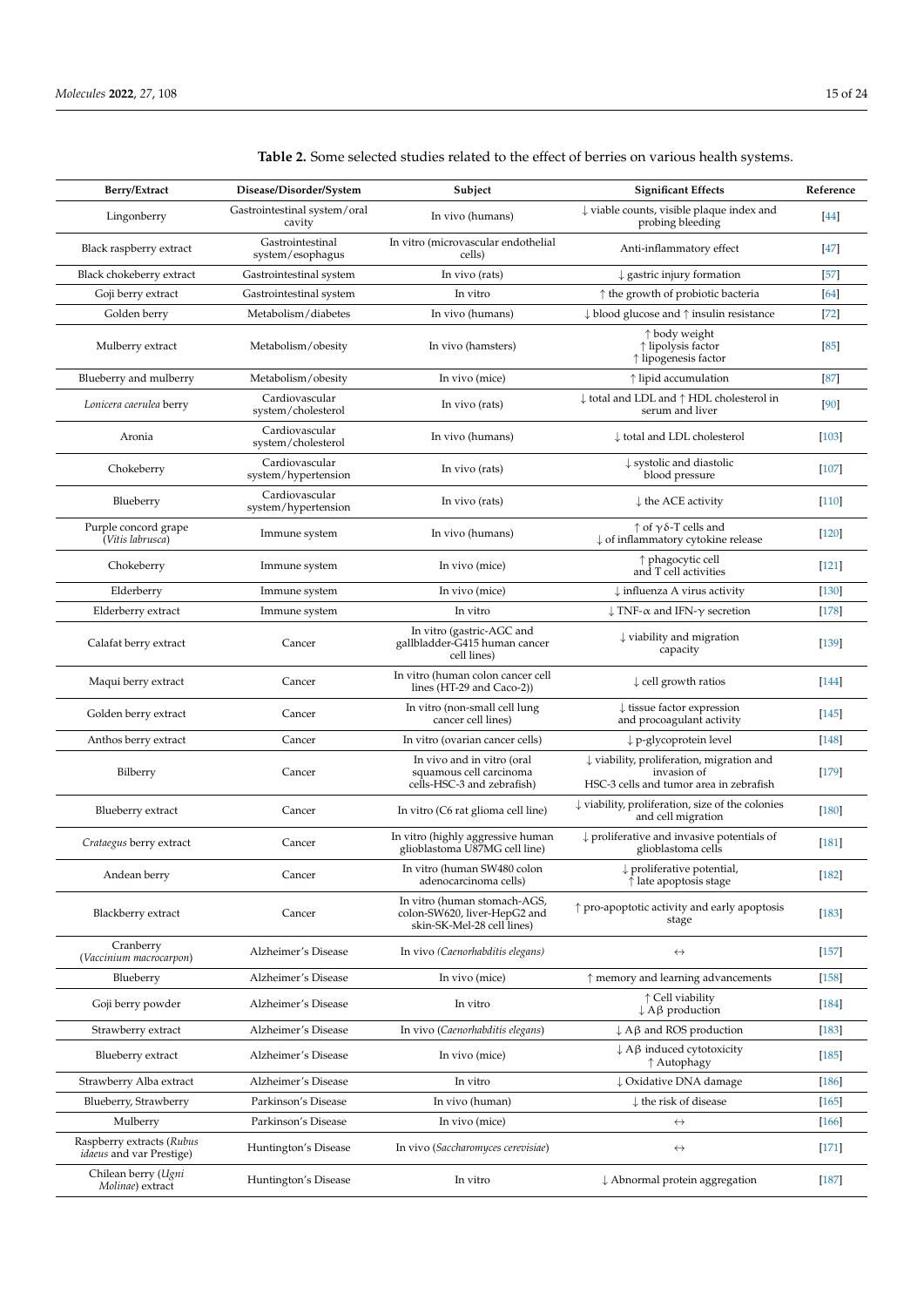| Berry/Extract                                                                              | Disease/Disorder/System | Subject                          | <b>Significant Effects</b>                                         | Reference |
|--------------------------------------------------------------------------------------------|-------------------------|----------------------------------|--------------------------------------------------------------------|-----------|
| Blueberry (Vaccinium ashei)                                                                | Nervous System          | In vivo (mice)                   | $\downarrow$ recognition memory deficits                           | $[172]$   |
| Blackberry                                                                                 | Nervous System          | In vivo (Wistar rats)            | $\downarrow$ brain inflammation                                    | $[173]$   |
| Acai                                                                                       | Nervous System          | In vivo (Caenorhabditis elegans) | $\leftrightarrow$ for neural activities                            | $[174]$   |
| Blueberries (Vaccinium<br><i>uliginosum</i> ) and lingonberries<br>(Vaccinium vitis-idaea) | Nervous System          | In vivo (Caenorhabditis elegans) | $\leftrightarrow$ against aging and neurodegenerative<br>disorders | $[175]$   |
| Grape and blueberry                                                                        | Nervous System          | In vivo (dogs)                   | memory                                                             | $[176]$   |
| Blackberry (Rubus brigantinus,<br>Rubus vagabundus)                                        | Nervous System          | In vitro                         | $\leftrightarrow$ for neural activities                            | $[177]$   |

**Table 2.** *Cont.*

↔: Protective effect. ↑: Increased/induced. ↓: Decreased/reduced.

#### **4. Conclusions**

The purpose of this review was to provide an overview of the recent studies investigating the health benefits of berry phenolics from the frame of food science and nutrition. As demonstrated from the studies covered in this paper, berry phenolics have protecting, supporting, alleviating, and curing potentials for many system diseases, including cardiovascular, immune, gastrointestinal, and nervous systems, when they are included in the routine daily diet. Furthermore, some studies state that they have a significant protective effect on cancer, which is a disease whose abundance is increasing due to today's lifestyle as well as many other affecting factors. Along with this, it was also demonstrated quite repeatedly in literature that the positive effects of berries on health are related to the high levels of phenolic compounds they contain with varying types and contents differing for each berry species as well as other external factors such as climate or cultivation. Studies on the health promoting effects of berries are mostly animal based or in vitro clinical trials. Further research regarding how the outputs of animal studies could be interpreted/adapted for the human body is required in order to gain a more comprehensive understanding of the subject. Despite the positive effects observed in studies that were conducted so far, the mechanism of action for some diseases has not been fully explained and since berries have rich phenolic contents, they tend to interfere/act through more than one mechanism in some diseases. Nevertheless, further studies should be carried out to reveal the mechanisms of berry bioactives in order to better understand their promising health effects. Moreover, designing the studies to include different parameters and using a high number of subjects in the trials would help to provide the effect of treatment-supported consumption of berry fruits for individuals.

**Author Contributions:** Conceptualization, all authors; writing—original draft preparation, B.V., E.E. and B.G.S.; writing—review and editing, B.G.S. and E.C.; supervision, E.C. All authors have read and agreed to the published version of the manuscript.

**Funding:** This research received no external funding.

**Conflicts of Interest:** The authors declare no conflict of interest.

#### **References**

- <span id="page-15-0"></span>1. Magrone, T.; de Heredia, F.P.; Jirillo, E.; Morabito, G.; Marcos, A.; Serafini, M. Functional foods and nutraceuticals as thera-peutic tools for the treatment of diet-related diseases. *Can. J. Physiol. Pharmacol.* **2013**, *91*, 387–396. [\[CrossRef\]](http://doi.org/10.1139/cjpp-2012-0307)
- <span id="page-15-1"></span>2. Zhao, Y. (Ed.) *Berry Fruit: Value-Added Products for Health Promotion*, 1st ed.; CRC Press: Boca Raton, FL, USA, 2007.
- <span id="page-15-2"></span>3. Vendrame, S.; Del Bo', C.; Ciappellano, S.; Riso, P.; Klimis-Zacas, D. Berry fruit consumption and metabolic syndrome. *Antioxidants* **2016**, *5*, 34. [\[CrossRef\]](http://doi.org/10.3390/antiox5040034)
- <span id="page-15-3"></span>4. Tsuda, T. Recent Progress in Anti-Obesity and Anti-Diabetes Effect of Berries. *Antioxidants* **2016**, *5*, 13. [\[CrossRef\]](http://doi.org/10.3390/antiox5020013) [\[PubMed\]](http://www.ncbi.nlm.nih.gov/pubmed/27058561)
- <span id="page-15-4"></span>5. Stoner, G.D.; Wang, L.-S.; Zikri, N.; Chen, T.; Hecht, S.S.; Huang, C.; Sardo, C.; Lechner, J.F. Cancer prevention with freeze-dried berries and berry components. In *Seminars in Cancer Biology*; Elsevier: Amsterdam, The Netherlands, 2007; Volume 17, pp. 403–410.
- <span id="page-15-5"></span>6. Forbes-Hernández, T.Y. Berries polyphenols: Nano-delivery systems to improve their potential in cancer therapy. *J. Berry Res.* **2020**, *10*, 45–60. [\[CrossRef\]](http://doi.org/10.3233/JBR-200547)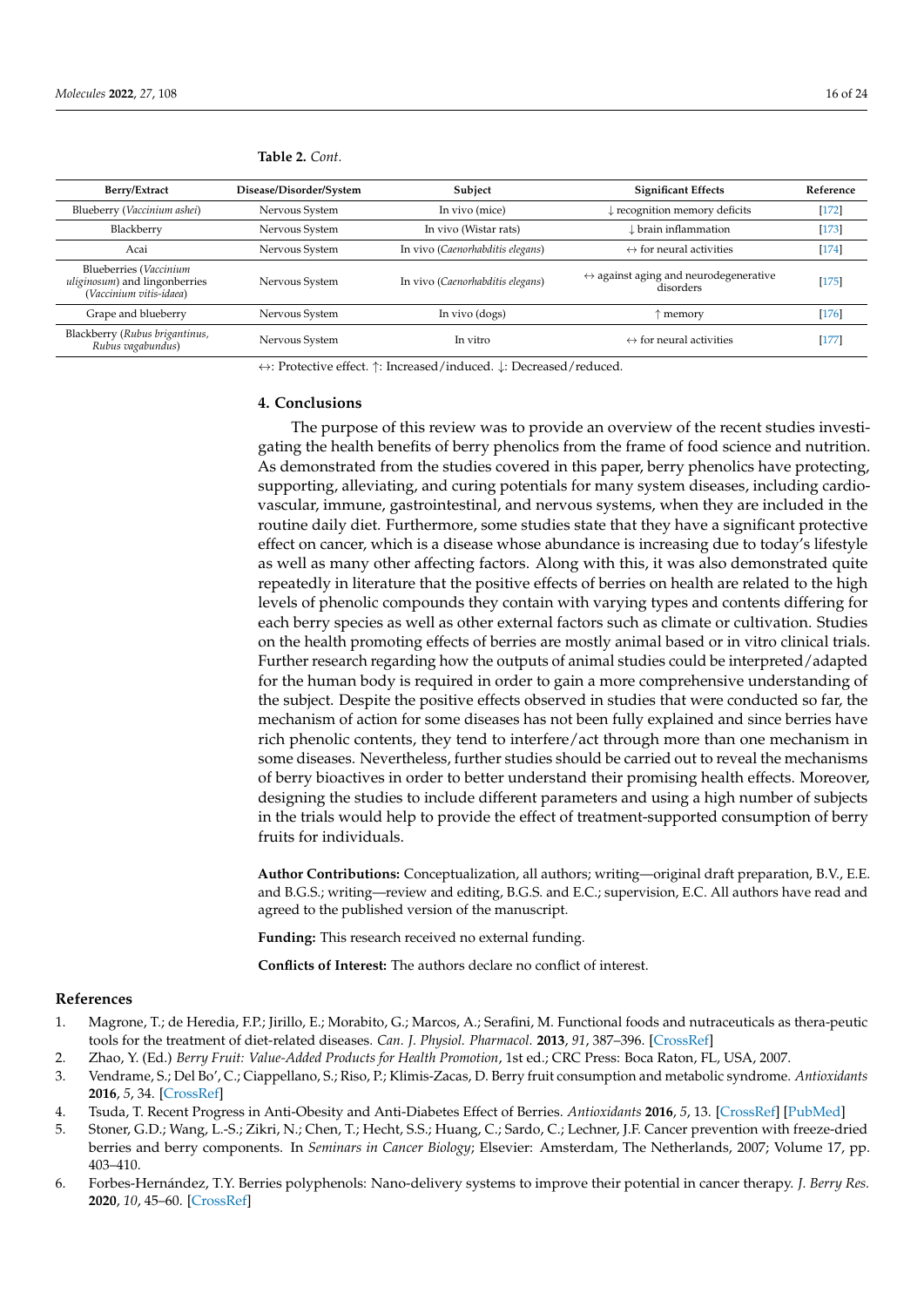- <span id="page-16-0"></span>7. Joseph, S.V.; Edirisinghe, I.; Burton-Freeman, B.M. Berries: Anti-inflammatory Effects in Humans. *J. Agric. Food Chem.* **2014**, *62*, 3886–3903. [\[CrossRef\]](http://doi.org/10.1021/jf4044056) [\[PubMed\]](http://www.ncbi.nlm.nih.gov/pubmed/24512603)
- <span id="page-16-1"></span>8. Anonym Berry Health Benefits Symposium. Berry Health Benefits Sym-Posium Offers a Unique Opportunity to Achieve Their Communication Goals. Available online: <http://berryhealth.org/#:~{}:text=The> (accessed on 26 May 2021).
- <span id="page-16-2"></span>9. Skrovankova, S.; Sumczynski, D.; Mlcek, J.; Jurikova, T.; Sochor, J. Bioactive Compounds and Antioxidant Activity in Different Types of Berries. *Int. J. Mol. Sci.* **2015**, *16*, 24673–24706. [\[CrossRef\]](http://doi.org/10.3390/ijms161024673) [\[PubMed\]](http://www.ncbi.nlm.nih.gov/pubmed/26501271)
- <span id="page-16-3"></span>10. Nile, S.H.; Park, S.W. Edible berries: Bioactive components and their effect on human health. *Nutrition* **2014**, *30*, 134–144. [\[CrossRef\]](http://doi.org/10.1016/j.nut.2013.04.007)
- <span id="page-16-4"></span>11. Pandey, K.B.; Rizvi, S.I. Plant Polyphenols as Dietary Antioxidants in Human Health and Disease. *Oxid. Med. Cell. Longev.* **2009**, *2*, 897484. [\[CrossRef\]](http://doi.org/10.4161/oxim.2.5.9498)
- <span id="page-16-5"></span>12. Cianciosi, D.; Simal-Gándara, J.; Forbes-Hernández, T.Y. The importance of berries in the human diet. *Med. J. Nutr. Metab.* **2019**, *12*, 335–340. [\[CrossRef\]](http://doi.org/10.3233/MNM-190366)
- <span id="page-16-6"></span>13. Okatan, V. Antioxidant properties and phenolic profile of the most widely appreciated cultivated berry species: A compara-tive study. *Folia Hortic.* **2020**, *32*, 79–85. [\[CrossRef\]](http://doi.org/10.2478/fhort-2020-0008)
- 14. Zafra-Rojas, Q.; Cruz-Cansino, N.; Delgadillo-Ramírez, A.; Alanís-García, E.; Añorve-Morga, J.; Lira, A.Q.; Castañeda-Ovando, A.; Ramírez-Moreno, E. Organic Acids, Antioxidants, and Dietary Fiber of Mexican Blackberry (Rubus fruticosus) Residues cv. Tupy. *J. Food Qual.* **2018**, *2018*, 5950761. [\[CrossRef\]](http://doi.org/10.1155/2018/5950761)
- 15. Kafkas, E.; Ko¸sar, M.; Türemi¸s, N.; Ba¸ser, K.H.C. Analysis of sugars, organic acids and vitamin C contents of blackberry gen-otypes from Turkey. *Food Chem.* **2006**, *97*, 732–736. [\[CrossRef\]](http://doi.org/10.1016/j.foodchem.2005.09.023)
- 16. Oszmiański, J.; Nowicka, P.; Teleszko, M.; Wojdyło, A.; Cebulak, T.; Oklejewicz, K. Analysis of Phenolic Compounds and Antioxidant Activity in Wild Blackberry Fruits. *Int. J. Mol. Sci.* **2015**, *16*, 14540–14553. [\[CrossRef\]](http://doi.org/10.3390/ijms160714540) [\[PubMed\]](http://www.ncbi.nlm.nih.gov/pubmed/26132562)
- <span id="page-16-7"></span>17. Lugasi, A.; Hóvári, J.; Kádár, G.; Denes, F. Phenolics in raspberry, blackberry and currant cultivars grown in Hungary. *Acta Aliment.* **2011**, *40*, 52–64. [\[CrossRef\]](http://doi.org/10.1556/AAlim.40.2011.1.8)
- <span id="page-16-8"></span>18. Kasım, R.; ¸Sanlıbaba, P.; Kasım, M.U. The Antioxidant Effects of Berry Fruits. In *International Congress on Medicinal and Aromatic Plants*; Necmettin Erbakan University: Konya, Turkey, 2017; pp. 354–365. ISBN 9786054988266.
- 19. Carvalho, M.J.; Gouveia, C.S.; Vieira, A.C.; Pereira, A.C.; Carvalho, M.; Marques, J.C. Nutritional and phytochemical com-position of Vaccinium padifolium sm wild berries and radical scavenging activity. *J. Food Sci.* **2017**, *82*, 2554–2561. [\[CrossRef\]](http://doi.org/10.1111/1750-3841.13928) [\[PubMed\]](http://www.ncbi.nlm.nih.gov/pubmed/28960302)
- <span id="page-16-15"></span>20. Gavrilova, V.; Kajdžanoska, M.; Gjamovski, V.; Stefova, M. Separation, Characterization and Quantification of Phenolic Compounds in Blueberries and Red and Black Currants by HPLC−DAD−ESI-MSn. *J. Agric. Food Chem.* **2011**, *59*, 4009–4018. [\[CrossRef\]](http://doi.org/10.1021/jf104565y)
- <span id="page-16-9"></span>21. Kim, J.G.; Kim, H.L.; Kim, S.J.; Park, K.-S. Fruit quality, anthocyanin and total phenolic contents, and antioxidant activities of 45 blueberry cultivars grown in Suwon, Korea. *J. Zhejiang Univ. Sci. B* **2013**, *14*, 793–799. [\[CrossRef\]](http://doi.org/10.1631/jzus.B1300012)
- <span id="page-16-10"></span>22. Suh, D.H.; Jung, E.S.; Lee, G.M.; Lee, C.H. Distinguishing six edible berries based on metabolic pathway and bioactivity cor-relations by non-targeted metabolite profiling. *Front. Plant Sci.* **2018**, *9*, 1462. [\[CrossRef\]](http://doi.org/10.3389/fpls.2018.01462)
- 23. Sidor, A.; Gramza-michałowska, A. Black Chokeberry Aronia Melanocarpa L.—A Qualitative Composition, Phenolic Profile and Antioxidant Potential. *Molecules* **2019**, *24*, 3710. [\[CrossRef\]](http://doi.org/10.3390/molecules24203710) [\[PubMed\]](http://www.ncbi.nlm.nih.gov/pubmed/31619015)
- 24. Kapci, B.; Neradová, E.; Čížková, H.; Voldřich, M.; Rajchl, A.; Capanoglu, E. Investigating the antioxidant potential of chokeberry (Aronia melanocarpa) products. *J. Food Nutr. Res.* **2013**, *52*, 219–229.
- <span id="page-16-11"></span>25. Ćujić, N.; Šavikin, K.; Janković, T.; Pljevljakušić, D.; Zdunić, G.; Ibrić, S. Optimization of polyphenols extraction from dried chokeberry using maceration as traditional technique. *Food Chem.* **2016**, *194*, 135–142. [\[CrossRef\]](http://doi.org/10.1016/j.foodchem.2015.08.008) [\[PubMed\]](http://www.ncbi.nlm.nih.gov/pubmed/26471536)
- <span id="page-16-12"></span>26. Yang, J.W.; Choi, I.S. Comparison of the phenolic composition and antioxidant activity of Korean black raspberry, Bokbunja, (Rubus coreanusMiquel) with those of six other berries. *CyTA-J. Food* **2016**, *15*, 110–117. [\[CrossRef\]](http://doi.org/10.1080/19476337.2016.1219390)
- <span id="page-16-13"></span>27. Mullen, W.; Marks, S.C.; Crozier, A. Evaluation of Phenolic Compounds in Commercial Fruit Juices and Fruit Drinks. *J. Agric. Food Chem.* **2007**, *55*, 3148–3157. [\[CrossRef\]](http://doi.org/10.1021/jf062970x) [\[PubMed\]](http://www.ncbi.nlm.nih.gov/pubmed/17362029)
- 28. José Jara-Palacios, M.; Hernanz, D.; Escudero-Gilete, M.L.; Heredia, F.J. Antioxidant potential of white grape pomaces: Phe-nolic composition and antioxidant capacity measured by spectrophotometric and cyclic voltammetry methods. *Food Res. Int.* **2014**, *66*, 150–157. [\[CrossRef\]](http://doi.org/10.1016/j.foodres.2014.09.009)
- <span id="page-16-14"></span>29. Castillo-Muñoz, N.; Gómez-Alonso, S.; García-Romero, E.; Hermosín-Gutiérrez, I. Flavonol profiles of Vitis vinifera white grape cultivars. *J. Food Compos. Anal.* **2010**, *23*, 699–705. [\[CrossRef\]](http://doi.org/10.1016/j.jfca.2010.03.017)
- <span id="page-16-16"></span>30. Domínguez, R.; Zhang, L.; Rocchetti, G.; Lucini, L.; Pateiro, M.; Munekata, P.E.S.; Lorenzo, J.M. Elderberry (*Sambucus nigra* L.) as potential source of antioxidants. Characterization, optimization of extraction parameters and bioactive properties. *Food Chem.* **2020**, *330*, 127266. [\[CrossRef\]](http://doi.org/10.1016/j.foodchem.2020.127266) [\[PubMed\]](http://www.ncbi.nlm.nih.gov/pubmed/32540528)
- <span id="page-16-17"></span>31. Duymu¸s, H.G.; Göger, F.; Ba¸ser, K.H.C. In vitro antioxidant properties and anthocyanin compositions of elderberry extracts. *Food Chem.* **2014**, *155*, 112–119. [\[CrossRef\]](http://doi.org/10.1016/j.foodchem.2014.01.028)
- <span id="page-16-18"></span>32. Zhou, G.; Chen, L.; Sun, Q.; Mo, Q.-G.; Sun, W.-C.; Wang, Y.-W. Maqui berry exhibited therapeutic effects against DSS-induced ulcerative colitis in C57BL/6 mice. *Food Funct.* **2019**, *10*, 6655–6665. [\[CrossRef\]](http://doi.org/10.1039/C9FO00663J)
- <span id="page-16-19"></span>33. Genskowsky, E.; Puente, L.A.; Pérez-Álvarez, J.A.; Fernández-López, J.; Muñoz, L.A.; Viuda-Martos, M. Determination of polyphenolic profile, antioxidant activity and antibacterial properties of maqui [Aristotelia chilensis (Molina) Stuntz] a Chilean blackberry. *J. Sci. Food Agric.* **2016**, *96*, 4235–4242. [\[CrossRef\]](http://doi.org/10.1002/jsfa.7628)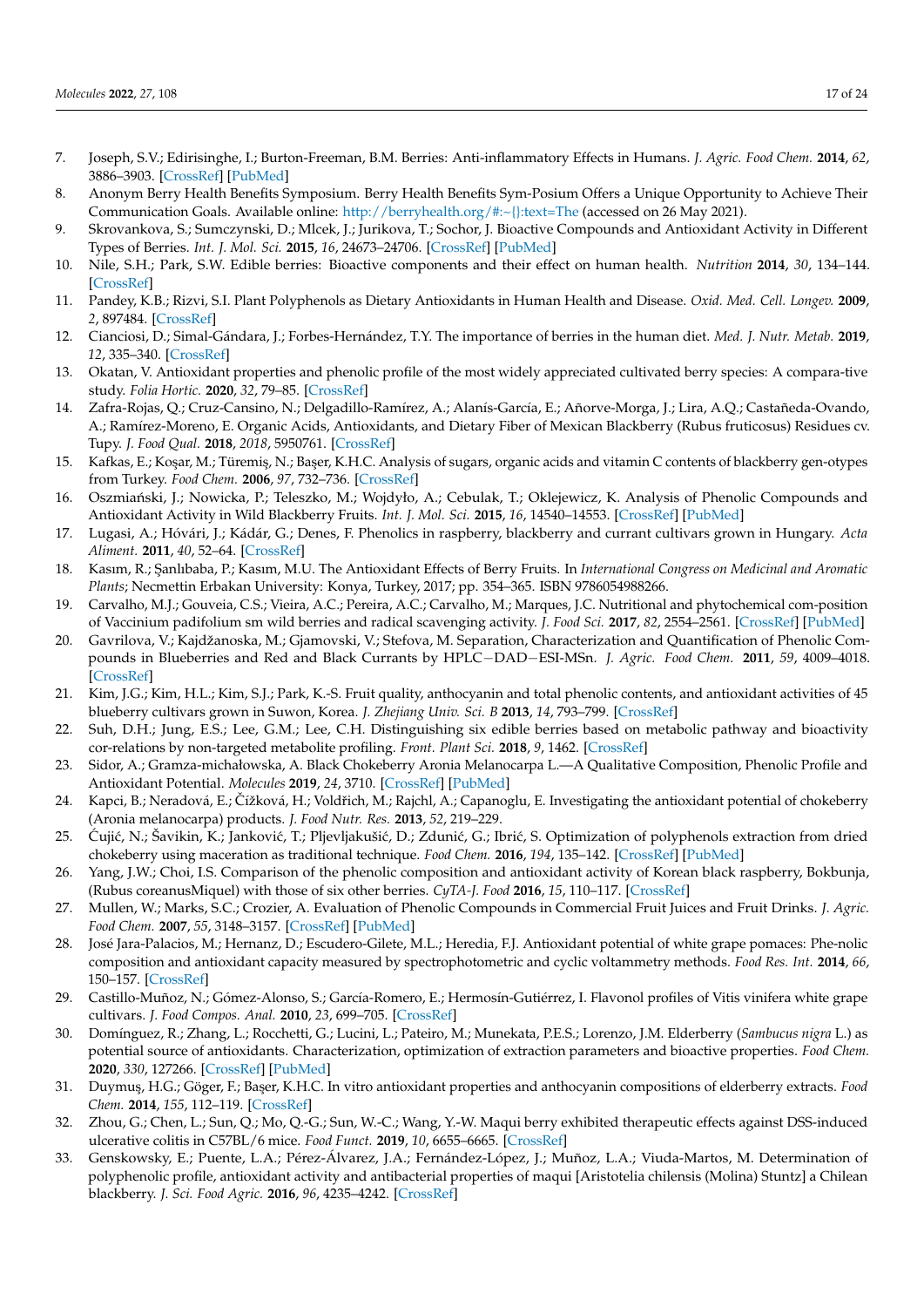- <span id="page-17-0"></span>34. Xiao, F.; Xu, T.; Lu, B.; Liu, R. Guidelines for antioxidant assays for food components. *Food Front.* **2020**, *1*, 60–69. [\[CrossRef\]](http://doi.org/10.1002/fft2.10)
- <span id="page-17-1"></span>35. Venskutonis, P.R. *Valorization of Fruit Processing By-Products*, 1st ed.; Galanakis, C., Ed.; Elsevier Inc.: Amsterdam, The Netherlands, 2020; ISBN 9780128171066.
- <span id="page-17-2"></span>36. Zorzi, M.; Gai, F.; Medana, C.; Aigotti, R.; Morello, S.; Peiretti, P.G. Bioactive Compounds and Antioxidant Capacity of Small Berries. *Foods* **2020**, *9*, 623. [\[CrossRef\]](http://doi.org/10.3390/foods9050623) [\[PubMed\]](http://www.ncbi.nlm.nih.gov/pubmed/32414083)
- <span id="page-17-3"></span>37. Kelly, E.; Vyas, P.; Weber, J.T. Biochemical Properties and Neuroprotective Effects of Compounds in Various Species of Berries. *Molecules* **2017**, *23*, 26. [\[CrossRef\]](http://doi.org/10.3390/molecules23010026) [\[PubMed\]](http://www.ncbi.nlm.nih.gov/pubmed/29271934)
- <span id="page-17-4"></span>38. Mazzoni, L.; Perez-Lopez, P.; Giampieri, F.; Alvarez-Suarez, J.M.; Gasparrini, M.; Forbes-Hernandez, T.Y.; Quiles, J.L.; Mezzetti, B.; Battino, M. The genetic aspects of berries: From field to health. *J. Sci. Food Agric.* **2016**, *96*, 365–371. [\[CrossRef\]](http://doi.org/10.1002/jsfa.7216) [\[PubMed\]](http://www.ncbi.nlm.nih.gov/pubmed/25872898)
- <span id="page-17-5"></span>39. Govers, C.; Kasikci, M.B.; Van Der Sluis, A.A.; Mes, J.J. Review of the health effects of berries and their phytochemicals on the digestive and immune systems. *Nutr. Rev.* **2018**, *76*, 29–46. [\[CrossRef\]](http://doi.org/10.1093/nutrit/nux039)
- <span id="page-17-6"></span>40. Foito, A.; McDougall, G.J.; Stewart, D. Evidence for Health Benefits of Berries. *Annu. Plant Rev. Online* **2018**, *1*, 105–148.
- <span id="page-17-7"></span>41. Bhattacharyya, A.; Chattopadhyay, R.; Mitra, S.; Crowe, S.E. Oxidative stress: An essential factor in the pathogenesis of gas-trointestinal mucosal diseases. *Physiol. Rev.* **2014**, *94*, 329–354. [\[CrossRef\]](http://doi.org/10.1152/physrev.00040.2012)
- <span id="page-17-8"></span>42. Sangiovanni, E.; Fumagalli, M.; Dell'Agli, M. *Berries: Gastrointestinal Protection against Oxidative Stress and Inflammation*; Elsevier Inc.: Amsterdam, The Netherlands, 2017; ISBN 9780128093009.
- <span id="page-17-9"></span>43. Philip, N.; Walsh, L.J. Cranberry Polyphenols: Natural Weapons against Dental Caries. *Dent. J.* **2019**, *7*, 20. [\[CrossRef\]](http://doi.org/10.3390/dj7010020)
- <span id="page-17-10"></span>44. Pärnänen, P.; Nikula-Ijäs, P.; Sorsa, T. Antimicrobial and anti-inflammatory lingonberry mouthwash—A clinical pilot study in the oral cavity. *Microorganisms* **2019**, *7*, 331. [\[CrossRef\]](http://doi.org/10.3390/microorganisms7090331) [\[PubMed\]](http://www.ncbi.nlm.nih.gov/pubmed/31500385)
- <span id="page-17-11"></span>45. Ben Lagha, A.; Howell, A.; Grenier, D. Highbush blueberry proanthocyanidins alleviate Porphyromonas gingivalis-induced deleterious effects on oral mucosal cells. *Anaerobe* **2020**, *65*, 102266. [\[CrossRef\]](http://doi.org/10.1016/j.anaerobe.2020.102266) [\[PubMed\]](http://www.ncbi.nlm.nih.gov/pubmed/32871243)
- <span id="page-17-12"></span>46. Kranz, S.; Guellmar, A.; Olschowsky, P.; Tonndorf-Martini, S.; Heyder, M.; Pfister, W.; Reise, M.; Sigusch, B. Antimicrobial Effect of Natural Berry Juices on Common Oral Pathogenic Bacteria. *Antibiotics* **2020**, *9*, 533. [\[CrossRef\]](http://doi.org/10.3390/antibiotics9090533)
- <span id="page-17-13"></span>47. Medda, R.; Lyros, O.; Schmidt, J.L.; Jovanovic, N.; Nie, L.; Link, B.J.; Otterson, M.F.; Stoner, G.D.; Shaker, R.; Rafiee, P. Anti inflammatory and anti angiogenic effect of black raspberry extract on human esophageal and intestinal microvascular endo-thelial cells. *Microvasc. Res.* **2015**, *97*, 167–180. [\[CrossRef\]](http://doi.org/10.1016/j.mvr.2014.10.008) [\[PubMed\]](http://www.ncbi.nlm.nih.gov/pubmed/25446010)
- <span id="page-17-14"></span>48. Jabri, M.-A.; Tounsi, H.; Rtibi, K.; Marzouki, L.; Sakly, M.; Sebai, H. Ameliorative and antioxidant effects of myrtle berry seed (Myrtus communis) extract during reflux-induced esophagitis in rats. *Pharm. Biol.* **2016**, *54*, 1575–1585. [\[CrossRef\]](http://doi.org/10.3109/13880209.2015.1107748) [\[PubMed\]](http://www.ncbi.nlm.nih.gov/pubmed/26810811)
- <span id="page-17-15"></span>49. Jabri, M.-A.; Marzouki, L.; Sebai, H. Ethnobotanical, phytochemical and therapeutic effects of Myrtus communis L. berries seeds on gastrointestinal tract diseases: A review. *Arch. Physiol. Biochem.* **2018**, *124*, 390–396. [\[CrossRef\]](http://doi.org/10.1080/13813455.2017.1423504)
- <span id="page-17-16"></span>50. Jabri, M.-A.; Rtibi, K.; Tounsi, H.; Hosni, K.; Marzouki, L.; Sakly, M.; Sebai, H. Fatty acid composition and mechanisms of the protective effects of myrtle berry seed aqueous extract in alcohol-induced peptic ulcer in rat. *Can. J. Physiol. Pharmacol.* **2017**, *95*, 510–521. [\[CrossRef\]](http://doi.org/10.1139/cjpp-2016-0094)
- <span id="page-17-17"></span>51. Giampieri, F.; Cianciosi, D.; Forbes-Hernández, T.Y. Myrtle (*Myrtus communis* L.) berries, seeds, leaves, and essential oils: New undiscovered sources of natural compounds with promising health benefits. *Food Front.* **2020**, *1*, 276–295. [\[CrossRef\]](http://doi.org/10.1002/fft2.37)
- <span id="page-17-18"></span>52. Sangiovanni, E.; Vrhovsek, U.; Rossoni, G.; Colombo, E.; Brunelli, C.; Brembati, L.; Trivulzio, S.; Gasperotti, M.; Mattivi, F.; Bosisio, E.; et al. Ellagitannins from Rubus Berries for the Control of Gastric Inflammation: In Vitro and In Vivo Studies. *PLoS ONE* **2013**, *8*, e71762. [\[CrossRef\]](http://doi.org/10.1371/journal.pone.0071762)
- <span id="page-17-19"></span>53. Si, W.Z.; Hu, X.X.; Shen, C.; Luo, M.X.; Xuan, Y.H.; Fu, H.J.; Xing, G.; Zhang, H.F.; Zhang, J.; Liu, Z. Protective Effect of Schisandra chinensis extract against ethanol-induced gastric ulcers in mice by promoting anti-inflammatory and mucosal defense mechanisms. *Rev. Bras. Farmacogn.* **2020**, *30*, 780–788. [\[CrossRef\]](http://doi.org/10.1007/s43450-020-00096-4)
- <span id="page-17-20"></span>54. Jabri, M.-A.; Rtibi, K.; Sakly, M.; Marzouki, L.; Sebai, H. Role of gastrointestinal motility inhibition and antioxidant properties of myrtle berries (*Myrtus communis* L.) juice in diarrhea treatment. *Biomed. Pharmacother.* **2016**, *84*, 1937–1944. [\[CrossRef\]](http://doi.org/10.1016/j.biopha.2016.11.008)
- <span id="page-17-21"></span>55. Nesello, L.A.N.; Beleza, M.L.M.L.; Mariot, M.; Mariano, L.N.B.; de Souza, P.; Campos, A.; Cechinel-Filho, V.; Andrade, S.F.; Da Silva, L.M. Gastroprotective Value of Berries: Evidences from Methanolic Extracts of Morus nigra and Rubus niveus Fruits. *Gastroenterol. Res. Pract.* **2017**, *2017*, 7089697. [\[CrossRef\]](http://doi.org/10.1155/2017/7089697)
- <span id="page-17-22"></span>56. Cury, B.J.; Boeing, T.; Somensi, L.B.; Mariano, L.N.B.; de Andrade, S.F.; Breviglieri, E.; Klein-Junior, L.C.; de Souza, P.; da Silva, L.M. Açaí berries (Euterpe oleracea Mart.) dried extract improves ethanol-induced ulcer in rats. *J. Pharm. Pharmacol.* **2020**, *72*, 1239–1244. [\[CrossRef\]](http://doi.org/10.1111/jphp.13290)
- <span id="page-17-23"></span>57. Paulrayer, A.; Adithan, A.; Lee, J.H.; Moon, K.H.; Kim, D.G.; Im, S.Y.; Kang, C.-W.; Kim, N.S.; Kim, J.-H. Aronia melanocarpa (Black Chokeberry) Reduces Ethanol-Induced Gastric Damage via Regulation of HSP-70, NF-κB, and MCP-1 Signaling. *Int. J. Mol. Sci.* **2017**, *18*, 1195. [\[CrossRef\]](http://doi.org/10.3390/ijms18061195) [\[PubMed\]](http://www.ncbi.nlm.nih.gov/pubmed/28587230)
- <span id="page-17-24"></span>58. Matsumoto, M.; Hra, H.; Chiji, H.; Kasai, T. Gastroprotective effect of red pigments in black chokeberry fruit (Aroniamelano-carpa Elliot) on acute gastric hemorrhagic lesions in rats. *J. Agric. Food Chem.* **2004**, *52*, 2226–2229. [\[CrossRef\]](http://doi.org/10.1021/jf034818q) [\[PubMed\]](http://www.ncbi.nlm.nih.gov/pubmed/15080625)
- <span id="page-17-25"></span>59. Valcheva-Kuzmanova, S.; Denev, P.; Eftimov, M.; Georgieva, A.; Kuzmanova, V.; Kuzmanov, A.; Kuzmanov, K.; Tzaneva, M. Protective effects of Aronia melanocarpa juices either alone or combined with extracts from Rosa canina or Alchemilla vul-garis in a rat model of indomethacin-induced gastric ulcers. *Food Chem. Toxicol.* **2019**, *132*, 110739. [\[CrossRef\]](http://doi.org/10.1016/j.fct.2019.110739) [\[PubMed\]](http://www.ncbi.nlm.nih.gov/pubmed/31374297)
- <span id="page-17-26"></span>60. Valcheva-Kuzmanova, S.; Kuzmanov, A.; Kuzmanova, V.; Tzaneva, M. Aronia melanocarpa fruit juice ameliorates the symptoms of inflammatory bowel disease in TNBS-induced colitis in rats. *Food Chem. Toxicol.* **2018**, *113*, 33–39. [\[CrossRef\]](http://doi.org/10.1016/j.fct.2018.01.011)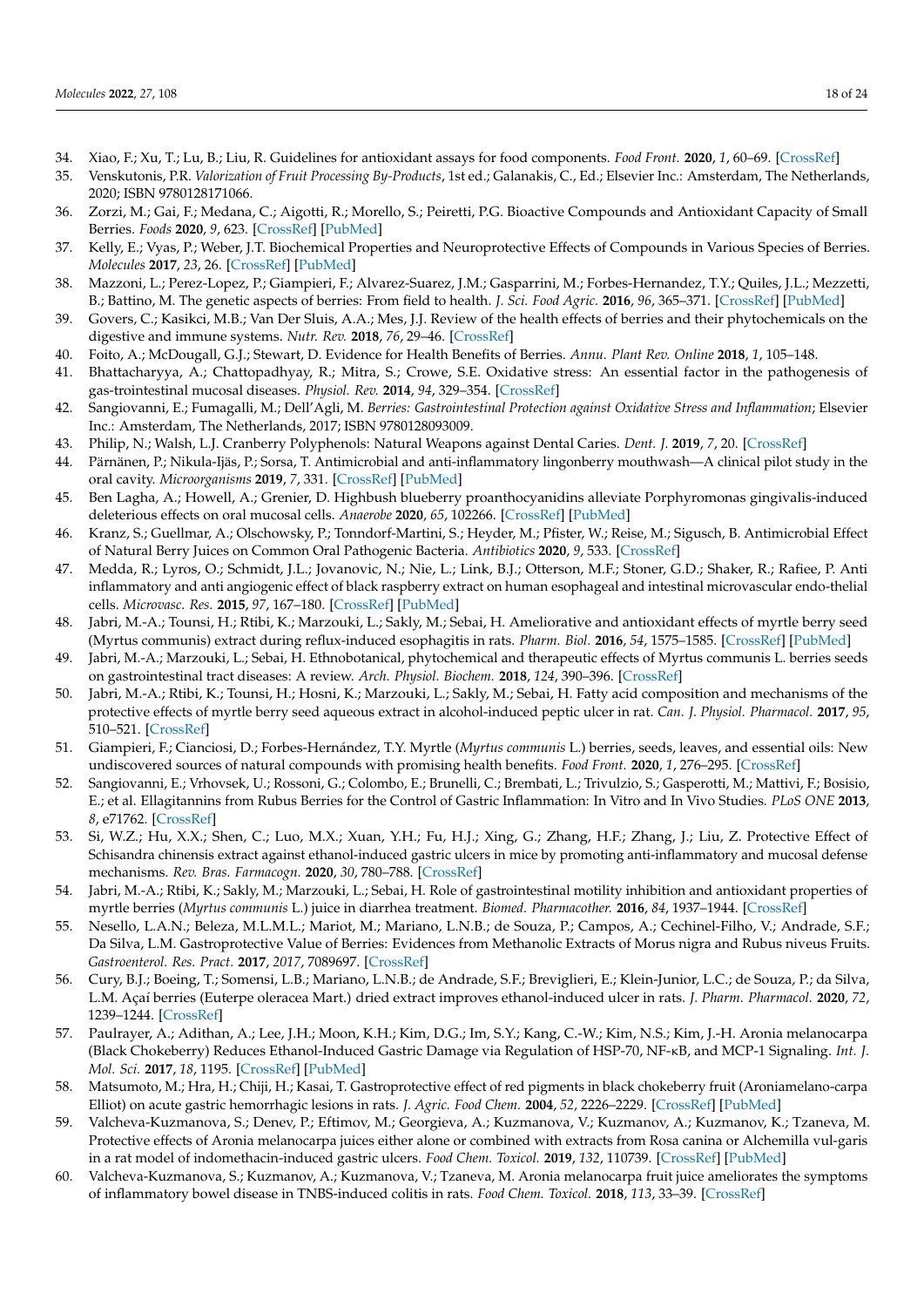- <span id="page-18-0"></span>61. Hsieh, S.Y.; Lian, Y.Z.; Lin, I.H.; Yang, Y.C.; Tinkov, A.A.; Skalny, A.V.; Chao, J.C.J. Combined Lycium babarum polysac-charides and C-phycocyanin increase gastric Bifidobacterium relative abundance and protect against gastric ulcer caused by aspirin in rats. *Nutr. Metab.* **2021**, *18*, 4. [\[CrossRef\]](http://doi.org/10.1186/s12986-020-00538-9)
- <span id="page-18-1"></span>62. Agulló, V.; González-Trujano, M.E.; Hernandez-Leon, A.; Estrada-Camarena, E.; Pellicer, F.; García-Viguera, C. Antino-ciceptive effects of maqui-berry (Aristotelia chilensis (Mol.) Stuntz). *Int. J. Food Sci. Nutr.* **2021**, *72*, 947–955. [\[CrossRef\]](http://doi.org/10.1080/09637486.2021.1895727)
- <span id="page-18-2"></span>63. Lavefve, L.; Howard, L.R.; Carbonero, F. Berry polyphenols metabolism and impact on human gut microbiota and health. *Food Funct.* **2020**, *11*, 45–65. [\[CrossRef\]](http://doi.org/10.1039/C9FO01634A)
- <span id="page-18-3"></span>64. Skenderidis, P.; Mitsagga, C.; Lampakis, D.; Petrotos, K.; Giavasis, I. The Effect of Encapsulated Powder of Goji Berry (*Lycium barbarum*) on Growth and Survival of Probiotic Bacteria. *Microorganisms* **2019**, *8*, 57. [\[CrossRef\]](http://doi.org/10.3390/microorganisms8010057)
- <span id="page-18-4"></span>65. Nagamani, S.; Sahoo, R.; Muneeswaran, G.; Narahari Sastry, G. Data Science Driven Drug Repurposing for Metabolic Dis-orders. In *In Silico Drug Design*; Elsevier: Amsterdam, The Netherlands, 2019; pp. 191–227.
- <span id="page-18-5"></span>66. *Global Report on Diabetes*; World Health Organization: Geneva, Switzerland, 2016.
- <span id="page-18-6"></span>67. Krentz, A.J.; Patel, M.B.; Bailey, C.J. New drugs for type 2 diabetes mellitus: What is their place in therapy? *Drugs* **2008**, *68*, 2131–2162. [\[CrossRef\]](http://doi.org/10.2165/00003495-200868150-00005)
- <span id="page-18-7"></span>68. Sénéchal, M.; Slaght, J.; Bharti, N.; Bouchard, D.R. Independent and combined effect of diet and exercise in adults with pre-diabetes. *Diabetes Metab. Syndr. Obes. Targets Ther.* **2014**, *7*, 521–529.
- <span id="page-18-8"></span>69. Ullah, H.; De Filippis, A.; Santarcangelo, C.; Daglia, M. Epigenetic regulation by polyphenols in diabetes and related complications. *Med. J. Nutr. Metab.* **2020**, *13*, 289–310. [\[CrossRef\]](http://doi.org/10.3233/MNM-200489)
- <span id="page-18-9"></span>70. Edirisinghe, I.; Burton-Freeman, B. Anti-diabetic actions of Berry polyphenols—Review on proposed mechanisms of action. *J. Berry Res.* **2016**, *6*, 237–250. [\[CrossRef\]](http://doi.org/10.3233/JBR-160137)
- <span id="page-18-10"></span>71. Jeon, Y.-D.; Kang, S.-H.; Moon, K.-H.; Lee, J.-H.; Kim, D.-G.; Kim, W.; Kim, J.-S.; Ahn, B.-Y.; Jin, J.-S. The Effect of Aronia Berry on Type 1 Diabetes In Vivo and In Vitro. *J. Med. Food* **2018**, *21*, 244–253. [\[CrossRef\]](http://doi.org/10.1089/jmf.2017.3939) [\[PubMed\]](http://www.ncbi.nlm.nih.gov/pubmed/29470134)
- <span id="page-18-11"></span>72. Kinasih, L.S.; Djamiatun, K.; Al-Baarri, A.N. Golden berry (Physalis peruviana) juice for reduction of blood glucose and ame-lioration of insulin resistance in diabetic rats. *J. Gizi Dan Pangan* **2020**, *15*, 37–44. [\[CrossRef\]](http://doi.org/10.25182/jgp.2020.15.1.37-44)
- <span id="page-18-12"></span>73. Sharma, A.; Kim, J.W.; Ku, S.-K.; Choi, J.-S.; Lee, H.-J. Anti-diabetic effects of blue honeyberry on high-fed-diet-induced type II diabetic mouse. *Nutr. Res. Pr.* **2019**, *13*, 367–376. [\[CrossRef\]](http://doi.org/10.4162/nrp.2019.13.5.367)
- <span id="page-18-13"></span>74. Martineau, L.C.; Couture, A.; Spoor, D.; Benhaddou-Andaloussi, A.; Harris, C.; Meddah, B.; Leduc, C.; Burt, A.; Vuong, T.; Le, P.M.; et al. Anti-diabetic properties of the Canadian lowbush blueberry Vaccinium angustifolium Ait. *Phytomedicine* **2006**, *13*, 612–623. [\[CrossRef\]](http://doi.org/10.1016/j.phymed.2006.08.005)
- <span id="page-18-14"></span>75. Whyte, A.R.; Rahman, S.; Bell, L.; Edirisinghe, I.; Krikorian, R.; Williams, C.M.; Burton-Freeman, B. Improved metabolic function and cognitive performance in middle-aged adults following a single dose of wild blueberry. *Eur. J. Nutr.* **2020**, *60*, 1521–1536. [\[CrossRef\]](http://doi.org/10.1007/s00394-020-02336-8)
- <span id="page-18-15"></span>76. Smith, T.J.; Karl, J.P.; Wilson, M.A.; Whitney, C.C.; Barrett, A.; Farhadi, N.F.; Chen, C.-Y.O.; Montain, S.J. Glycaemic regulation, appetite and ex vivo oxidative stress in young adults following consumption of high-carbohydrate cereal bars fortified with polyphenol-rich berries. *Br. J. Nutr.* **2019**, *121*, 1026–1038. [\[CrossRef\]](http://doi.org/10.1017/S0007114519000394)
- <span id="page-18-16"></span>77. Paquette, M.; Larqué, A.S.M.; Weisnagel, S.J.; Desjardins, Y.; Marois, J.; Pilon, G.; Dudonné, S.; Marette, A.; Jacques, H. Strawberry and cranberry polyphenols improve insulin sensitivity in insulin-resistant, non-diabetic adults: A parallel, doubleblind, controlled and randomised clinical trial. *Br. J. Nutr.* **2017**, *117*, 519–531. [\[CrossRef\]](http://doi.org/10.1017/S0007114517000393)
- <span id="page-18-17"></span>78. Ji, Y.; Liu, D.; Jin, Y.; Zhao, J.; Zhao, J.; Li, H.; Li, L.; Zhang, H.; Wang, H. In vitro and in vivo inhibitory effect of anthocya-nin-rich bilberry extract on α-glucosidase and α-amylase. *LWT* **2021**, *145*, 111484. [\[CrossRef\]](http://doi.org/10.1016/j.lwt.2021.111484)
- <span id="page-18-18"></span>79. Boath, A.S.; Stewart, D.; McDougall, G.J. Berry components inhibit α-glucosidase in vitro: Synergies between acarbose and polyphenols from black currant and rowanberry. *Food Chem.* **2012**, *135*, 929–936. [\[CrossRef\]](http://doi.org/10.1016/j.foodchem.2012.06.065)
- <span id="page-18-19"></span>80. Liu, S.; Yu, J.; Guo, S.; Fang, H.; Chang, X. Inhibition of pancreatic α-amylase by Lonicera caerulea berry polyphenols in vitro and their potential as hyperglycemic agents. *LWT* **2020**, *126*, 109288. [\[CrossRef\]](http://doi.org/10.1016/j.lwt.2020.109288)
- <span id="page-18-20"></span>81. Muceniece, R.; Klavins, L.; Kviesis, J.; Jekabsons, K.; Rembergs, R.; Saleniece, K.; Dzirkale, Z.; Saulite, L.; Riekstina, U.; Klavins, M. Antioxidative, hypoglycaemic and hepatoprotective properties of five Vaccinium spp. berry pomace extracts. *J. Berry Res.* **2019**, *9*, 267–282. [\[CrossRef\]](http://doi.org/10.3233/JBR-180351)
- <span id="page-18-21"></span>82. Porras-Mija, I.; Chirinos, R.; García-Ríos, D.; Aguilar-Galvez, A.; Huaman-Alvino, C.; Pedreschi, R.; Campos, D. Physico-chemical characterization, metabolomic profile and in vitro antioxidant, antihypertensive, antiobesity and antidiabetic properties of Andean elderberry (Sambucus nigra subsp. peruviana). *J. Berry Res.* **2020**, *10*, 193–208. [\[CrossRef\]](http://doi.org/10.3233/JBR-190439)
- <span id="page-18-22"></span>83. Wright, S.M.; Aronne, L.J. Causes of obesity Abdominal Imaging. *Imaging* **2012**, *37*, 730–732.
- <span id="page-18-23"></span>84. McDougall, G.J.; Stewart, D. The inhibitory effects of berry polyphenols on digestive enzymes. *BioFactors* **2005**, *23*, 189–195. [\[CrossRef\]](http://doi.org/10.1002/biof.5520230403)
- <span id="page-18-24"></span>85. Peng, C.-H.; Liu, L.-K.; Chuang, C.-M.; Chyau, C.-C.; Wang, C.-J. Mulberry Water Extracts Possess an Anti-obesity Effect and Ability To Inhibit Hepatic Lipogenesis and Promote Lipolysis. *J. Agric. Food Chem.* **2011**, *59*, 2663–2671. [\[CrossRef\]](http://doi.org/10.1021/jf1043508)
- <span id="page-18-25"></span>86. Saponaro, C.; Gaggini, M.; Carli, F.; Gastaldelli, A. The Subtle Balance between Lipolysis and Lipogenesis: A Critical Point in The Subtle Balance between Lipolysis and Lipogenesis: A Critical Point in Metabolic Homeostasis. *Nutrients* **2015**, *7*, 9453–9474. [\[CrossRef\]](http://doi.org/10.3390/nu7115475)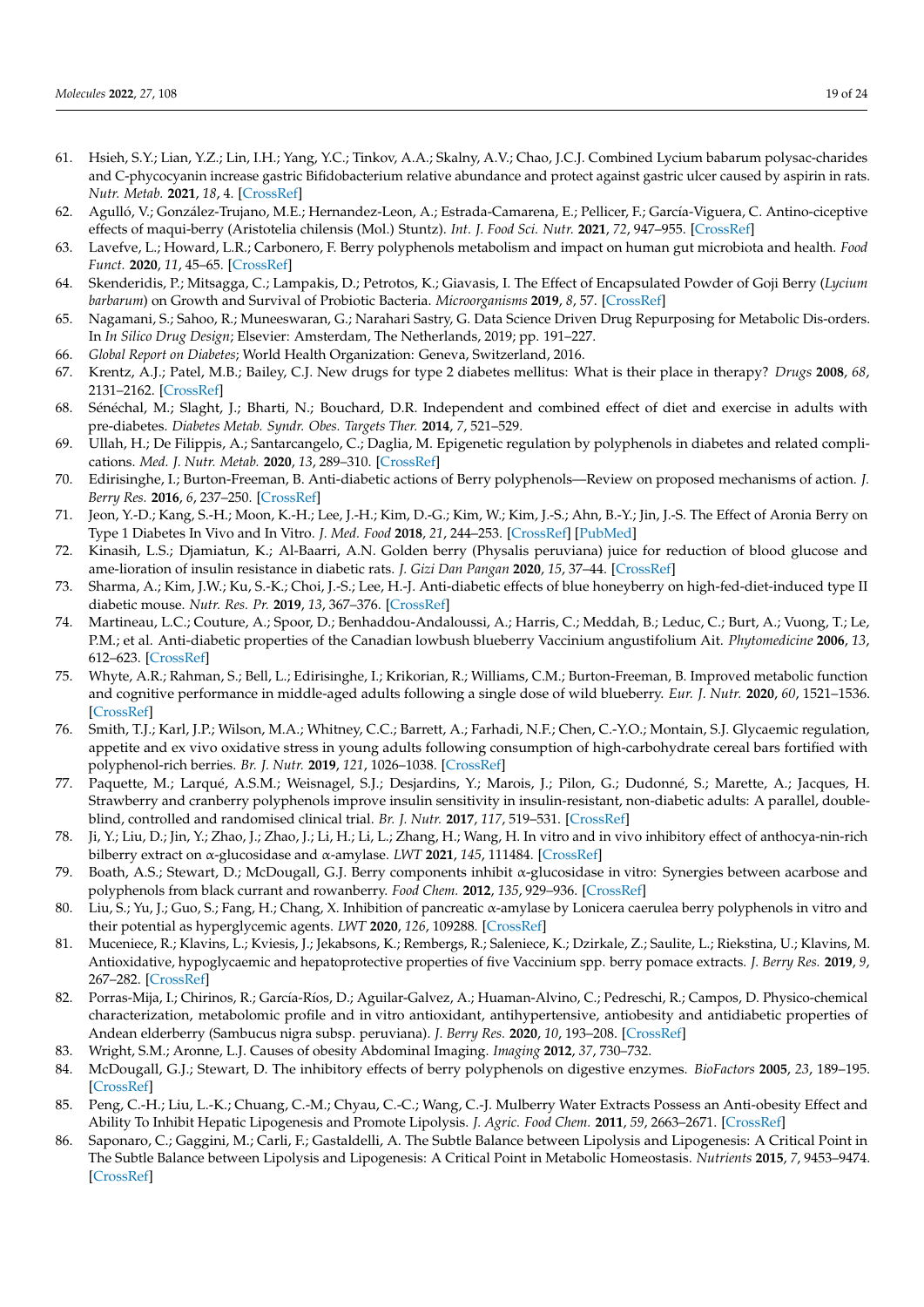- <span id="page-19-0"></span>87. Wu, T.; Tang, Q.; Gao, Z.; Yu, Z.; Song, H.; Zheng, X.; Chen, W. Blueberry and Mulberry Juice Prevent Obesity Development in C57BL/6 Mice. *PLoS ONE* **2013**, *8*, e77585. [\[CrossRef\]](http://doi.org/10.1371/journal.pone.0077585)
- <span id="page-19-1"></span>88. Wu, T.; Gao, Y.; Guo, X.; Zhang, M.; Gong, L. Blackberry and Blueberry Anthocyanin Supplementation Counteract High-Fat-Diet-Induced Obesity by Alleviating Oxidative Stress and Inflammation and Accelerating Energy Expenditure. *Oxidative Med. Cell. Longev.* **2018**, *2018*, 4051232. [\[CrossRef\]](http://doi.org/10.1155/2018/4051232)
- <span id="page-19-2"></span>89. Aranaz, P.; Romo-Hualde, A.; Zabala, M.; Navarro-Herrera, D.; de Galarreta, M.R.; Gil, A.G.; Martinez, J.A.; Milagro, F.I.; González-Navarro, C.J. Freeze-dried strawberry and blueberry attenuates diet-induced obesity and insulin resistance in rats by inhibiting adipogenesis and lipogenesis. *Food Funct.* **2017**, *8*, 3999–4013. [\[CrossRef\]](http://doi.org/10.1039/C7FO00996H) [\[PubMed\]](http://www.ncbi.nlm.nih.gov/pubmed/29022978)
- <span id="page-19-3"></span>90. Liu, J.; Hao, W.; He, Z.; Kwek, E.; Zhu, H.; Ma, N.; Ma, K.Y.; Chen, Z.Y. Blueberry and cranberry anthocyanin extracts re-duce bodyweight and modulate gut microbiota in C57BL/6 J mice fed with a high-fat diet. *Eur. J. Nutr.* **2021**, *60*, 2735–2746. [\[CrossRef\]](http://doi.org/10.1007/s00394-020-02446-3) [\[PubMed\]](http://www.ncbi.nlm.nih.gov/pubmed/33392758)
- 91. Kowalska, K.; Olejnik, A.; Rychlik, J.; Grajek, W. Cranberries (Oxycoccus quadripetalus) inhibit adipogenesis and lipogenesis in 3T3-L1 cells. *Food Chem.* **2014**, *148*, 246–252. [\[CrossRef\]](http://doi.org/10.1016/j.foodchem.2013.10.032)
- <span id="page-19-4"></span>92. Kowalska, K.; Olejnik, A.; Rychlik, J.; Grajek, W. Cranberries (Oxycoccus quadripetalus) inhibit lipid metabolism and modulate leptin and adiponectin secretion in 3T3-L1 adipocytes. *Food Chem.* **2015**, *185*, 383–388. [\[CrossRef\]](http://doi.org/10.1016/j.foodchem.2015.03.152) [\[PubMed\]](http://www.ncbi.nlm.nih.gov/pubmed/25952883)
- <span id="page-19-5"></span>93. Chae, H.S.; You, B.H.; Choi, J.; Chin, Y.W.; Kim, H.; Choi, H.S.; Choi, Y.H. Ginseng berry extract enhances metformin efficacy against obesity and hepatic steatosis in mice fed high-fat diet through increase of metformin uptake in liver. *J. Funct. Foods* **2019**, *62*, 103551. [\[CrossRef\]](http://doi.org/10.1016/j.jff.2019.103551)
- <span id="page-19-6"></span>94. WHO. Cardiovascular Diseases (CVDs). Available online: [https://www.who.int/en/news-room/fact-sheets/detail/](https://www.who.int/en/news-room/fact-sheets/detail/cardiovascular-diseases-(cvds)) [cardiovascular-diseases-\(cvds\)](https://www.who.int/en/news-room/fact-sheets/detail/cardiovascular-diseases-(cvds)) (accessed on 16 May 2021).
- <span id="page-19-7"></span>95. *Prevention of Cardiovascular Disease Guidelines for Assessment and Management of Cardiovascular Risk*; World Health Organization: Geneva, Switzerland, 2007.
- <span id="page-19-8"></span>96. Hawkins, J.; Hires, C.; Baker, C.; Keenan, L.; Bush, M. Daily supplementation with aronia melanocarpa (chokeberry) reduces blood pressure and cholesterol: A meta analysis of controlled clinical trials. *J. Diet. Suppl.* **2021**, *18*, 517–530. [\[CrossRef\]](http://doi.org/10.1080/19390211.2020.1800887)
- <span id="page-19-9"></span>97. Blood Cholesterol | NHLBI, NIH. Available online: <https://www.nhlbi.nih.gov/health-topics/blood-cholesterol> (accessed on 27 May 2021).
- <span id="page-19-10"></span>98. Liu, S.; Wu, Z.; Guo, S.; Meng, X.; Chang, X. Polyphenol-rich extract from wild Lonicera caerulea berry reduces cholesterol accumulation by mediating the expression of hepatic miR-33 and miR-122, HMGCR, and CYP7A1 in rats. *J. Funct. Foods* **2018**, *40*, 648–658. [\[CrossRef\]](http://doi.org/10.1016/j.jff.2017.11.048)
- <span id="page-19-11"></span>99. Liu, S.; You, L.; Zhao, Y.; Chang, X. Wild Lonicera caerulea berry polyphenol extract reduces cholesterol accumulation and enhances antioxidant capacity in vitro and in vivo. *Food Res. Int.* **2018**, *107*, 73–83. [\[CrossRef\]](http://doi.org/10.1016/j.foodres.2018.02.016)
- <span id="page-19-12"></span>100. Kim, B.; Ku, C.S.; Pham, T.X.; Park, Y.; Martin, D.A.; Xie, L.; Taheri, R.; Lee, J.; Bolling, B.W. Aronia melanocarpa (chokeberry) polyphenol-rich extract improves antioxidant function and reduces total plasma cholesterol in apolipoprotein E knockout mice. *Nutr. Res.* **2013**, *33*, 406–413. [\[CrossRef\]](http://doi.org/10.1016/j.nutres.2013.03.001)
- <span id="page-19-13"></span>101. Furlan, C.P.B.; Valle, S.C.; Maróstica, M.R.; Östman, E.; Björck, I.; Tovar, J. Effect of bilberries, lingonberries and cinnamon on cardiometabolic risk-associated markers following a hypercaloric-hyperlipidic breakfast. *J. Funct. Foods* **2019**, *60*, 103443. [\[CrossRef\]](http://doi.org/10.1016/j.jff.2019.103443)
- <span id="page-19-14"></span>102. Nilsson, A.; Salo, I.; Plaza, M.; Björck, I. Effects of a mixed berry beverage on cognitive functions and cardiometabolic risk markers; A randomized cross-over study in healthy older adults. *PLoS ONE* **2017**, *12*, e0188173. [\[CrossRef\]](http://doi.org/10.1371/journal.pone.0188173)
- <span id="page-19-15"></span>103. Xie, L.; Vance, T.; Kim, B.; Gil Lee, S.; Caceres, C.; Wang, Y.; Hubert, P.A.; Lee, J.-Y.; Chun, O.K.; Bolling, B.W. Aronia berry polyphenol consumption reduces plasma total and low-density lipoprotein cholesterol in former smokers without lowering biomarkers of inflammation and oxidative stress: A randomized controlled trial. *Nutr. Res.* **2017**, *37*, 67–77. [\[CrossRef\]](http://doi.org/10.1016/j.nutres.2016.12.007) [\[PubMed\]](http://www.ncbi.nlm.nih.gov/pubmed/28215316)
- <span id="page-19-16"></span>104. Naruszewicz, M.; Łaniewska, I.; Millo, B.; Dłuzniewski, M. Combination therapy of statin with flavonoids rich extract from ˙ chokeberry fruits enhanced reduction in cardiovascular risk markers in patients after myocardial infraction (MI). *Atherosclerosis* **2007**, *194*, e179–e184. [\[CrossRef\]](http://doi.org/10.1016/j.atherosclerosis.2006.12.032) [\[PubMed\]](http://www.ncbi.nlm.nih.gov/pubmed/17320090)
- <span id="page-19-17"></span>105. Loo, B.M.; Erlund, I.; Koli, R.; Puukka, P.; Hellström, J.; Wähälä, K.; Mattila, P.; Jula, A. Consumption of chokeberry (Aronia mitschurinii) products modestly lowered blood pressure and reduced low-grade inflammation in patients with mildly elevated blood pressure. *Nutr. Res.* **2016**, *36*, 1222–1230. [\[CrossRef\]](http://doi.org/10.1016/j.nutres.2016.09.005) [\[PubMed\]](http://www.ncbi.nlm.nih.gov/pubmed/27865620)
- <span id="page-19-18"></span>106. *A Global Brief on Hypertension|A Global Brief on Hyper Tension*; World Health Organization: Geneva, Switzerland, 2013.
- <span id="page-19-19"></span>107. Hellström, J.K.; Shikov, A.N.; Makarova, M.N.; Pihlanto, A.M.; Pozharitskaya, O.N.; Ryhänen, E.-L.; Kivijärvi, P.; Makarov, V.G.; Mattila, P.H. Blood pressure-lowering properties of chokeberry (Aronia mitchurinii, var. Viking). *J. Funct. Foods* **2010**, *2*, 163–169. [\[CrossRef\]](http://doi.org/10.1016/j.jff.2010.04.004)
- <span id="page-19-20"></span>108. Sikora, J.; Broncel, M.; Mikiciuk-Olasik, E. Aronia melanocarpa elliot reduces the activity of angiotensin I-converting enzyme-In vitro and EX vivo studies. *Oxid. Med. Cell. Longev.* **2014**, *2014*, 739721. [\[CrossRef\]](http://doi.org/10.1155/2014/739721)
- <span id="page-19-21"></span>109. Yamane, T.; Kozuka, M.; Imai, M.; Yamamoto, Y.; Ohkubo, I.; Sakamoto, T.; Nakagaki, T.; Nakano, Y. Reduction of blood pressure by aronia berries through inhibition of angiotensin-converting enzyme activity in the spontaneously hypertensive rat kidney. *Funct. Foods Heal. Dis.* **2017**, *7*, 280. [\[CrossRef\]](http://doi.org/10.31989/ffhd.v7i4.354)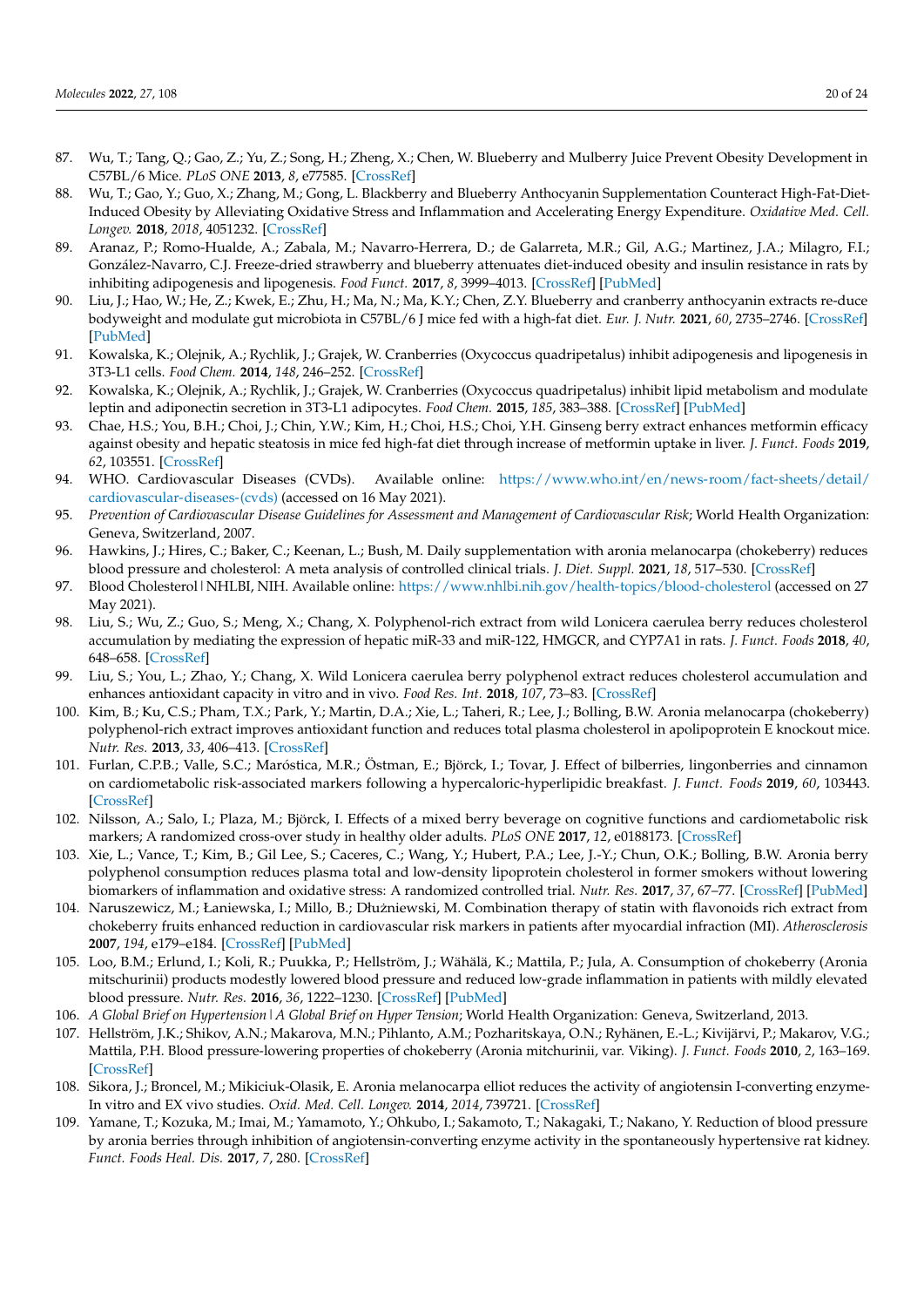- <span id="page-20-0"></span>110. Wiseman, W.; Egan, J.M.; Slemmer, J.E.; Shaughnessy, K.S.; Ballem, K.; Gottschall-Pass, K.T.; Sweeney, M.I. Feeding blueberry diets inhibits angiotensin ii-converting enzyme (ACE) activity in spontaneously hypertensive stroke-prone rats. *Can. J. Physiol. Pharmacol.* **2011**, *89*, 67–71. [\[CrossRef\]](http://doi.org/10.1139/Y10-101)
- <span id="page-20-1"></span>111. Johnson, S.A.; Figueroa, A.; Navaei, N.; Wong, A.; Kalfon, R.; Ormsbee, L.T.; Feresin, R.G.; Elam, M.L.; Hooshmand, S.; Payton, M.E.; et al. Daily Blueberry Consumption Improves Blood Pressure and Arterial Stiffness in Postmenopausal Women with Preand Stage 1-Hypertension: A Randomized, Double-Blind, Placebo-Controlled Clinical Trial. *J. Acad. Nutr. Diet.* **2015**, *115*, 369–377. [\[CrossRef\]](http://doi.org/10.1016/j.jand.2014.11.001)
- <span id="page-20-2"></span>112. Bell, L.; Williams, C.M. A pilot dose–response study of the acute effects of haskap berry extract (Lonicera caerulea L.) on cogni-tion, mood, and blood pressure in older adults. *Eur. J. Nutr.* **2019**, *58*, 3325–3334. [\[CrossRef\]](http://doi.org/10.1007/s00394-018-1877-9) [\[PubMed\]](http://www.ncbi.nlm.nih.gov/pubmed/30535796)
- <span id="page-20-3"></span>113. Novotny, J.A.; Baer, D.J.; Khoo, C.; Gebauer, S.K.; Charron, C.S. Cranberry juice consumption lowers markers of cardiomet-abolic risk, including blood pressure and circulating c-reactive protein, triglyceride, and glucose concentrations in adults. *J. Nutr.* **2015**, *145*, 1185–1193. [\[CrossRef\]](http://doi.org/10.3945/jn.114.203190) [\[PubMed\]](http://www.ncbi.nlm.nih.gov/pubmed/25904733)
- <span id="page-20-4"></span>114. Feresin, R.G.; Johnson, S.A.; Pourafshar, S.; Campbell, J.C.; Jaime, S.J.; Navaei, N.; Elam, M.L.; Akhavan, N.S.; Alvarez-Alvarado, S.; Tenenbaum, G.; et al. Impact of daily strawberry consumption on blood pressure and arterial stiffness in pre- and stage 1-hypertensive postmenopausal women: A randomized controlled trial. *Food Funct.* **2017**, *8*, 4139–4149. [\[CrossRef\]](http://doi.org/10.1039/C7FO01183K) [\[PubMed\]](http://www.ncbi.nlm.nih.gov/pubmed/29099521)
- <span id="page-20-6"></span><span id="page-20-5"></span>115. Delves, P.J.; Roitt, I.M. The Immune System. *N. Engl. J. Med.* **2000**, *343*, 37–49. [\[CrossRef\]](http://doi.org/10.1056/NEJM200007063430107) [\[PubMed\]](http://www.ncbi.nlm.nih.gov/pubmed/10882768) 116. Alberts, B.; Johnson, A.; Lewis, J.; Raff, M.; Roberts, K.; Walter, P. The Adaptive Immune System. In *Molecular Biology of the Cell*,
- <span id="page-20-7"></span>4th ed.; Alberts, B., Johnson, A., Lewis, J., Raff, M., Roberts, K., Walter, P., Eds.; Garland Science: New York, NY, USA, 2002. 117. Gramza-Michałowska, A.; Sidor, A.; Kulczyński, B. Berries as a potential anti-influenza factor—A review. *J. Funct. Foods* 2017, 37, 116–137. [\[CrossRef\]](http://doi.org/10.1016/j.jff.2017.07.050)
- <span id="page-20-8"></span>118. Vidal, K.; Bucheli, P.; Gao, Q.; Moulin, J.; Shen, L.-S.; Wang, J.; Blum, S.; Benyacoub, J. Immunomodulatory Effects of Dietary Supplementation with a Milk-Based Wolfberry Formulation in Healthy Elderly: A Randomized, Double-Blind, Placebo-Controlled Trial. *Rejuvenation Res.* **2012**, *15*, 89–97. [\[CrossRef\]](http://doi.org/10.1089/rej.2011.1241)
- <span id="page-20-9"></span>119. Nantz, M.P.; Rowe, C.A.; Muller, C.; Creasy, R.; Colee, J.; Khoo, C.; Percival, S.S. Consumption of cranberry polyphenols enhances human γδ-T cell proliferation and reduces the number of symptoms associated with colds and influenza: A randomized, placebo-controlled intervention study. *Nutr. J.* **2013**, *12*, 161. [\[CrossRef\]](http://doi.org/10.1186/1475-2891-12-161)
- <span id="page-20-10"></span>120. Rowe, C.A.; Nantz, M.P.; Nieves, C.; West, R.L.; Percival, S.S. Regular Consumption of Concord Grape Juice Benefits Human Immunity. *J. Med. Food* **2011**, *14*, 69–78. [\[CrossRef\]](http://doi.org/10.1089/jmf.2010.0055)
- <span id="page-20-11"></span>121. Gajić, D.; Saksida, T.; Koprivica, I.; Vujicic, M.; Despotovic, S.; Savikin, K.; Jankovic, T.; Stojanovic, I. Chokeberry (Aronia melanocarpa) fruit extract modulates immune response in vivo and in vitro. *J. Funct. Foods* **2020**, *66*, 103836. [\[CrossRef\]](http://doi.org/10.1016/j.jff.2020.103836)
- <span id="page-20-12"></span>122. Vroman, H.; van den Blink, B.; Kool, M. Mode of dendritic cell activation: The decisive hand in Th2/Th17 cell differentiation. Implications in asthma severity? *Immunobiology* **2015**, *220*, 254–261. [\[CrossRef\]](http://doi.org/10.1016/j.imbio.2014.09.016)
- <span id="page-20-13"></span>123. Zhang, W.; Cho, S.-Y.; Xiang, G.; Min, K.-J.; Yu, Q.; Jin, J.-O. Ginseng Berry Extract Promotes Maturation of Mouse Dendritic Cells. *PLoS ONE* **2015**, *10*, e0130926. [\[CrossRef\]](http://doi.org/10.1371/journal.pone.0130926)
- <span id="page-20-14"></span>124. Schirbel, A.; Reichert, A.; Roll, S.; Baumgart, D.C.; Büning, C.; Wittig, B.; Wiedenmann, B.; Dignass, A.; Sturm, A. Impact of pain on health-related quality of life in patients with inflammatory bowel disease. *World J. Gastroenterol.* **2010**, *16*, 3168–3177. [\[CrossRef\]](http://doi.org/10.3748/wjg.v16.i25.3168)
- <span id="page-20-15"></span>125. Vezza, T.; Rodríguez-Nogales, A.; Algieri, F.; Utrilla, M.P.; Rodriguez-Cabezas, M.E.; Galvez, J. Flavonoids in Inflammatory Bowel Disease: A Review. *Nutrients* **2016**, *8*, 211. [\[CrossRef\]](http://doi.org/10.3390/nu8040211) [\[PubMed\]](http://www.ncbi.nlm.nih.gov/pubmed/27070642)
- <span id="page-20-16"></span>126. Baumgart, D.C.; Carding, S. Inflammatory bowel disease: Cause and immunobiology. *Lancet* **2007**, *369*, 1627–1640. [\[CrossRef\]](http://doi.org/10.1016/S0140-6736(07)60750-8)
- <span id="page-20-17"></span>127. Pérez-Cano, F.J.; Castell, M. Flavonoids, Inflammation and Immune System. *Nutrients* **2016**, *8*, 659. [\[CrossRef\]](http://doi.org/10.3390/nu8100659) [\[PubMed\]](http://www.ncbi.nlm.nih.gov/pubmed/27775647)
- <span id="page-20-18"></span>128. Kang, Y.; Xue, Y.; Du, M.; Zhu, M.-J. Preventive effects of Goji berry on dextran-sulfate-sodium-induced colitis in mice. *J. Nutr. Biochem.* **2017**, *40*, 70–76. [\[CrossRef\]](http://doi.org/10.1016/j.jnutbio.2016.10.009)
- <span id="page-20-19"></span>129. Farzaei, M.H.; Elsenduny, F.; Momtaz, S.; Parvizi, F.; Iranpanah, A.; Tewari, D.; Naseri, R.; Abdolghaffari, A.H.; Rezaei, N. An update on dietary consideration in inflammatory bowel disease: Anthocyanins and more. *Expert Rev. Gastroenterol. Hepatol.* **2018**, *12*, 1007–1024. [\[CrossRef\]](http://doi.org/10.1080/17474124.2018.1513322)
- <span id="page-20-20"></span>130. Kinoshita, E.; Hayashi, K.; Katayama, H.; Hayashi, T.; Obata, A. Anti-influenza virus effects of elderberry juice and its fractions. Biosci. *Biotechnol. Biochem.* **2012**, *76*, 1633–1638. [\[CrossRef\]](http://doi.org/10.1271/bbb.120112)
- <span id="page-20-21"></span>131. Yuan, J.; Lu, L.; Zhang, Z.; Zhang, S. Dietary Intake of Resveratrol Enhances the Adaptive Immunity of Aged Rats. *Rejuvenation Res.* **2012**, *15*, 507–515. [\[CrossRef\]](http://doi.org/10.1089/rej.2012.1321)
- <span id="page-20-22"></span>132. Bishayee, A.; Haskell, Y.; Do, C.; Siveen, K.S.; Mohandas, N.; Sethi, G.; Stoner, G.D. Potential Benefits of Edible Berries in the Management of Aerodigestive and Gastrointestinal Tract Cancers: Preclinical and Clinical Evidence. *Crit. Rev. Food Sci. Nutr.* **2015**, *56*, 1753–1775. [\[CrossRef\]](http://doi.org/10.1080/10408398.2014.982243)
- 133. De Cedrón, M.G.; Wagner, S.; Reguero, M.; Menéndez-Rey, A.; De Molina, A.R. Miracle Berry as a Potential Supplement in the Control of Metabolic Risk Factors in Cancer. *Antioxidants* **2020**, *9*, 1282. [\[CrossRef\]](http://doi.org/10.3390/antiox9121282)
- 134. Qamar, M.; Akhtar, S.; Ismail, T.; Sestili, P.; Tawab, A.; Ahmed, N. Anticancer and anti-inflammatory perspectives of Paki-stan's indigenous berry Grewia asiatica Linn (Phalsa). *J. Berry Res.* **2020**, *10*, 115–131. [\[CrossRef\]](http://doi.org/10.3233/JBR-190459)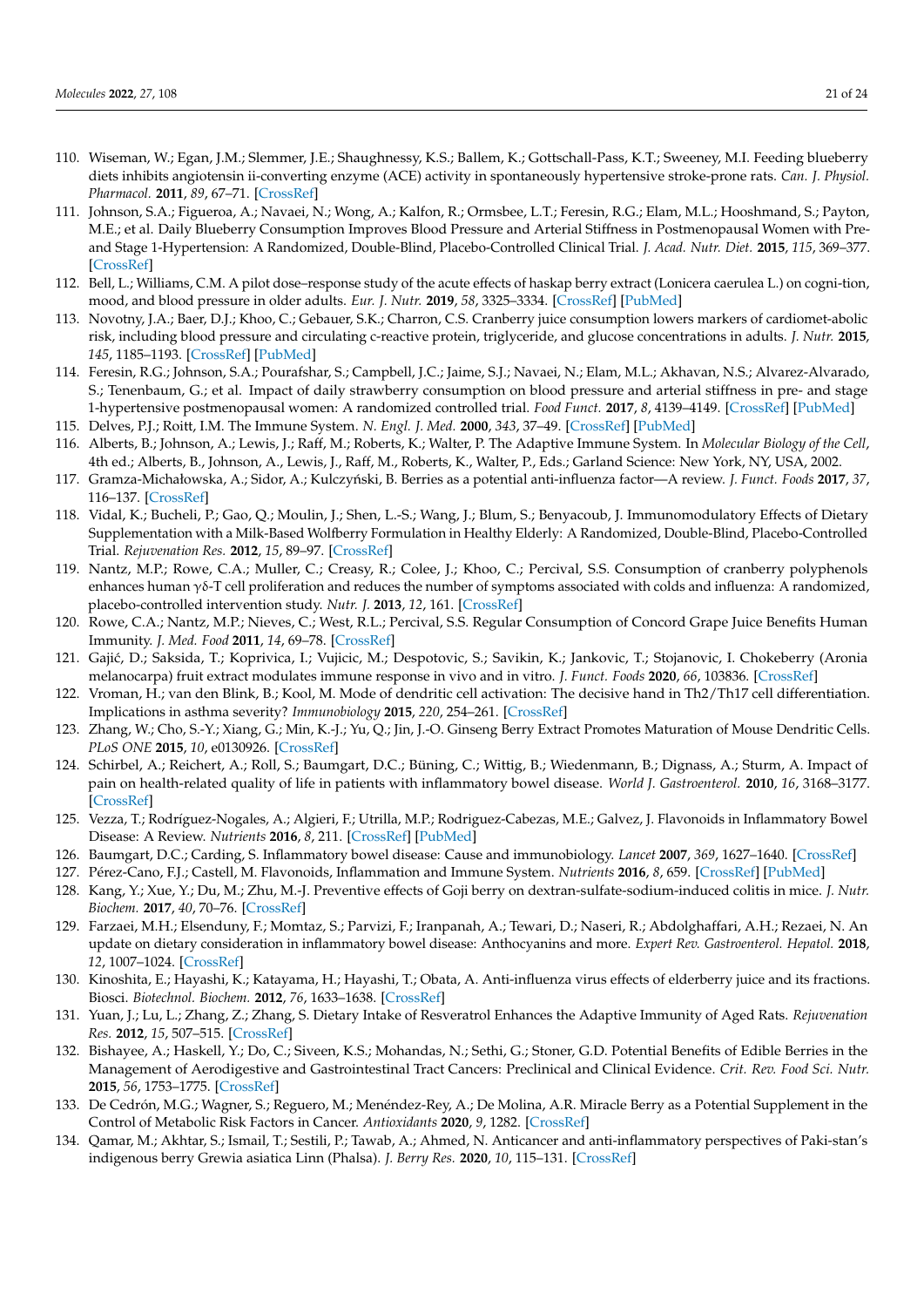- <span id="page-21-0"></span>135. Giampieri, F.; Gasparrini, M.; Forbes-Hernandez, T.Y.; Mazzoni, L.; Capocasa, F.; Sabbadini, S.; Alvarez-Suarez, J.M.; Afrin, S.; Rosati, C.; Pandolfini, T.; et al. Overexpression of the Anthocyanidin Synthase Gene in Strawberry Enhances Antioxidant Capacity and Cytotoxic Effects on Human Hepatic Cancer Cells. *J. Agric. Food Chem.* **2018**, *66*, 581–592. [\[CrossRef\]](http://doi.org/10.1021/acs.jafc.7b04177)
- <span id="page-21-1"></span>136. Izquierdo-Vega, J.A.; Morales-González, J.A.; Sánchez-Gutiérrez, M.; Betanzos-Cabrera, G.; Sosa-Delgado, S.M.; Sumaya-Martínez, M.T.; Morales-González, Á.; Paniagua-Pérez, R.; Madrigal-Bujaidar, E.; Madrigal-Santillán, E. Evidence of Some Natural Products with Antigenotoxic Effects. Part 1: Fruits and Polysaccharides. *Nutrients* **2017**, *9*, 102. [\[CrossRef\]](http://doi.org/10.3390/nu9020102) [\[PubMed\]](http://www.ncbi.nlm.nih.gov/pubmed/28157162)
- <span id="page-21-2"></span>137. Kristo, A.; Klimis-Zacas, D.; Sikalidis, A. Protective Role of Dietary Berries in Cancer. *Antioxidants* **2016**, *5*, 37. [\[CrossRef\]](http://doi.org/10.3390/antiox5040037) [\[PubMed\]](http://www.ncbi.nlm.nih.gov/pubmed/27775562)
- <span id="page-21-3"></span>138. Alessandra-Perini, J.; Rodrigues-Baptista, K.C.; Machado, D.E.; Nasciutti, L.E.; Perini, J.A. Anticancer potential, molecular mechanisms and toxicity of Euterpe oleracea extract (açaí): A systematic review. *PLoS ONE* **2018**, *13*, e0200101. [\[CrossRef\]](http://doi.org/10.1371/journal.pone.0200101)
- <span id="page-21-4"></span>139. Calderón-Reyes, C.; Pezoa, R.S.; Leal, P.; Ribera-Fonseca, A.; Cáceres, C.; Riquelme, I.; Zambrano, T.; Peña, D.; Alberdi, M.; Reyes-Díaz, M. Anthocyanin-Rich Extracts of Calafate (Berberis microphylla G. Forst.) Fruits Decrease In Vitro Viability and Migration of Human Gastric and Gallbladder Cancer Cell Lines. *J. Soil Sci. Plant Nutr.* **2020**, *20*, 1891–1903. [\[CrossRef\]](http://doi.org/10.1007/s42729-020-00260-8)
- <span id="page-21-5"></span>140. Ribera-Fonseca, A.; Jiménez, D.; Leal, P.; Riquelme, I.; Roa, J.C.; Alberdi, M.; Peek, R.M.; Reyes-Díaz, M. The anti-proliferative and anti-invasive effect of leaf extracts of blueberry plants treated with methyl jasmonate on human gastric cancer in vitro is related to their antioxidant properties. *Antioxidants* **2020**, *9*, 45. [\[CrossRef\]](http://doi.org/10.3390/antiox9010045) [\[PubMed\]](http://www.ncbi.nlm.nih.gov/pubmed/31948009)
- <span id="page-21-6"></span>141. Brown, E.; Latimer, C.; Allsopp, P.; Ternan, N.; McMullan, G.; McDougall, G.J.; Stewart, D.; Crozier, A.; Rowland, I.; Gill, C.I.R. In Vitro and in Vivo Models of Colorectal Cancer: Antigenotoxic Activity of Berries. *J. Agric. Food Chem.* **2014**, *62*, 3852–3866. [\[CrossRef\]](http://doi.org/10.1021/jf4050759)
- <span id="page-21-7"></span>142. Flis, S.; Jastrzebski, Z.; Namiesnik, J.; Arancibia-Avila, P.; Toledo, F.; Leontowicz, H.; Leontowicz, M.; Suhaj, M.; Trakhtenberg, S.; Gorinstein, S. Evaluation of inhibition of cancer cell proliferation in vitro with different berries and correlation with their antioxidant levels by advanced analytical methods. *J. Pharm. Biomed. Anal.* **2012**, *62*, 68–78. [\[CrossRef\]](http://doi.org/10.1016/j.jpba.2012.01.005)
- <span id="page-21-8"></span>143. Olejnik, A.; Olkowicz, M.; Kowalska, K.; Rychlik, J.; Dembczyński, R.; Myszka, K.; Juzwa, W.; Białas, W.; Moyer, M.P. Gastrointestinal digested Sambucus nigra L. fruit extract protects in vitro cultured human colon cells against oxidative stress. *Food Chem.* **2016**, *197*, 648–657. [\[CrossRef\]](http://doi.org/10.1016/j.foodchem.2015.11.017)
- <span id="page-21-9"></span>144. Céspedes-Acuña, C.L.; Xiao, J.; Wei, Z.-J.; Chen, L.; Bastias, J.M.; Avila, J.G.; Alarcon-Enos, J.; Werner-Navarrete, E.; Kubo, I. Antioxidant and anti-inflammatory effects of extracts from Maqui berry Aristotelia chilensis in human colon cancer cells. *J. Berry Res.* **2018**, *8*, 275–296. [\[CrossRef\]](http://doi.org/10.3233/JBR-180356)
- <span id="page-21-10"></span>145. Hsieh, K.-Y.; Tsai, J.-Y.; Lin, Y.-H.; Chang, F.-R.; Wang, H.-C.; Wu, C.-C. Golden berry 4β-hydroxywithanolide E prevents tumor necrosis factor α-induced procoagulant activity with enhanced cytotoxicity against human lung cancer cells. *Sci. Rep.* **2021**, *11*, 4610. [\[CrossRef\]](http://doi.org/10.1038/s41598-021-84207-8) [\[PubMed\]](http://www.ncbi.nlm.nih.gov/pubmed/33633307)
- <span id="page-21-11"></span>146. Pace, E.; Jiang, Y.; Clemens, A.; Crossman, T.; Rupasinghe, H.V. Impact of Thermal Degradation of Cyanidin-3-O-Glucoside of Haskap Berry on Cytotoxicity of Hepatocellular Carcinoma HepG2 and Breast Cancer MDA-MB-231 Cells. *Antioxidants* **2018**, *7*, 24. [\[CrossRef\]](http://doi.org/10.3390/antiox7020024) [\[PubMed\]](http://www.ncbi.nlm.nih.gov/pubmed/29382057)
- <span id="page-21-12"></span>147. Mena, J.; Elgueta, E.; Espinola-Gonzales, F.; Cardenas, H.; Orihuela, P.A. Hydroethanolic Extracts of the Aristotelia Chilensis (Maqui) Berry Reduces Cellular Viability and Invasiveness in the Endometrial Cancer Cell Line Ishikawa. *Integr. Cancer Ther.* **2021**, *20*, 15347354211007560. [\[CrossRef\]](http://doi.org/10.1177/15347354211007560) [\[PubMed\]](http://www.ncbi.nlm.nih.gov/pubmed/33926283)
- <span id="page-21-13"></span>148. Aqil, F.; Jeyabalan, J.; Agrawal, A.K.; Kyakulaga, A.-H.; Munagala, R.; Parker, L.; Gupta, R.C. Exosomal delivery of berry anthocyanidins for the management of ovarian cancer. *Food Funct.* **2017**, *8*, 4100–4107. [\[CrossRef\]](http://doi.org/10.1039/C7FO00882A) [\[PubMed\]](http://www.ncbi.nlm.nih.gov/pubmed/28991298)
- <span id="page-21-14"></span>149. Snyder, J.M.; Hagan, C.E.; Bolon, B.; Keene, C.D. Nervous System. In *Comparative Anatomy and Histology*; Elsevier: Amsterdam, The Netherlands, 2018; pp. 403–444.
- <span id="page-21-15"></span>150. Salim, S. Oxidative Stress and the Central Nervous System. *J. Pharmacol. Exp. Ther.* **2017**, *360*, 201–205. [\[CrossRef\]](http://doi.org/10.1124/jpet.116.237503)
- <span id="page-21-16"></span>151. Umeno, A.; Biju, V.; Yoshida, Y. In vivo ROS production and use of oxidative stress-derived biomarkers to detect the onset of diseases such as Alzheimer's disease, Parkinson's disease, and diabetes. *Free. Radic. Res.* **2017**, *51*, 413–427. [\[CrossRef\]](http://doi.org/10.1080/10715762.2017.1315114)
- <span id="page-21-17"></span>152. Lyketsos, C.G.; Carrillo, M.C.; Ryan, J.M.; Khachaturian, A.S.; Trzepacz, P.; Amatniek, J.; Cedarbaum, J.; Brashear, R.; Miller, D.S. Neuropsychiatric symptoms in Alzheimer's disease. *Alzheimer's Dement.* **2011**, *7*, 532–539. [\[CrossRef\]](http://doi.org/10.1016/j.jalz.2011.05.2410)
- <span id="page-21-18"></span>153. Cera, M.L.; Ortiz, K.Z.; Bertolucci, P.H.F.; Minett, T.S.C. Speech and orofacial apraxias in Alzheimer's disease. *Int. Psychogeriatr.* **2013**, *25*, 1679–1685. [\[CrossRef\]](http://doi.org/10.1017/S1041610213000781)
- <span id="page-21-19"></span>154. Armstrong, R.A. What causes Alzheimer's disease? *Folia Neuropathol.* **2013**, *51*, 169–188. [\[CrossRef\]](http://doi.org/10.5114/fn.2013.37702)
- <span id="page-21-20"></span>155. Fish, P.V.; Steadman, D.; Bayle, E.D.; Whiting, P. New approaches for the treatment of Alzheimer's disease. *Bioorganic Med. Chem. Lett.* **2019**, *29*, 125–133. [\[CrossRef\]](http://doi.org/10.1016/j.bmcl.2018.11.034)
- <span id="page-21-21"></span>156. Vepsäläinen, S.; Koivisto, H.; Pekkarinen, E.; Mäkinen, P.; Dobson, G.; McDougall, G.J.; Stewart, D.; Haapasalo, A.; Karjalainen, R.O.; Tanila, H.; et al. Anthocyanin-enriched bilberry and blackcurrant extracts modulate amyloid precursor protein processing and alleviate behavioral abnormalities in the APP/PS1 mouse model of Alzheimer's disease. *J. Nutr. Biochem.* **2013**, *24*, 360–370. [\[CrossRef\]](http://doi.org/10.1016/j.jnutbio.2012.07.006)
- <span id="page-21-22"></span>157. Guo, H.; Dong, Y.-Q.; Ye, B.-P. Cranberry extract supplementation exerts preventive effects through alleviating Aβ toxicity in Caenorhabditis elegans model of Alzheimer's disease. *Chin. J. Nat. Med.* **2016**, *14*, 427–433. [\[CrossRef\]](http://doi.org/10.1016/S1875-5364(16)30039-5)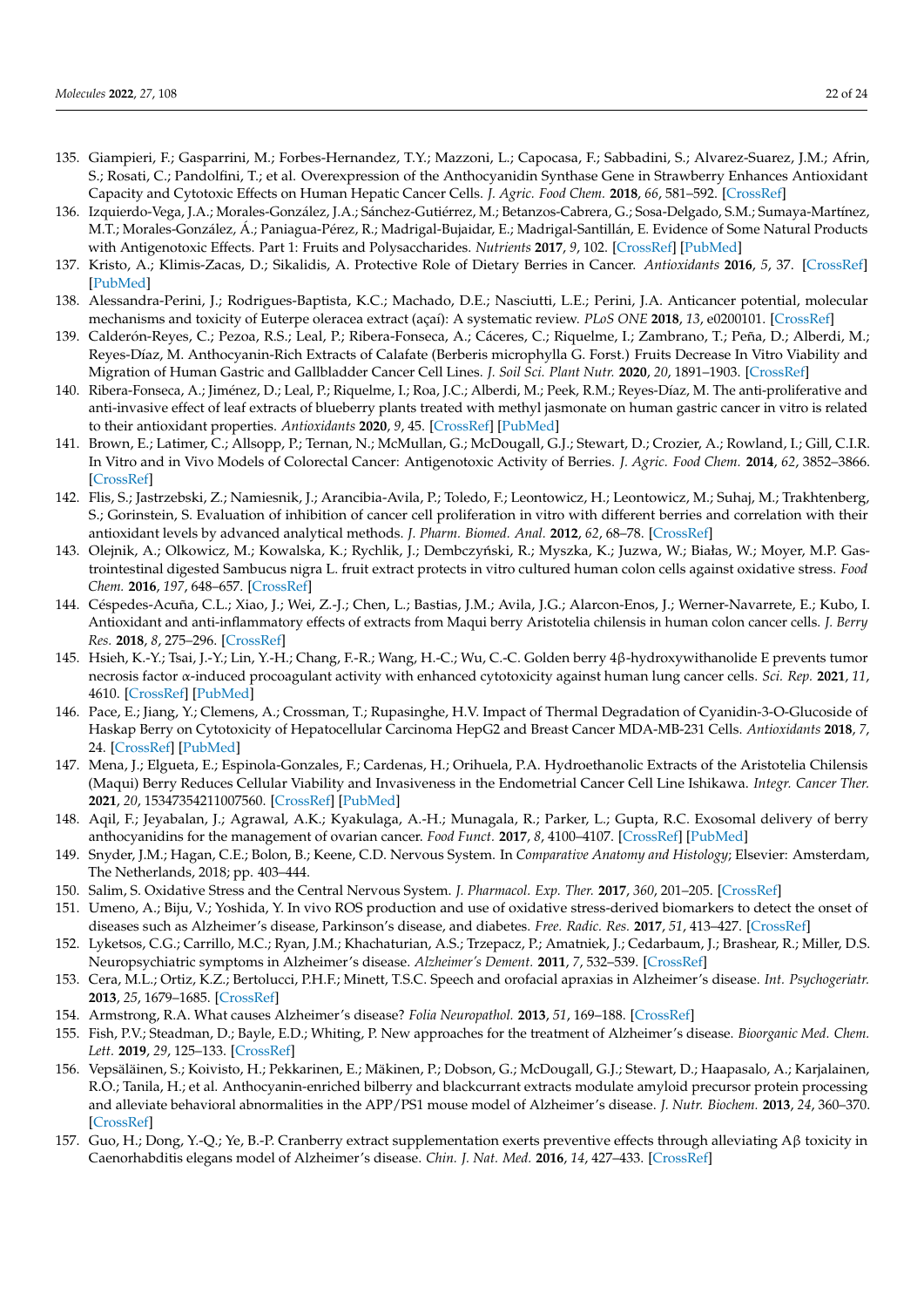- <span id="page-22-0"></span>158. Tan, L.; Yang, H.; Pang, W.; Li, H.; Liu, W.; Sun, S.; Song, N.; Zhang, W.; Jiang, Y. Investigation on the Role of BDNF in the Benefits of Blueberry Extracts for the Improvement of Learning and Memory in Alzheimer's Disease Mouse Model. *J. Alzheimer's Dis.* **2017**, *56*, 629–640. [\[CrossRef\]](http://doi.org/10.3233/JAD-151108) [\[PubMed\]](http://www.ncbi.nlm.nih.gov/pubmed/28035919)
- <span id="page-22-1"></span>159. Dal-Pan, A.; Dudonné, S.; Bourassa, P.; Bourdoulous, M.; Tremblay, C.; Desjardins, Y.; Calon, F. Cognitive-Enhancing Effects of a Polyphenols-Rich Extract from Fruits without Changes in Neuropathology in an Animal Model of Alzheimer's Disease. *J. Alzheimer's Dis.* **2016**, *55*, 115–135. [\[CrossRef\]](http://doi.org/10.3233/JAD-160281) [\[PubMed\]](http://www.ncbi.nlm.nih.gov/pubmed/27662290)
- <span id="page-22-2"></span>160. Politis, M.; Wu, K.; Molloy, S.; Bain, P.G.; Chaudhuri, K.R.; Piccini, P. Parkinson's disease symptoms: The patient's perspective. *Mov. Disord.* **2010**, *25*, 1646–1651. [\[CrossRef\]](http://doi.org/10.1002/mds.23135)
- <span id="page-22-3"></span>161. Beitz, J.M. Parkinson's disease: A review. *Front. Biosci.* **2014**, *6*, 65–74. [\[CrossRef\]](http://doi.org/10.2741/S415)
- <span id="page-22-4"></span>162. Emamzadeh, F.N.; Surguchov, A. Parkinson's Disease: Biomarkers, Treatment, and Risk Factors. *Front. Neurosci.* **2018**, *12*, 612. [\[CrossRef\]](http://doi.org/10.3389/fnins.2018.00612) [\[PubMed\]](http://www.ncbi.nlm.nih.gov/pubmed/30214392)
- <span id="page-22-5"></span>163. Ko, J.H.; Strafella, A.P. Dopaminergic neurotransmission in the human brain: New lessons from perturbation and imaging. *Neuroscientist* **2012**, *18*, 149–168. [\[CrossRef\]](http://doi.org/10.1177/1073858411401413)
- <span id="page-22-6"></span>164. Smith, Y.; Wichmann, T.; Factor, S.A.; DeLong, M.R. Parkinson's Disease Therapeutics: New Developments and Challenges Since the Introduction of Levodopa. *Neuropsychopharmacol.* **2011**, *37*, 213–246. [\[CrossRef\]](http://doi.org/10.1038/npp.2011.212)
- <span id="page-22-7"></span>165. Gao, X.; Cassidy, A.; Schwarzschild, M.A.; Rimm, E.B.; Ascherio, A. Habitual intake of dietary flavonoids and risk of Par-kinson disease. *Neurology* **2012**, *78*, 1138–1145. [\[CrossRef\]](http://doi.org/10.1212/WNL.0b013e31824f7fc4) [\[PubMed\]](http://www.ncbi.nlm.nih.gov/pubmed/22491871)
- <span id="page-22-8"></span>166. Kim, H.G.; Ju, M.S.; Shim, J.S.; Kim, M.C.; Lee, S.H.; Huh, Y.; Kim, S.Y.; Oh, M.S. Mulberry fruit protects dopaminergic neu-rons in toxin-induced Parkinson's disease models. *Br. J. Nutr.* **2010**, *104*, 8–16. [\[CrossRef\]](http://doi.org/10.1017/S0007114510000218) [\[PubMed\]](http://www.ncbi.nlm.nih.gov/pubmed/20187987)
- <span id="page-22-9"></span>167. Maher, P. Protective effects of fisetin and other berry flavonoids in Parkinson's disease. *Food Funct.* **2017**, *8*, 3033–3042. [\[CrossRef\]](http://doi.org/10.1039/C7FO00809K)
- <span id="page-22-10"></span>168. Farbood, Y.; Sarkaki, A.; Dolatshahi, M.; Mansouri, S.M.T.; Khodadadi, A. Ellagic Acid Protects the Brain Against 6- Hydroxydopamine Induced Neuroinflammation in a Rat Model of Parkinson's Disease. *Basic Clin. Neurosci. J.* **2015**, *6*, 83–89.
- <span id="page-22-11"></span>169. Dayalu, P.; Albin, R.L. Huntington Disease: Pathogenesis and Treatment. *Neurol. Clin.* **2015**, *33*, 101–114. [\[CrossRef\]](http://doi.org/10.1016/j.ncl.2014.09.003)
- <span id="page-22-12"></span>170. Frank, S. Treatment of Huntington's Disease. *Neurotherapeutics* **2014**, *11*, 153–160. [\[CrossRef\]](http://doi.org/10.1007/s13311-013-0244-z) [\[PubMed\]](http://www.ncbi.nlm.nih.gov/pubmed/24366610)
- <span id="page-22-13"></span>171. Kallscheuer, N.; Menezes, R.; Foito, A.; Da Silva, M.H.; Braga, A.; Dekker, W.; Sevillano, D.M.; Rosado-Ramos, R.; Jardim, C.; Oliveira, J.; et al. Identification and microbial production of the raspberry phenol salidroside that is active against hun-tington's disease. *Plant Physiol.* **2019**, *179*, 969–985. [\[CrossRef\]](http://doi.org/10.1104/pp.18.01074)
- <span id="page-22-14"></span>172. Carey, A.N.; Gomes, S.M.; Shukitt-Hale, B. Blueberry Supplementation Improves Memory in Middle-Aged Mice Fed a High-Fat Diet. *J. Agric. Food Chem.* **2014**, *62*, 3972–3978. [\[CrossRef\]](http://doi.org/10.1021/jf404565s)
- <span id="page-22-15"></span>173. Meireles, M.; Marques, C.; Norberto, S.; Fernandes, I.; Mateus, N.; Rendeiro, C.; Spencer, J.P.; Faria, A.; Calhau, C. The impact of chronic blackberry intake on the neuroinflammatory status of rats fed a standard or high-fat diet. *J. Nutr. Biochem.* **2015**, *26*, 1166–1173. [\[CrossRef\]](http://doi.org/10.1016/j.jnutbio.2015.05.008)
- <span id="page-22-16"></span>174. Peixoto, H.; Roxo, M.; Krstin, S.; Wang, X.; Wink, M. Anthocyanin-rich extract of Acai (Euterpe precatoria Mart.) mediates neuroprotective activities in Caenorhabditis elegans. *J. Funct. Foods* **2016**, *26*, 385–393. [\[CrossRef\]](http://doi.org/10.1016/j.jff.2016.08.012)
- <span id="page-22-17"></span>175. Touray, F.; Maulik, M.; Scerbak, C.; Vayndorf, E.; Ito, A.B.; Taylor, B. Alaskan berry treatments maintain C. elegans motility and sarcomere integrity with age. *FASEB J.* **2018**, *31*, 645.14.
- <span id="page-22-18"></span>176. Fragua, V.; Lepoudère, A.; Leray, V.; Baron, C.; Araujo, J.A.; Nguyen, P.; Milgram, N.W. Effects of dietary supplementation with a mixed blueberry and grape extract on working memory in aged beagle dogs. *J. Nutr. Sci.* **2017**, *6*, e35. [\[CrossRef\]](http://doi.org/10.1017/jns.2017.33) [\[PubMed\]](http://www.ncbi.nlm.nih.gov/pubmed/29152239)
- <span id="page-22-19"></span>177. Tavares, L.; Figueira, I.; McDougall, G.J.; Vieira, H.L.A.; Stewart, D.; Alves, P.M.; Ferreira, R.B.; Santos, C.N. Neuroprotec-tive effects of digested polyphenols from wild blackberry species. *Eur. J. Nutr.* **2013**, *52*, 225–236. [\[CrossRef\]](http://doi.org/10.1007/s00394-012-0307-7) [\[PubMed\]](http://www.ncbi.nlm.nih.gov/pubmed/22314351)
- <span id="page-22-20"></span>178. Schön, C.; Mödinger, Y.; Krüger, F.; Doebis, C.; Pischel, I.; Bonnländer, B. A new high-quality elderberry plant extract exerts antiviral and immunomodulatory effects in vitro and ex vivo. *Food Agric. Immunol.* **2021**, *32*, 650–662. [\[CrossRef\]](http://doi.org/10.1080/09540105.2021.1978941)
- <span id="page-22-21"></span>179. Mauramo, M.; Onali, T.; Wahbi, W.; Vasara, J.; Lampinen, A.; Mauramo, E.; Kivimäki, A.; Martens, S.; Häggman, H.; Sutinen, M.; et al. Bilberry (*Vaccinium myrtillus* L.) Powder Has Anticarcinogenic Effects on Oral Carcinoma In Vitro and In Vivo. *Antioxidants* **2021**, *10*, 1319. [\[CrossRef\]](http://doi.org/10.3390/antiox10081319)
- <span id="page-22-22"></span>180. da Silveira, L.M.; Pedra, N.S.; Bona, N.P.; Spohr, L.; da Silva dos Santos, F.; Saraiva, J.T.; Alvez, F.L.; Meine, B.D.M.; Spanevello, R.M.; Stefanello, F.M.; et al. Selective in vitro anticancer effect of blueberry extract (*Vaccinium virgatum*) against C6 rat glioma: Exploring their redox status. *Metab. Brain Dis.* **2021**, *2021*, 1–11. [\[CrossRef\]](http://doi.org/10.1007/s11011-021-00867-5)
- <span id="page-22-23"></span>181. Zurek, N.; Karatsai, O.; Redowicz, M.J.; Kapusta, I.T. Polyphenolic Compounds of Crataegus Berry, Leaf, and Flower Ex-tracts Affect Viability and Invasive Potential of Human Glioblastoma Cells. *Molecules* **2021**, *26*, 2656. [\[CrossRef\]](http://doi.org/10.3390/molecules26092656)
- <span id="page-22-24"></span>182. Arango-Varela, S.S.; Luzardo-Ocampo, I.; Reyes-Dieck, C.; Yahia, E.M.; Maldonado-Celis, M.E. Antiproliferative potential of Andean Berry (Vaccinium meridionale Swartz) juice in combination with Aspirin in human SW480 colon adenocarcinoma cells. *J. Food Biochem.* **2021**, *45*, e13760. [\[CrossRef\]](http://doi.org/10.1111/jfbc.13760)
- <span id="page-22-25"></span>183. Navarro-Hortal, M.D.; Romero-Márquez, J.M.; Esteban-Muñoz, A.; Sánchez-González, C.; Rivas-García, L.; Llopis, J.; Quiles, J.L. Strawberry (Fragaria× ananassa cv. Romina) methanolic extract attenuates Alzheimer's beta amyloid production and oxidative stress by SKN-1/NRF and DAF-16/FOXO mediated mechanisms in C. elegans. *Food Chem.* **2022**, *372*, 131272. [\[CrossRef\]](http://doi.org/10.1016/j.foodchem.2021.131272)
- <span id="page-22-26"></span>184. Binosha Fernando, W.M.; Dong, K.; Durham, R.; Stockmann, R.; Jayasena, V. Effect of goji berry on the formation of extra-cellular senile plaques of Alzheimer's disease. *Nutr. Healthy Aging.* **2021**, *6*, 105–116. [\[CrossRef\]](http://doi.org/10.3233/NHA-200101)